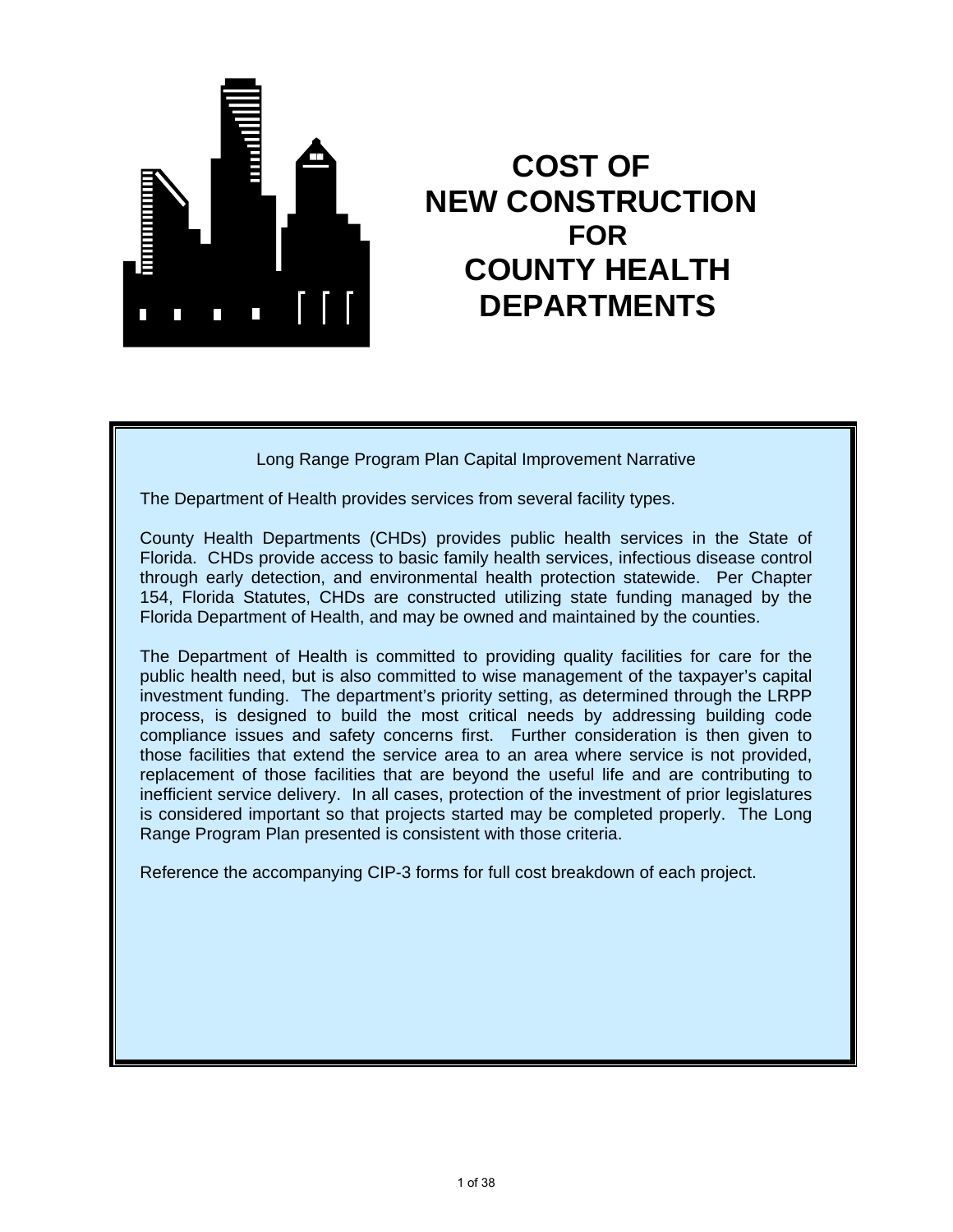| Agency:                  |                                                                         |  |                              | Dept. of Health                            |  |                                  | <b>Agency Priority:</b> |                                                |            |                                                               | $\overline{7}$       |
|--------------------------|-------------------------------------------------------------------------|--|------------------------------|--------------------------------------------|--|----------------------------------|-------------------------|------------------------------------------------|------------|---------------------------------------------------------------|----------------------|
| <b>Budget Entity and</b> | <b>Budget Entity Code:</b>                                              |  |                              | <b>Health Services</b><br>64200700         |  |                                  |                         | Project Category:                              |            |                                                               | <b>SPTF</b>          |
|                          | <b>Appropriation Category Code:</b>                                     |  |                              | 084093                                     |  |                                  |                         | <b>LRPP Narrative Page:</b>                    |            |                                                               |                      |
| Project Title:           |                                                                         |  |                              |                                            |  |                                  |                         |                                                |            | <b>Brevard (Viera) CHD - Second Floor Interior Completion</b> |                      |
|                          | <b>Statutory Authority:</b>                                             |  |                              |                                            |  | Chapter 216.181 Florida Statutes |                         |                                                |            |                                                               |                      |
|                          | To be Constructed By:                                                   |  |                              | Contract? (Y/N)                            |  | Υ                                |                         | Force Account ? (Y/N)                          |            |                                                               | N                    |
| Facility<br><b>Type</b>  | Service<br>Load                                                         |  | Planned<br><b>Use Factor</b> | <b>User</b><br><b>Stations</b><br>Required |  | Existing<br><b>Stations</b>      |                         | <b>New User</b><br><b>Stations</b><br>Required |            | Space<br>Factor                                               | Net Area<br>Required |
| 17                       | 162                                                                     |  | 1                            | 162                                        |  | 122                              |                         | 40                                             |            | 104                                                           | 16,800               |
|                          | <b>Geographical Location:</b>                                           |  | Viera                        |                                            |  |                                  |                         |                                                |            |                                                               |                      |
| County:                  |                                                                         |  | <b>Brevard</b>               |                                            |  |                                  |                         |                                                |            |                                                               |                      |
| Facility<br>Type         | <b>Net Area</b><br>(Sq. Ft.)                                            |  | Efficiency<br>Factor         |                                            |  | <b>Gross Area</b><br>(Sq. Ft.)   |                         | <b>Unit Cost</b>                               |            | Construction<br>Cost                                          | Occupancy<br>Date    |
| 17                       | 16,800                                                                  |  | 1.00                         |                                            |  | 16,800                           |                         | \$135.00                                       |            | \$2,268,000                                                   | 2017                 |
|                          | <b>Schedule of Project Components</b>                                   |  |                              | FY 2013-14                                 |  | FY 2014-15                       |                         | FY 2015-16                                     | FY 2016-17 |                                                               | FY 2017-18           |
|                          | 1. Basic Construction Costs                                             |  |                              | \$                                         |  | \$                               |                         | \$                                             |            | \$                                                            | \$                   |
|                          | A. Construction costs (from above)                                      |  |                              | 2,268,000                                  |  |                                  |                         |                                                |            |                                                               |                      |
| В.                       | Permits, inspections, impact fees                                       |  |                              | 63,000                                     |  |                                  |                         |                                                |            |                                                               |                      |
|                          | C. Communications requirements:<br>(conduits, wiring, switchgear, etc.) |  |                              | 84,000                                     |  |                                  |                         |                                                |            |                                                               |                      |
| D.                       | <b>Special Utility Requirements</b>                                     |  |                              |                                            |  |                                  |                         |                                                |            |                                                               |                      |
| Е.                       | Site development & Utilities (including<br>roads, paving, etc.)         |  |                              |                                            |  |                                  |                         |                                                |            |                                                               |                      |
| F.                       | Energy efficient equipment                                              |  |                              |                                            |  |                                  |                         |                                                |            |                                                               |                      |
| G.                       | Art allowance<br>(F.S. Section 255.043)                                 |  |                              |                                            |  |                                  |                         |                                                |            |                                                               |                      |
| Η.                       | Other (contingency)                                                     |  | 124,740                      |                                            |  |                                  |                         |                                                |            |                                                               |                      |
|                          | 1. Subtotals: Basic Construction Costs                                  |  | 2,539,740                    |                                            |  |                                  |                         |                                                |            |                                                               |                      |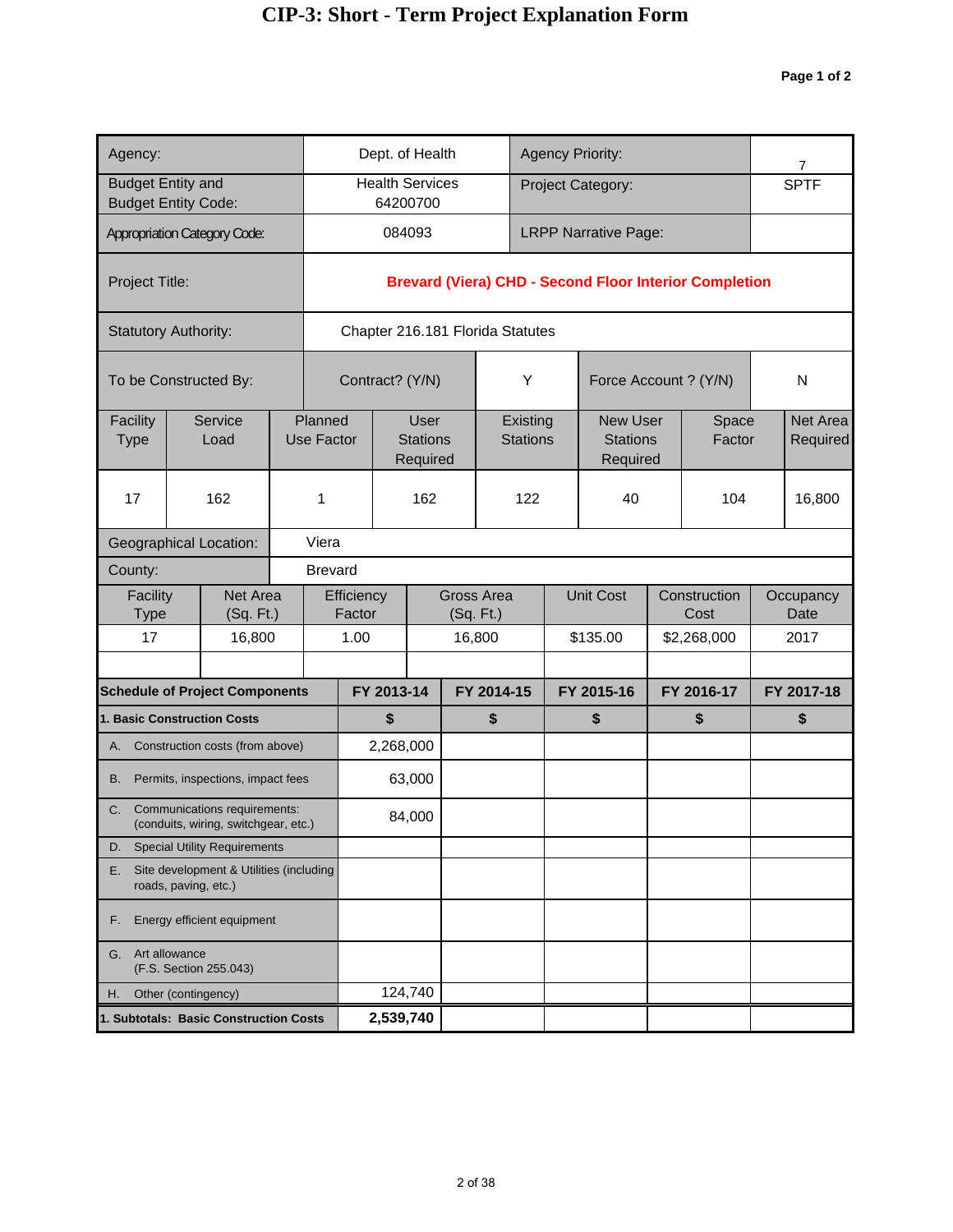#### **Project Title: 2. Other Project Costs** A. Land & existing facility acquisition B. Professional services: (1) Planning and programming (2) A/E fees (3) On-site representation (4) Testing/Surveys (5) Other professional services C. Miscellaneous costs D. Moveable equipment/furniture **3. Total All Costs (1 + 2)** 4. DMS FEE: Total: All Costs By Fund Fund Code: 1000 - General Revenue Fund Code: 2000 - Trust Fund **COSTS ROUNDED TO NEAREST \$100 Appropriations to-Date: Projected Costs Beyond CIP:** Projected Costs Beyond CIP: GR GR 14,500,000 TF TF 4,900,000 **Changes in Agency Service Costs** \$ **FY 2015-16 FY 2016-17 Brevard (Viera) CHD - Second Floor Interior Completion** ----- ----- **FY 2013-14 FY 2014-15 FY 2017-18** ----- ----- -----  $\ddot{\phantom{0}}$ 240,802 22,441 22,441 226,800 **3,052,224 512,484** 3,052,224 **3,052,200 3,052,224** TOTAL 19,400,000 TOTAL TOTAL \$ \$ **FY 2013-14 FY 2014-15 FY 2015-16** \$\\\ **FY 2016-17 FY 2017-18** Salaries & Benefits At the facilities' central office level the department does not track net service cost data by facility. Much of these service costs are already included in the department's operational expenditures since most cases involve existing staff who will occupy the new facilities. Net increase or decrease in service costs for each project is done locally and submitted in the operational budget. With data not readily available, the potential for over estimating net service costs is great and could result in the double counting of the department's estimated expenditures. **Subtotal**  OPS **Subtotal** Expenses **Subtotal**  Other (specify) **Subtotal**  Fund Totals  $\texttt{TOTAL} \hspace{1.5cm} \texttt{\$} \hspace{1.5cm} \texttt{\$} \hspace{1.5cm} \texttt{\$} \hspace{1.5cm} \texttt{\$} \hspace{1.5cm} \texttt{\$} \hspace{1.5cm} \texttt{\$} \hspace{1.5cm} \texttt{\$} \hspace{1.5cm} \texttt{\$} \hspace{1.5cm} \texttt{\$} \hspace{1.5cm} \texttt{\$} \hspace{1.5cm} \texttt{\$} \hspace{1.5cm} \texttt{\$} \hspace{1.5cm} \texttt{\$} \hspace{1.5cm} \texttt{\$} \hspace{$ Fund Code **Subtotal: Other Project Costs TOTAL (3 + 4) Category**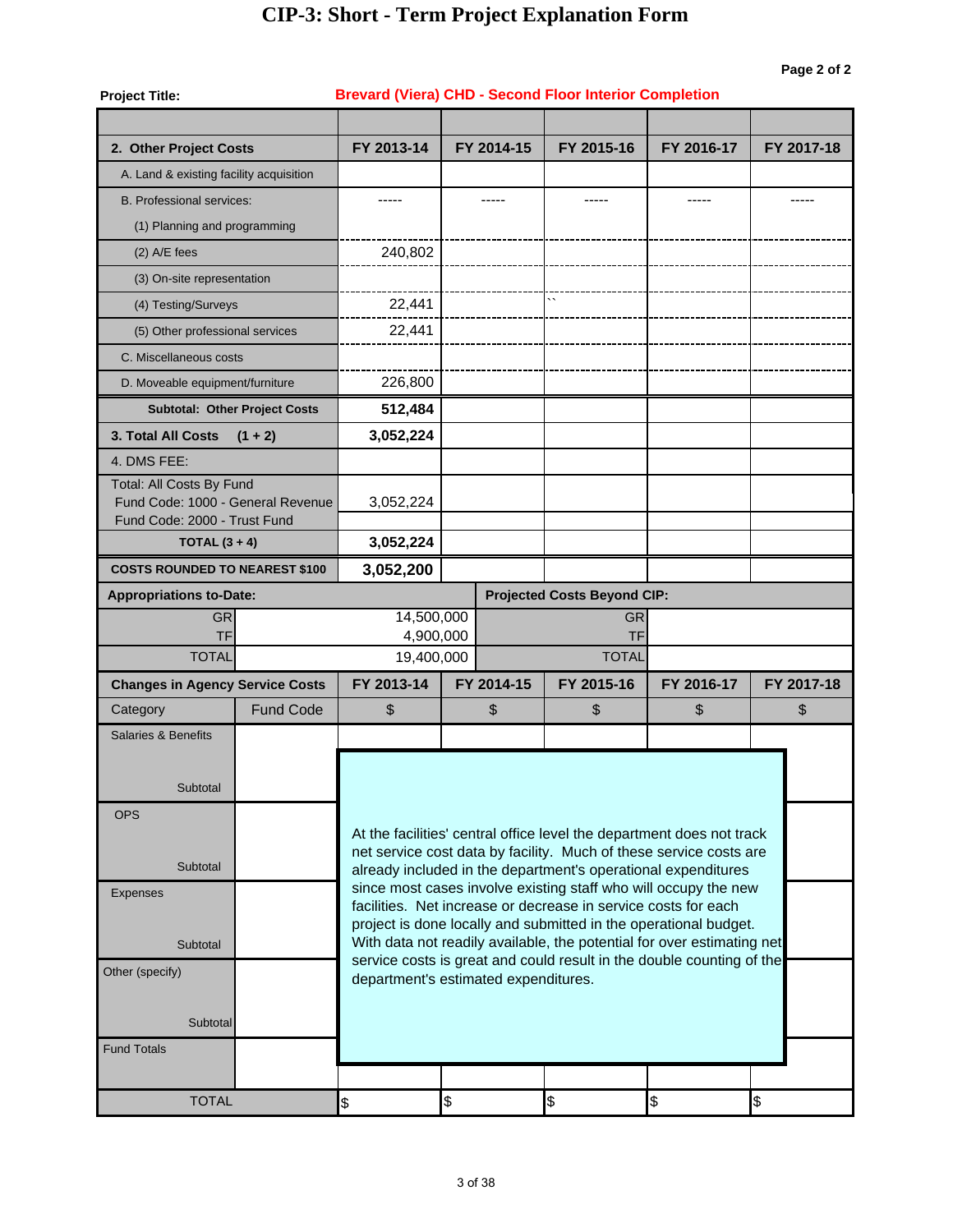| Agency:                                       |                                                                                                        |                         |                       |                                            |                  | Dept. of Health                    |            |                                  |                             |     | <b>Agency Priority:</b>                        |                 |                      | 16     |                      |  |
|-----------------------------------------------|--------------------------------------------------------------------------------------------------------|-------------------------|-----------------------|--------------------------------------------|------------------|------------------------------------|------------|----------------------------------|-----------------------------|-----|------------------------------------------------|-----------------|----------------------|--------|----------------------|--|
|                                               | <b>Budget Entity and</b><br><b>Budget Entity Code:</b>                                                 |                         |                       |                                            |                  | <b>Health Services</b><br>64200700 |            |                                  |                             |     | Project Category:                              |                 |                      |        | <b>SPTF</b>          |  |
|                                               | <b>Appropriation Category Code:</b>                                                                    |                         |                       |                                            |                  | 084093                             |            |                                  |                             |     | <b>LRPP Narrative Page:</b>                    |                 |                      |        |                      |  |
| Project Title:                                |                                                                                                        |                         |                       |                                            |                  |                                    |            |                                  |                             |     | <b>Clay (Orange Park) CHD - New Facility</b>   |                 |                      |        |                      |  |
|                                               | <b>Statutory Authority:</b>                                                                            |                         |                       |                                            |                  |                                    |            | Chapter 216.181 Florida Statutes |                             |     |                                                |                 |                      |        |                      |  |
|                                               | To be Constructed By:                                                                                  |                         |                       |                                            |                  | Contract? (Y/N)                    |            |                                  | Y                           |     | Force Account ? (Y/N)                          |                 |                      |        | N                    |  |
| Facility<br><b>Type</b>                       | Service<br>Load                                                                                        |                         | Planned<br>Use Factor | <b>User</b><br><b>Stations</b><br>Required |                  |                                    |            |                                  | Existing<br><b>Stations</b> |     | <b>New User</b><br><b>Stations</b><br>Required | Space<br>Factor |                      |        | Net Area<br>Required |  |
| 17                                            | 132                                                                                                    | 132<br>1<br>Orange Park |                       |                                            |                  |                                    |            |                                  |                             | 132 |                                                | 280             |                      | 36,901 |                      |  |
|                                               | <b>Geographical Location:</b>                                                                          |                         |                       |                                            |                  |                                    |            |                                  |                             |     |                                                |                 |                      |        |                      |  |
| County:                                       |                                                                                                        |                         | Clay                  |                                            |                  |                                    |            |                                  |                             |     |                                                |                 |                      |        |                      |  |
| Facility<br><b>Type</b>                       | Net Area<br>(Sq. Ft.)                                                                                  |                         |                       | Efficiency<br>Factor                       |                  |                                    |            | <b>Gross Area</b><br>(Sq. Ft.)   |                             |     | <b>Unit Cost</b>                               |                 | Construction<br>Cost |        | Occupancy<br>Date    |  |
| 17                                            | 36,901                                                                                                 |                         |                       | 0.68                                       |                  |                                    |            | 54,244                           |                             |     | \$220.00                                       |                 | \$11,933,783         |        | 2019                 |  |
|                                               |                                                                                                        |                         |                       |                                            |                  |                                    |            |                                  |                             |     |                                                | FY 2016-17      |                      |        |                      |  |
|                                               | <b>Schedule of Project Components</b><br>1. Basic Construction Costs                                   |                         |                       |                                            | FY 2013-14<br>\$ |                                    | FY 2014-15 |                                  |                             |     | FY 2015-16<br>\$                               |                 | \$                   |        | FY 2017-18<br>\$     |  |
| А.                                            | Construction costs (from above)                                                                        |                         |                       |                                            |                  |                                    |            | \$                               |                             |     | 12,660,551                                     |                 |                      |        |                      |  |
| В.                                            | Permits, inspections, impact fees                                                                      |                         |                       |                                            |                  |                                    |            |                                  |                             |     | 379,817                                        |                 |                      |        |                      |  |
| C.                                            | Communications requirements:<br>(conduits, wiring, switchgear, etc.)                                   |                         |                       |                                            |                  |                                    |            |                                  |                             |     | 287,740                                        |                 |                      |        |                      |  |
| D.                                            |                                                                                                        |                         |                       |                                            |                  |                                    |            |                                  |                             |     | 316,514                                        |                 |                      |        |                      |  |
| Е.                                            | <b>Special Utility Requirements</b><br>Site development & Utilities (including<br>roads, paving, etc.) |                         |                       |                                            |                  |                                    |            |                                  |                             |     | 1,266,055                                      |                 |                      |        |                      |  |
| Energy efficient equipment<br>F.              |                                                                                                        |                         |                       |                                            |                  |                                    |            |                                  |                             |     | 633,028                                        |                 |                      |        |                      |  |
| Art allowance<br>G.<br>(F.S. Section 255.043) |                                                                                                        |                         |                       |                                            |                  |                                    |            |                                  |                             |     | 77,719                                         |                 |                      |        |                      |  |
| Н.                                            | Other (contingency)                                                                                    |                         |                       |                                            |                  |                                    |            |                                  |                             |     | 696,330                                        |                 |                      |        |                      |  |
|                                               | 1. Subtotals: Basic Construction Costs                                                                 |                         |                       |                                            |                  |                                    |            |                                  |                             |     | 16,317,752                                     |                 |                      |        |                      |  |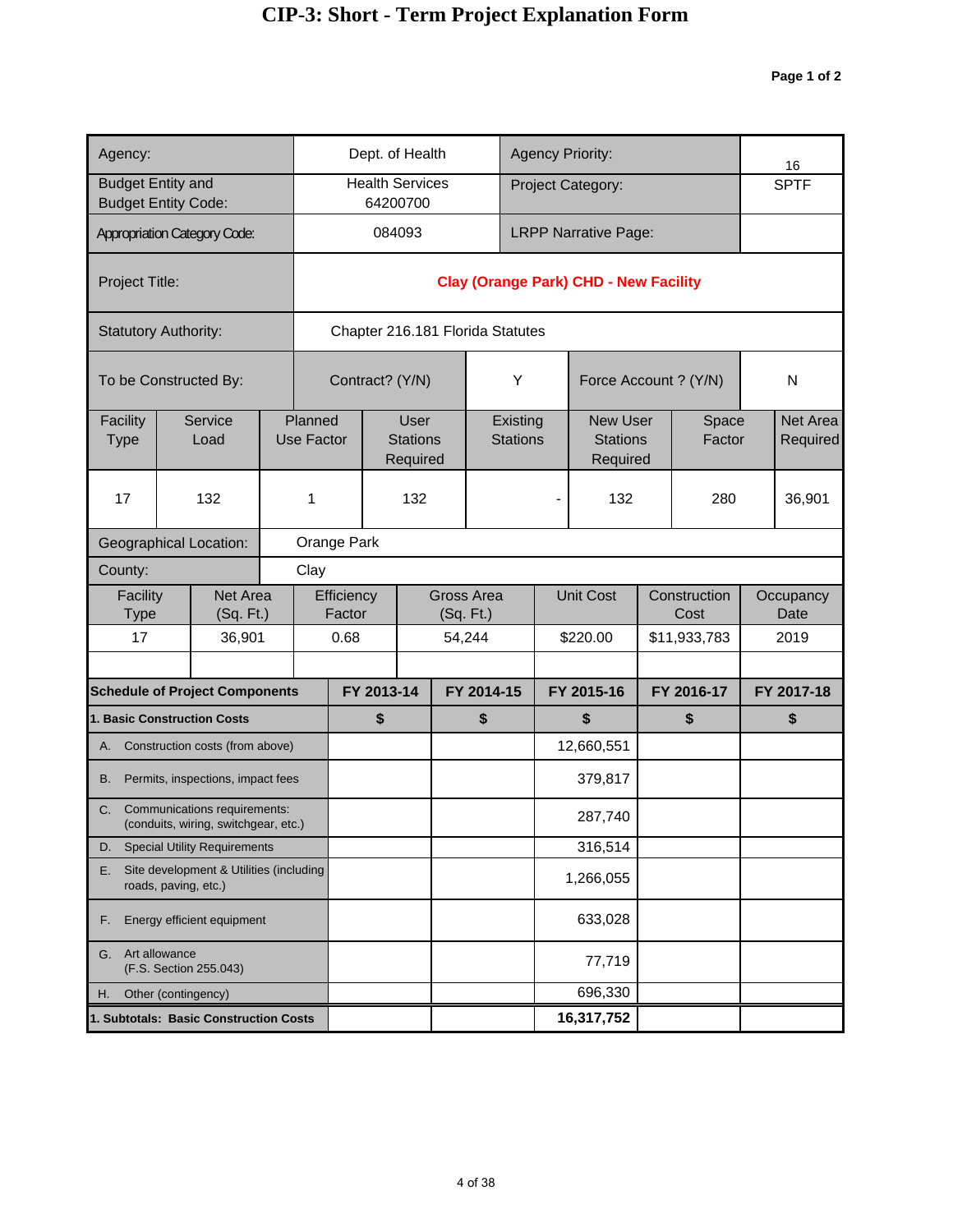| <b>Project Title:</b>                                             |                                      |                                                                                                                                            |      |            | <b>Clay (Orange Park) CHD - New Facility</b>                   |                                                                                                                                  |            |  |  |  |  |
|-------------------------------------------------------------------|--------------------------------------|--------------------------------------------------------------------------------------------------------------------------------------------|------|------------|----------------------------------------------------------------|----------------------------------------------------------------------------------------------------------------------------------|------------|--|--|--|--|
|                                                                   |                                      |                                                                                                                                            |      |            |                                                                |                                                                                                                                  |            |  |  |  |  |
| 2. Other Project Costs                                            |                                      | FY 2013-14                                                                                                                                 |      | FY 2014-15 | FY 2015-16                                                     | FY 2016-17                                                                                                                       | FY 2017-18 |  |  |  |  |
| A. Land & existing facility acquisition                           |                                      |                                                                                                                                            |      |            |                                                                |                                                                                                                                  |            |  |  |  |  |
| <b>B. Professional services:</b>                                  |                                      |                                                                                                                                            |      |            |                                                                |                                                                                                                                  |            |  |  |  |  |
| (1) Planning and programming                                      |                                      |                                                                                                                                            |      |            |                                                                |                                                                                                                                  |            |  |  |  |  |
| $(2)$ A/E fees                                                    |                                      |                                                                                                                                            |      |            | 1,155,599                                                      |                                                                                                                                  |            |  |  |  |  |
| (3) On-site representation                                        |                                      |                                                                                                                                            |      |            |                                                                |                                                                                                                                  |            |  |  |  |  |
| (4) Testing/Surveys                                               |                                      |                                                                                                                                            |      |            | 115,560                                                        |                                                                                                                                  |            |  |  |  |  |
| (5) Other professional services                                   |                                      |                                                                                                                                            |      |            | 254,826                                                        |                                                                                                                                  |            |  |  |  |  |
| C. Miscellaneous costs                                            |                                      |                                                                                                                                            |      |            |                                                                |                                                                                                                                  |            |  |  |  |  |
| D. Moveable equipment/furniture                                   |                                      |                                                                                                                                            |      |            | 633,028                                                        |                                                                                                                                  |            |  |  |  |  |
|                                                                   | <b>Subtotal: Other Project Costs</b> |                                                                                                                                            |      |            | 2,159,012                                                      |                                                                                                                                  |            |  |  |  |  |
| 3. Total All Costs                                                | $(1 + 2)$                            |                                                                                                                                            |      |            | 18,476,765                                                     |                                                                                                                                  |            |  |  |  |  |
| 4. DMS FEE:                                                       |                                      |                                                                                                                                            |      |            |                                                                |                                                                                                                                  |            |  |  |  |  |
| Total: All Costs By Fund                                          |                                      |                                                                                                                                            |      |            |                                                                |                                                                                                                                  |            |  |  |  |  |
| Fund Code: 1000 - General Revenue<br>Fund Code: 2000 - Trust Fund |                                      |                                                                                                                                            |      |            | 18,476,765                                                     |                                                                                                                                  |            |  |  |  |  |
| TOTAL $(3 + 4)$                                                   |                                      |                                                                                                                                            |      |            | 18,476,765                                                     |                                                                                                                                  |            |  |  |  |  |
| <b>COSTS ROUNDED TO NEAREST \$100</b>                             |                                      |                                                                                                                                            |      |            | 18,476,800                                                     |                                                                                                                                  |            |  |  |  |  |
| <b>Appropriations to-Date:</b>                                    |                                      |                                                                                                                                            |      |            | <b>Projected Costs Beyond CIP:</b>                             |                                                                                                                                  |            |  |  |  |  |
| <b>GR</b>                                                         |                                      |                                                                                                                                            |      |            | <b>GR</b>                                                      |                                                                                                                                  |            |  |  |  |  |
| TF<br><b>TOTAL</b>                                                |                                      | TF<br><b>TOTAL</b>                                                                                                                         |      |            |                                                                |                                                                                                                                  |            |  |  |  |  |
| <b>Changes in Agency Service Costs</b>                            |                                      | FY 2013-14                                                                                                                                 |      | FY 2014-15 | FY 2015-16                                                     | FY 2016-17                                                                                                                       | FY 2017-18 |  |  |  |  |
| Category                                                          | <b>Fund Code</b>                     | \$                                                                                                                                         |      | \$         | \$                                                             | \$                                                                                                                               | \$         |  |  |  |  |
| <b>Salaries &amp; Benefits</b>                                    |                                      |                                                                                                                                            |      |            |                                                                |                                                                                                                                  |            |  |  |  |  |
|                                                                   |                                      |                                                                                                                                            |      |            |                                                                |                                                                                                                                  |            |  |  |  |  |
| Subtotal                                                          |                                      |                                                                                                                                            |      |            |                                                                |                                                                                                                                  |            |  |  |  |  |
| <b>OPS</b>                                                        |                                      |                                                                                                                                            |      |            |                                                                |                                                                                                                                  |            |  |  |  |  |
|                                                                   |                                      |                                                                                                                                            |      |            |                                                                | At the facilities' central office level the department does not track                                                            |            |  |  |  |  |
| Subtotal                                                          |                                      |                                                                                                                                            |      |            |                                                                | net service cost data by facility. Much of these service costs are                                                               |            |  |  |  |  |
| Expenses                                                          |                                      |                                                                                                                                            |      |            |                                                                | already included in the department's operational expenditures<br>since most cases involve existing staff who will occupy the new |            |  |  |  |  |
|                                                                   |                                      |                                                                                                                                            |      |            | facilities. Net increase or decrease in service costs for each |                                                                                                                                  |            |  |  |  |  |
| Subtotal                                                          |                                      | project is done locally and submitted in the operational budget.<br>With data not readily available, the potential for over estimating net |      |            |                                                                |                                                                                                                                  |            |  |  |  |  |
|                                                                   |                                      |                                                                                                                                            |      |            |                                                                | service costs is great and could result in the double counting of the                                                            |            |  |  |  |  |
| Other (specify)                                                   |                                      | department's estimated expenditures.                                                                                                       |      |            |                                                                |                                                                                                                                  |            |  |  |  |  |
| Subtotal                                                          |                                      |                                                                                                                                            |      |            |                                                                |                                                                                                                                  |            |  |  |  |  |
| <b>Fund Totals</b>                                                |                                      |                                                                                                                                            |      |            |                                                                |                                                                                                                                  |            |  |  |  |  |
|                                                                   |                                      |                                                                                                                                            |      |            |                                                                |                                                                                                                                  |            |  |  |  |  |
| <b>TOTAL</b>                                                      |                                      | \$                                                                                                                                         | $\$$ |            | $\frac{1}{2}$                                                  | \$                                                                                                                               | \$         |  |  |  |  |
|                                                                   |                                      |                                                                                                                                            |      |            |                                                                |                                                                                                                                  |            |  |  |  |  |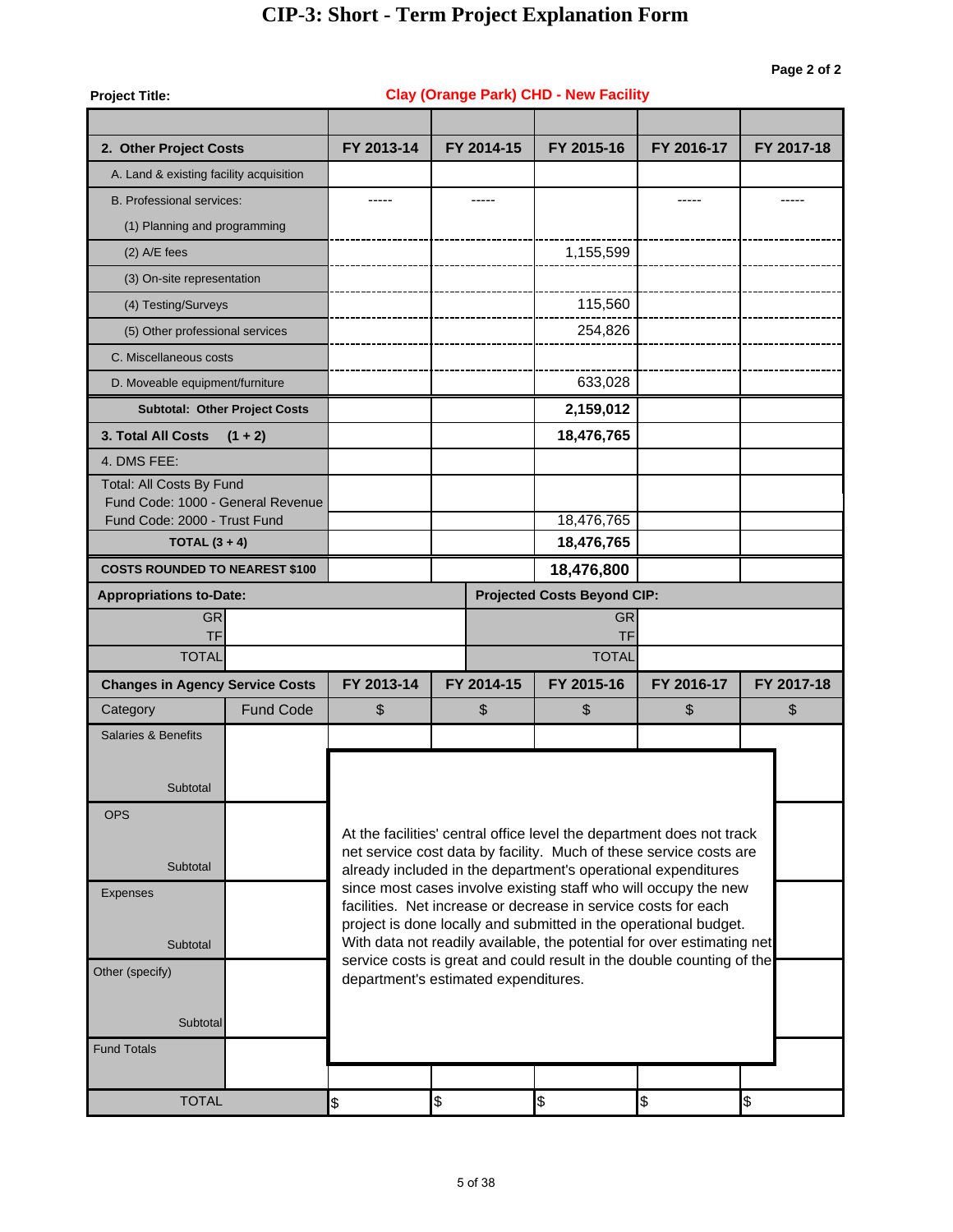| Agency:                                       |                                                                      |         | Dept. of Health<br><b>Health Services</b><br>64200700<br>084093<br>Chapter 216.181 Florida Statutes<br>Contract? (Y/N) |                             |            |             |            |            |                             |            | <b>Agency Priority:</b>                            |            |                      | 11                   |
|-----------------------------------------------|----------------------------------------------------------------------|---------|------------------------------------------------------------------------------------------------------------------------|-----------------------------|------------|-------------|------------|------------|-----------------------------|------------|----------------------------------------------------|------------|----------------------|----------------------|
| <b>Budget Entity and</b>                      | <b>Budget Entity Code:</b>                                           |         |                                                                                                                        |                             |            |             |            |            |                             |            | Project Category:                                  |            |                      | <b>SPTF</b>          |
|                                               | <b>Appropriation Category Code:</b>                                  |         |                                                                                                                        |                             |            |             |            |            |                             |            |                                                    |            |                      |                      |
| Project Title:                                |                                                                      |         |                                                                                                                        |                             |            |             |            |            |                             |            | <b>Desoto (Arcadia) CHD - Replacement Facility</b> |            |                      |                      |
|                                               | <b>Statutory Authority:</b>                                          |         |                                                                                                                        |                             |            |             |            |            |                             |            |                                                    |            |                      |                      |
|                                               | To be Constructed By:                                                |         |                                                                                                                        |                             |            |             |            |            | Υ                           |            | Force Account ? (Y/N)                              |            |                      | N                    |
| Facility<br><b>Type</b>                       | Service<br>Load                                                      |         | Planned<br><b>Use Factor</b>                                                                                           | <b>Stations</b><br>Required |            | <b>User</b> |            |            | Existing<br><b>Stations</b> |            | <b>New User</b><br><b>Stations</b><br>Required     |            | Space<br>Factor      | Net Area<br>Required |
| 17                                            | 148<br><b>Geographical Location:</b>                                 |         |                                                                                                                        |                             |            | 98          |            |            |                             |            | 20                                                 |            | 137.50               | 20,350               |
|                                               |                                                                      | Arcadia |                                                                                                                        |                             |            |             |            |            |                             |            |                                                    |            |                      |                      |
| County:                                       |                                                                      |         | Desoto                                                                                                                 |                             |            |             |            |            |                             |            |                                                    |            |                      |                      |
| Facility<br>Type                              | Net Area<br>(Sq. Ft.)                                                |         |                                                                                                                        | Efficiency<br>Factor        |            |             | (Sq. Ft.)  | Gross Area |                             |            | <b>Unit Cost</b>                                   |            | Construction<br>Cost | Occupancy<br>Date    |
| 17                                            | 20,350                                                               |         |                                                                                                                        | 0.68                        |            |             |            | 29,915     |                             |            | \$220.00                                           |            | \$6,581,190          | 2017                 |
|                                               | <b>Schedule of Project Components</b>                                |         |                                                                                                                        |                             | FY 2013-14 |             | FY 2014-15 |            |                             | FY 2015-16 |                                                    | FY 2016-17 |                      | FY 2017-18           |
|                                               | <b>1. Basic Construction Costs</b>                                   |         |                                                                                                                        |                             | \$         |             |            | \$         |                             |            | \$                                                 |            | \$                   | \$                   |
|                                               | A. Construction costs (from above)                                   |         |                                                                                                                        |                             |            |             |            | 7,239,309  |                             |            |                                                    |            |                      |                      |
| В.                                            | Permits, inspections, impact fees                                    |         |                                                                                                                        |                             |            |             |            | 217,179    |                             |            |                                                    |            |                      |                      |
| C.                                            | Communications requirements:<br>(conduits, wiring, switchgear, etc.) |         |                                                                                                                        |                             |            |             |            | 164,530    |                             |            |                                                    |            |                      |                      |
| D.                                            | <b>Special Utility Requirements</b>                                  |         |                                                                                                                        |                             |            |             |            | 180,983    |                             |            |                                                    |            |                      |                      |
| Е.                                            | Site development & Utilities (including<br>roads, paving, etc.)      |         |                                                                                                                        |                             |            |             |            | 723,931    |                             |            |                                                    |            |                      |                      |
| Energy efficient equipment<br>F.              |                                                                      |         |                                                                                                                        |                             |            |             |            | 361,965    |                             |            |                                                    |            |                      |                      |
| Art allowance<br>G.<br>(F.S. Section 255.043) |                                                                      |         |                                                                                                                        |                             |            |             |            |            | 44,439                      |            |                                                    |            |                      |                      |
| Н.                                            | Other (contingency)                                                  |         |                                                                                                                        |                             |            |             |            | 398,162    |                             |            |                                                    |            |                      |                      |
|                                               | 1. Subtotals: Basic Construction Costs                               |         |                                                                                                                        |                             |            |             | 9,330,499  |            |                             |            |                                                    |            |                      |                      |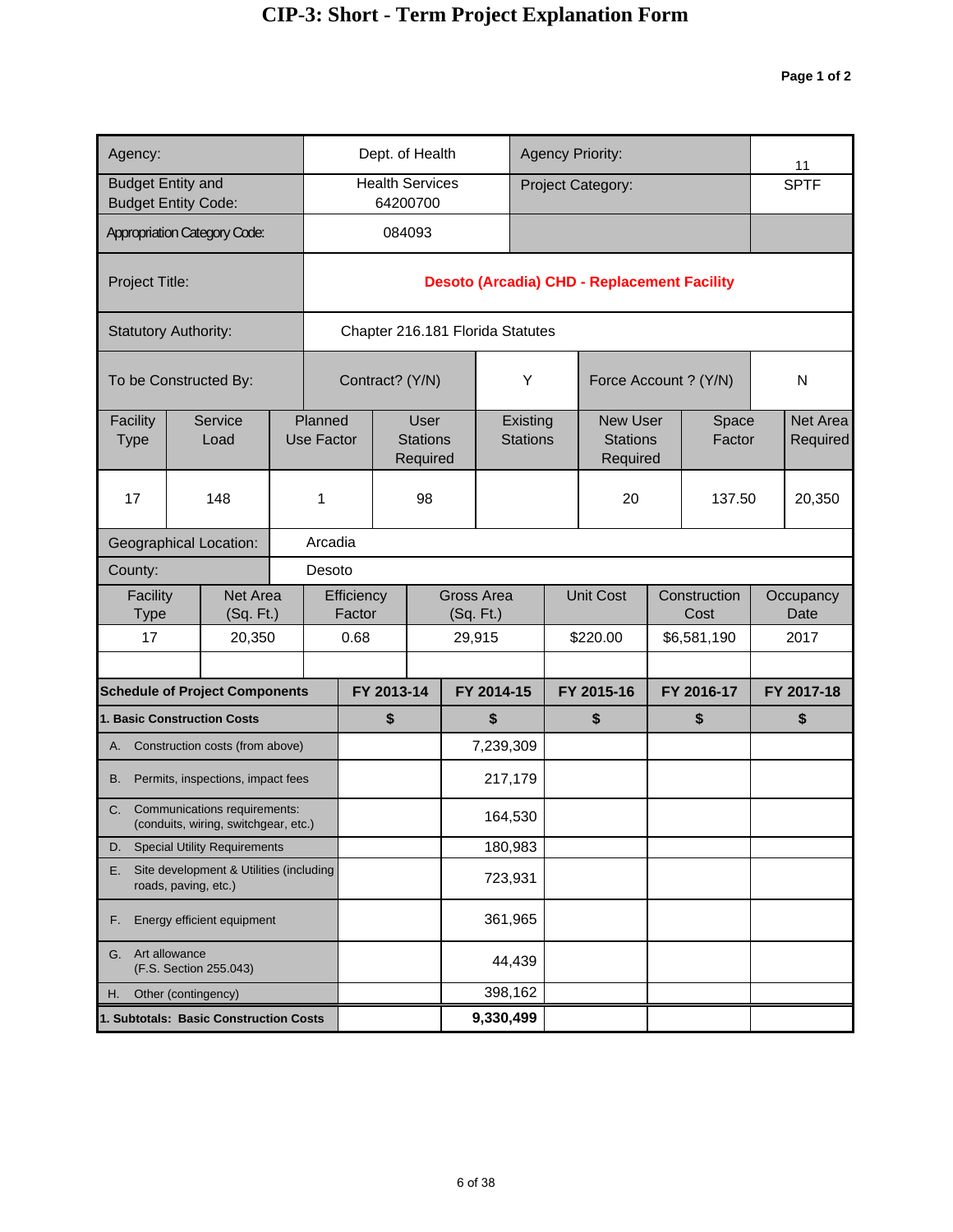| <b>Project Title:</b>                                             |                                      |                                                                                                                                    |                                      | <b>Desoto (Arcadia) CHD - Replacement Facility</b>                                                                                  |            |            |  |  |  |  |  |
|-------------------------------------------------------------------|--------------------------------------|------------------------------------------------------------------------------------------------------------------------------------|--------------------------------------|-------------------------------------------------------------------------------------------------------------------------------------|------------|------------|--|--|--|--|--|
| 2. Other Project Costs                                            |                                      | FY 2013-14                                                                                                                         | FY 2014-15                           | FY 2015-16                                                                                                                          | FY 2016-17 | FY 2017-18 |  |  |  |  |  |
| A. Land & existing facility acquisition                           |                                      |                                                                                                                                    |                                      |                                                                                                                                     |            |            |  |  |  |  |  |
| <b>B. Professional services:</b>                                  |                                      | -----                                                                                                                              |                                      | -----                                                                                                                               | -----      |            |  |  |  |  |  |
| (1) Planning and programming                                      |                                      |                                                                                                                                    |                                      |                                                                                                                                     |            |            |  |  |  |  |  |
| $(2)$ A/E fees                                                    |                                      |                                                                                                                                    | 699,429                              |                                                                                                                                     |            |            |  |  |  |  |  |
| (3) On-site representation                                        |                                      |                                                                                                                                    |                                      |                                                                                                                                     |            |            |  |  |  |  |  |
| (4) Testing/Surveys                                               |                                      |                                                                                                                                    | 69,943                               |                                                                                                                                     |            |            |  |  |  |  |  |
| (5) Other professional services                                   |                                      |                                                                                                                                    | 149,575                              |                                                                                                                                     |            |            |  |  |  |  |  |
| C. Miscellaneous costs                                            |                                      |                                                                                                                                    |                                      |                                                                                                                                     |            |            |  |  |  |  |  |
| D. Moveable equipment/furniture                                   |                                      |                                                                                                                                    | 361,965                              |                                                                                                                                     |            |            |  |  |  |  |  |
|                                                                   | <b>Subtotal: Other Project Costs</b> |                                                                                                                                    | 1,280,912                            |                                                                                                                                     |            |            |  |  |  |  |  |
| 3. Total All Costs                                                | $(1 + 2)$                            |                                                                                                                                    | 10,611,411                           |                                                                                                                                     |            |            |  |  |  |  |  |
| 4. DMS FEE:                                                       |                                      |                                                                                                                                    |                                      |                                                                                                                                     |            |            |  |  |  |  |  |
| Total: All Costs By Fund                                          |                                      |                                                                                                                                    |                                      |                                                                                                                                     |            |            |  |  |  |  |  |
| Fund Code: 1000 - General Revenue<br>Fund Code: 2000 - Trust Fund |                                      |                                                                                                                                    | 10,611,411                           |                                                                                                                                     |            |            |  |  |  |  |  |
| TOTAL $(3 + 4)$                                                   |                                      |                                                                                                                                    | 10,611,411                           |                                                                                                                                     |            |            |  |  |  |  |  |
| <b>COSTS ROUNDED TO NEAREST \$100</b>                             |                                      |                                                                                                                                    | 10,611,400                           |                                                                                                                                     |            |            |  |  |  |  |  |
| <b>Appropriations to-Date:</b>                                    |                                      |                                                                                                                                    |                                      | <b>Projected Costs Beyond CIP:</b>                                                                                                  |            |            |  |  |  |  |  |
| <b>GR</b>                                                         |                                      | <b>GR</b><br>TF                                                                                                                    |                                      |                                                                                                                                     |            |            |  |  |  |  |  |
| TF<br><b>TOTAL</b>                                                |                                      | <b>TOTAL</b>                                                                                                                       |                                      |                                                                                                                                     |            |            |  |  |  |  |  |
| <b>Changes in Agency Service Costs</b>                            |                                      | FY 2013-14                                                                                                                         | FY 2014-15                           | FY 2015-16                                                                                                                          | FY 2016-17 | FY 2017-18 |  |  |  |  |  |
| Category                                                          | <b>Fund Code</b>                     | \$                                                                                                                                 | \$                                   | \$                                                                                                                                  | \$         | \$         |  |  |  |  |  |
| Salaries & Benefits                                               |                                      |                                                                                                                                    |                                      |                                                                                                                                     |            |            |  |  |  |  |  |
|                                                                   |                                      |                                                                                                                                    |                                      |                                                                                                                                     |            |            |  |  |  |  |  |
| Subtotal                                                          |                                      |                                                                                                                                    |                                      |                                                                                                                                     |            |            |  |  |  |  |  |
| <b>OPS</b>                                                        |                                      |                                                                                                                                    |                                      |                                                                                                                                     |            |            |  |  |  |  |  |
|                                                                   |                                      |                                                                                                                                    |                                      | At the facilities' central office level the department does not track                                                               |            |            |  |  |  |  |  |
| Subtotal                                                          |                                      |                                                                                                                                    |                                      | net service cost data by facility. Much of these service costs are<br>already included in the department's operational expenditures |            |            |  |  |  |  |  |
| <b>Expenses</b>                                                   |                                      |                                                                                                                                    |                                      | since most cases involve existing staff who will occupy the new                                                                     |            |            |  |  |  |  |  |
|                                                                   |                                      | facilities. Net increase or decrease in service costs for each<br>project is done locally and submitted in the operational budget. |                                      |                                                                                                                                     |            |            |  |  |  |  |  |
| Subtotal                                                          |                                      |                                                                                                                                    |                                      | With data not readily available, the potential for over estimating net                                                              |            |            |  |  |  |  |  |
| Other (specify)                                                   |                                      |                                                                                                                                    | department's estimated expenditures. | service costs is great and could result in the double counting of the                                                               |            |            |  |  |  |  |  |
|                                                                   |                                      |                                                                                                                                    |                                      |                                                                                                                                     |            |            |  |  |  |  |  |
| Subtotal                                                          |                                      |                                                                                                                                    |                                      |                                                                                                                                     |            |            |  |  |  |  |  |
| <b>Fund Totals</b>                                                |                                      |                                                                                                                                    |                                      |                                                                                                                                     |            |            |  |  |  |  |  |
|                                                                   |                                      |                                                                                                                                    |                                      |                                                                                                                                     |            |            |  |  |  |  |  |
| <b>TOTAL</b>                                                      |                                      | \$                                                                                                                                 | \$                                   | \$                                                                                                                                  | \$         | \$         |  |  |  |  |  |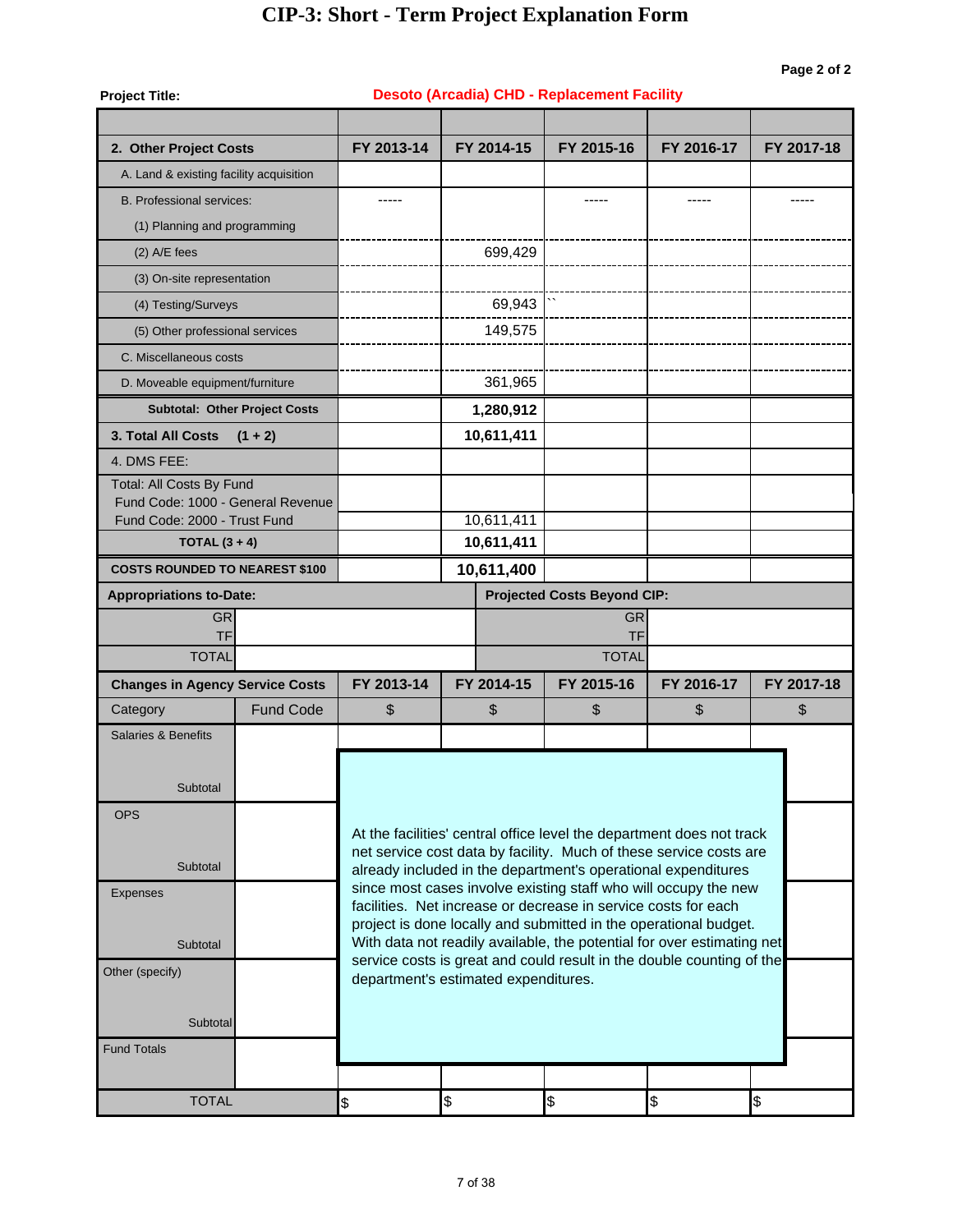| Agency:                                                                     |                                                                                                        |                                                                      |  |                       |                      |              | Dept. of Health                            |  |                                  |                             |  | <b>Agency Priority:</b>                        |                  |                                                    | 18 |                      |
|-----------------------------------------------------------------------------|--------------------------------------------------------------------------------------------------------|----------------------------------------------------------------------|--|-----------------------|----------------------|--------------|--------------------------------------------|--|----------------------------------|-----------------------------|--|------------------------------------------------|------------------|----------------------------------------------------|----|----------------------|
| <b>Budget Entity and</b><br><b>Budget Entity Code:</b>                      |                                                                                                        |                                                                      |  |                       |                      |              | <b>Health Services</b><br>64200700         |  |                                  |                             |  | Project Category:                              |                  |                                                    |    | <b>SPTF</b>          |
| <b>Appropriation Category Code:</b>                                         |                                                                                                        |                                                                      |  |                       |                      |              | 084093                                     |  |                                  |                             |  | <b>LRPP Narrative Page:</b>                    |                  |                                                    |    |                      |
| Project Title:                                                              |                                                                                                        |                                                                      |  |                       |                      |              |                                            |  |                                  |                             |  |                                                |                  | Duval (Jacksonville) CHD - Administration Building |    |                      |
| <b>Statutory Authority:</b>                                                 |                                                                                                        |                                                                      |  |                       |                      |              |                                            |  | Chapter 216.181 Florida Statutes |                             |  |                                                |                  |                                                    |    |                      |
| To be Constructed By:                                                       |                                                                                                        |                                                                      |  |                       |                      |              | Contract? (Y/N)                            |  |                                  | Υ                           |  | Force Account ? (Y/N)                          |                  |                                                    |    | ${\sf N}$            |
| Facility<br><b>Type</b>                                                     |                                                                                                        | Service<br>Load                                                      |  | Planned<br>Use Factor |                      |              | <b>User</b><br><b>Stations</b><br>Required |  |                                  | Existing<br><b>Stations</b> |  | <b>New User</b><br><b>Stations</b><br>Required |                  | Space<br>Factor                                    |    | Net Area<br>Required |
| 17                                                                          | 250                                                                                                    |                                                                      |  |                       |                      |              | 250                                        |  |                                  |                             |  | 250                                            |                  | 160                                                |    | 40,000               |
|                                                                             | Geographical Location:                                                                                 |                                                                      |  |                       |                      | Jacksonville |                                            |  |                                  |                             |  |                                                |                  |                                                    |    |                      |
| County:                                                                     | Duval                                                                                                  |                                                                      |  |                       |                      |              |                                            |  |                                  |                             |  |                                                |                  |                                                    |    |                      |
| Facility<br>Type                                                            |                                                                                                        | Net Area<br>(Sq. Ft.)                                                |  |                       | Efficiency<br>Factor |              |                                            |  | Gross Area<br>(Sq. Ft.)          |                             |  | <b>Unit Cost</b>                               |                  | Construction<br>Cost                               |    | Occupancy<br>Date    |
| 17                                                                          |                                                                                                        | 40,000                                                               |  |                       | 0.68                 |              |                                            |  | 58,800                           |                             |  | \$220.00                                       |                  | \$12,936,000                                       |    | 2020                 |
|                                                                             |                                                                                                        |                                                                      |  |                       |                      |              |                                            |  |                                  |                             |  |                                                |                  |                                                    |    |                      |
| <b>Schedule of Project Components</b><br><b>1. Basic Construction Costs</b> |                                                                                                        |                                                                      |  |                       |                      | \$           | FY 2013-14<br>FY 2014-15                   |  | \$                               | FY 2015-16<br>\$            |  |                                                | FY 2016-17<br>\$ |                                                    |    | FY 2017-18<br>\$     |
|                                                                             |                                                                                                        | A. Construction costs (from above)                                   |  |                       |                      |              |                                            |  |                                  |                             |  |                                                |                  | 14,135,516                                         |    |                      |
| В.                                                                          |                                                                                                        | Permits, inspections, impact fees                                    |  |                       |                      |              |                                            |  |                                  |                             |  |                                                |                  | 424,065                                            |    |                      |
| C.                                                                          |                                                                                                        | Communications requirements:<br>(conduits, wiring, switchgear, etc.) |  |                       |                      |              |                                            |  |                                  |                             |  |                                                |                  | 321,262                                            |    |                      |
| D.                                                                          |                                                                                                        |                                                                      |  |                       |                      |              |                                            |  |                                  |                             |  |                                                |                  | 353,388                                            |    |                      |
| Е.                                                                          | <b>Special Utility Requirements</b><br>Site development & Utilities (including<br>roads, paving, etc.) |                                                                      |  |                       |                      |              |                                            |  |                                  |                             |  |                                                |                  | 1,413,552                                          |    |                      |
| F.                                                                          | Energy efficient equipment                                                                             |                                                                      |  |                       |                      |              |                                            |  |                                  |                             |  |                                                |                  | 706,776                                            |    |                      |
| G.                                                                          | Art allowance<br>(F.S. Section 255.043)                                                                |                                                                      |  |                       |                      |              |                                            |  |                                  |                             |  |                                                |                  | 86,773                                             |    |                      |
| Н.                                                                          | Other (contingency)                                                                                    |                                                                      |  |                       |                      |              |                                            |  |                                  |                             |  |                                                |                  | 777,453                                            |    |                      |
|                                                                             | 1. Subtotals: Basic Construction Costs                                                                 |                                                                      |  |                       |                      |              |                                            |  |                                  |                             |  |                                                |                  | 18,218,785                                         |    |                      |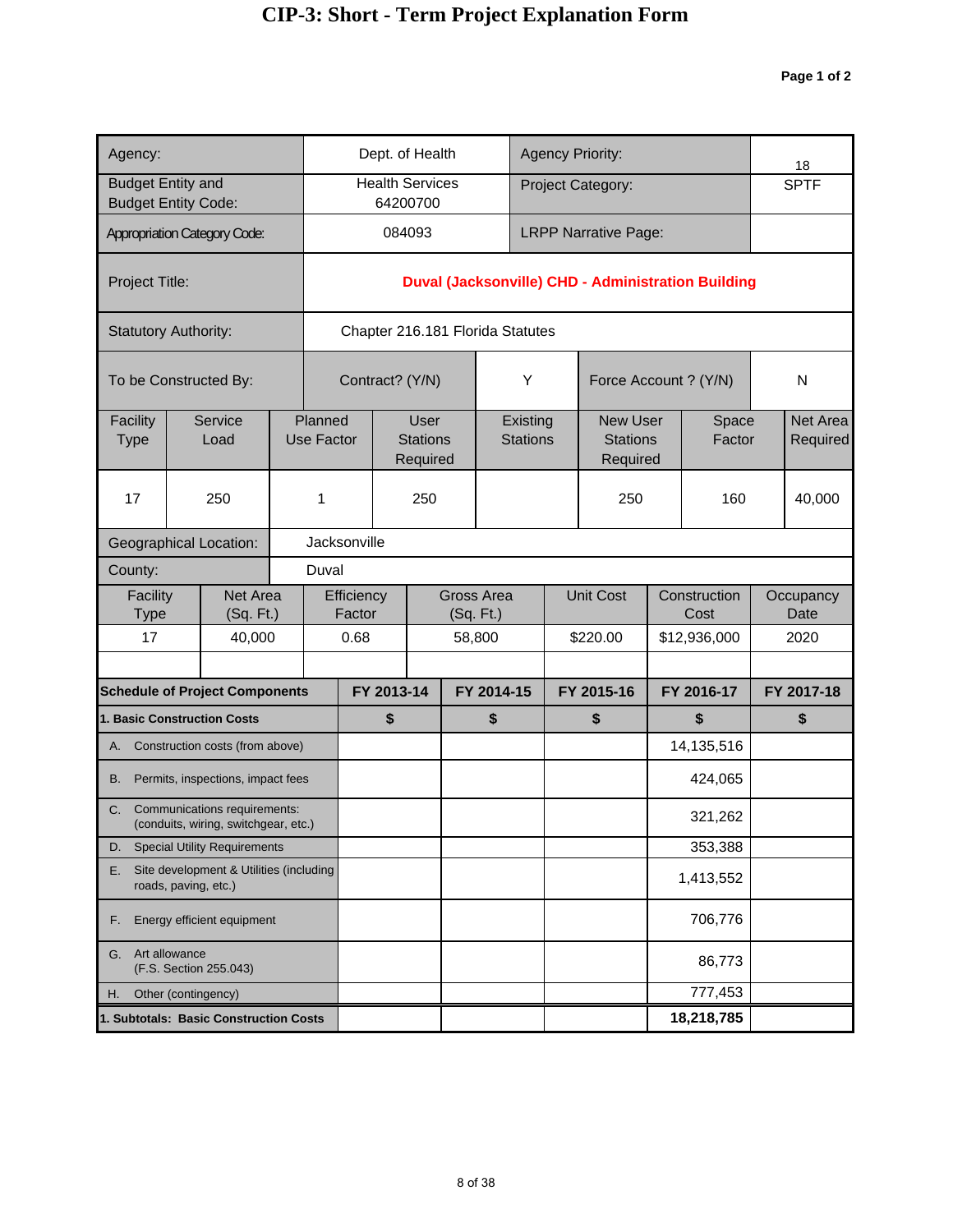| <b>Project Title:</b>                                             |                                      |                                                                                                                                                 |                                      | Duval (Jacksonville) CHD - Administration Building                                                                                          |            |            |  |  |  |  |  |
|-------------------------------------------------------------------|--------------------------------------|-------------------------------------------------------------------------------------------------------------------------------------------------|--------------------------------------|---------------------------------------------------------------------------------------------------------------------------------------------|------------|------------|--|--|--|--|--|
|                                                                   |                                      |                                                                                                                                                 |                                      |                                                                                                                                             |            |            |  |  |  |  |  |
| 2. Other Project Costs                                            |                                      | FY 2013-14                                                                                                                                      | FY 2014-15                           | FY 2015-16                                                                                                                                  | FY 2016-17 | FY 2017-18 |  |  |  |  |  |
| A. Land & existing facility acquisition                           |                                      |                                                                                                                                                 |                                      |                                                                                                                                             |            |            |  |  |  |  |  |
| <b>B. Professional services:</b>                                  |                                      |                                                                                                                                                 |                                      |                                                                                                                                             |            |            |  |  |  |  |  |
| (1) Planning and programming                                      |                                      |                                                                                                                                                 |                                      |                                                                                                                                             |            |            |  |  |  |  |  |
| $(2)$ A/E fees                                                    |                                      |                                                                                                                                                 |                                      |                                                                                                                                             | 1,280,000  |            |  |  |  |  |  |
| (3) On-site representation                                        |                                      |                                                                                                                                                 |                                      |                                                                                                                                             |            |            |  |  |  |  |  |
| (4) Testing/Surveys                                               |                                      |                                                                                                                                                 |                                      |                                                                                                                                             | 128,000    |            |  |  |  |  |  |
| (5) Other professional services                                   |                                      |                                                                                                                                                 |                                      |                                                                                                                                             | 283,491    |            |  |  |  |  |  |
| C. Miscellaneous costs                                            |                                      |                                                                                                                                                 |                                      |                                                                                                                                             |            |            |  |  |  |  |  |
| D. Moveable equipment/furniture                                   |                                      |                                                                                                                                                 |                                      |                                                                                                                                             | 706,776    |            |  |  |  |  |  |
|                                                                   | <b>Subtotal: Other Project Costs</b> |                                                                                                                                                 |                                      |                                                                                                                                             | 2,398,267  |            |  |  |  |  |  |
| <b>3. Total All Costs</b>                                         | $(1 + 2)$                            |                                                                                                                                                 |                                      |                                                                                                                                             | 20,617,052 |            |  |  |  |  |  |
| 4. DMS FEE:                                                       |                                      |                                                                                                                                                 |                                      |                                                                                                                                             |            |            |  |  |  |  |  |
| Total: All Costs By Fund                                          |                                      |                                                                                                                                                 |                                      |                                                                                                                                             |            |            |  |  |  |  |  |
| Fund Code: 1000 - General Revenue<br>Fund Code: 2000 - Trust Fund |                                      |                                                                                                                                                 |                                      |                                                                                                                                             | 20,617,052 |            |  |  |  |  |  |
| TOTAL $(3 + 4)$                                                   |                                      |                                                                                                                                                 |                                      |                                                                                                                                             | 20,617,052 |            |  |  |  |  |  |
| <b>COSTS ROUNDED TO NEAREST \$100</b>                             |                                      |                                                                                                                                                 |                                      |                                                                                                                                             | 20,617,100 |            |  |  |  |  |  |
| <b>Appropriations to-Date:</b>                                    |                                      |                                                                                                                                                 |                                      | <b>Projected Costs Beyond CIP:</b>                                                                                                          |            |            |  |  |  |  |  |
| <b>GR</b>                                                         |                                      |                                                                                                                                                 |                                      | <b>GR</b>                                                                                                                                   |            |            |  |  |  |  |  |
| TF                                                                |                                      | <b>TF</b>                                                                                                                                       |                                      |                                                                                                                                             |            |            |  |  |  |  |  |
| <b>TOTAL</b>                                                      |                                      | <b>TOTAL</b>                                                                                                                                    |                                      |                                                                                                                                             |            |            |  |  |  |  |  |
| <b>Changes in Agency Service Costs</b>                            |                                      | FY 2013-14                                                                                                                                      | FY 2014-15                           | FY 2015-16                                                                                                                                  | FY 2016-17 | FY 2017-18 |  |  |  |  |  |
| Category                                                          | <b>Fund Code</b>                     | \$                                                                                                                                              | \$                                   | \$                                                                                                                                          | \$         | \$         |  |  |  |  |  |
| Salaries & Benefits                                               |                                      |                                                                                                                                                 |                                      |                                                                                                                                             |            |            |  |  |  |  |  |
|                                                                   |                                      |                                                                                                                                                 |                                      |                                                                                                                                             |            |            |  |  |  |  |  |
| Subtotal                                                          |                                      |                                                                                                                                                 |                                      |                                                                                                                                             |            |            |  |  |  |  |  |
| <b>OPS</b>                                                        |                                      |                                                                                                                                                 |                                      |                                                                                                                                             |            |            |  |  |  |  |  |
|                                                                   |                                      |                                                                                                                                                 |                                      | At the facilities' central office level the department does not track<br>net service cost data by facility. Much of these service costs are |            |            |  |  |  |  |  |
| Subtotal                                                          |                                      |                                                                                                                                                 |                                      | already included in the department's operational expenditures                                                                               |            |            |  |  |  |  |  |
| <b>Expenses</b>                                                   |                                      |                                                                                                                                                 |                                      | since most cases involve existing staff who will occupy the new                                                                             |            |            |  |  |  |  |  |
|                                                                   |                                      | facilities. Net increase or decrease in service costs for each<br>project is done locally and submitted in the operational budget.              |                                      |                                                                                                                                             |            |            |  |  |  |  |  |
| Subtotal                                                          |                                      | With data not readily available, the potential for over estimating net<br>service costs is great and could result in the double counting of the |                                      |                                                                                                                                             |            |            |  |  |  |  |  |
| Other (specify)                                                   |                                      |                                                                                                                                                 | department's estimated expenditures. |                                                                                                                                             |            |            |  |  |  |  |  |
|                                                                   |                                      |                                                                                                                                                 |                                      |                                                                                                                                             |            |            |  |  |  |  |  |
| Subtotal                                                          |                                      |                                                                                                                                                 |                                      |                                                                                                                                             |            |            |  |  |  |  |  |
| <b>Fund Totals</b>                                                |                                      |                                                                                                                                                 |                                      |                                                                                                                                             |            |            |  |  |  |  |  |
|                                                                   |                                      |                                                                                                                                                 |                                      |                                                                                                                                             |            |            |  |  |  |  |  |
| <b>TOTAL</b>                                                      |                                      | \$                                                                                                                                              | \$                                   | $\frac{1}{2}$                                                                                                                               | \$         | \$         |  |  |  |  |  |

#### 9 of 38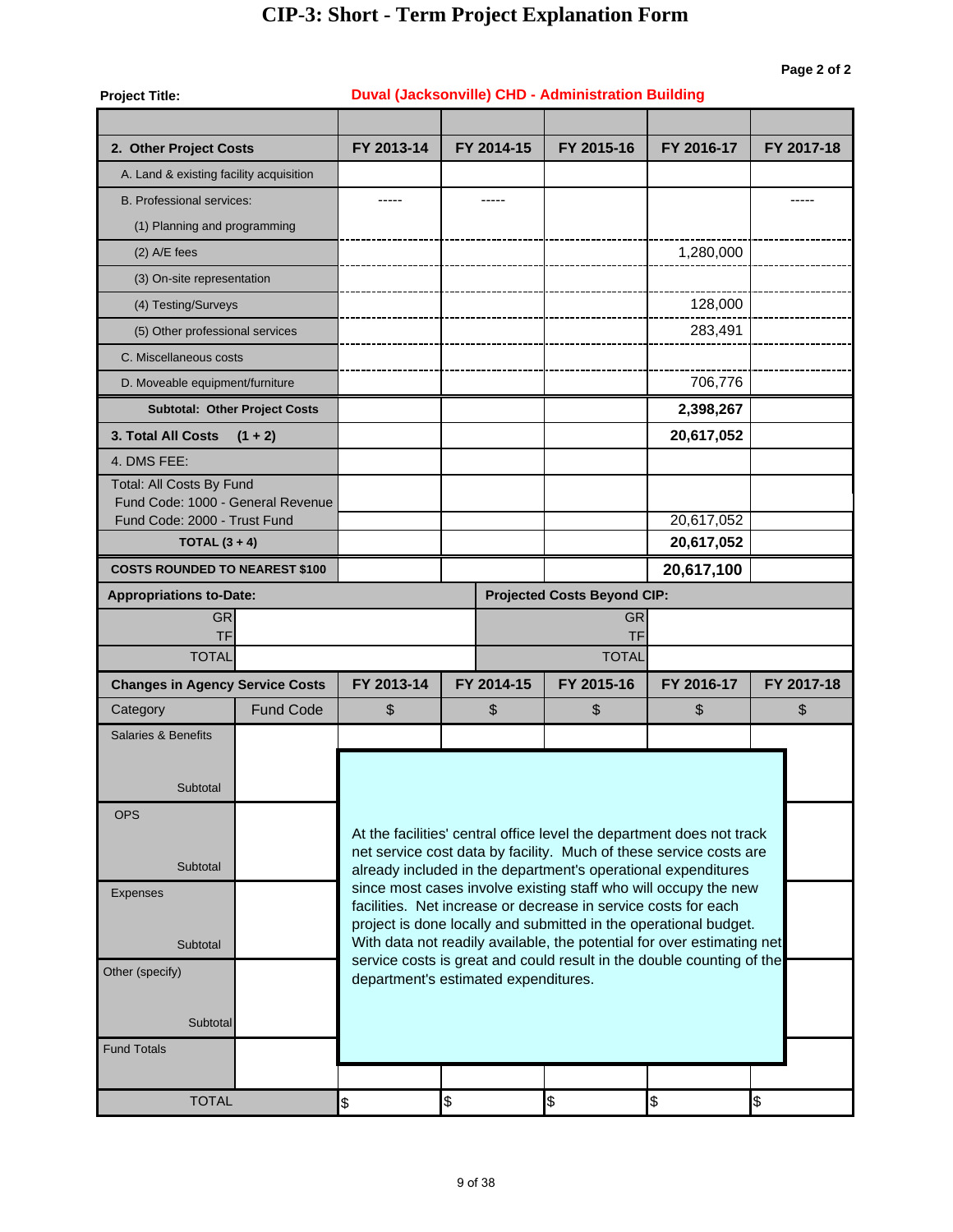| Agency:                  |                                                                      |  |                       |                      | Dept. of Health                    |                                            |            |                                  |                             |            | <b>Agency Priority:</b>                        |                      | 9                    |
|--------------------------|----------------------------------------------------------------------|--|-----------------------|----------------------|------------------------------------|--------------------------------------------|------------|----------------------------------|-----------------------------|------------|------------------------------------------------|----------------------|----------------------|
| <b>Budget Entity and</b> | <b>Budget Entity Code:</b>                                           |  |                       |                      | <b>Health Services</b><br>64200700 |                                            |            |                                  |                             |            | Project Category:                              |                      | <b>SPTF</b>          |
|                          | <b>Appropriation Category Code:</b>                                  |  |                       |                      | 084093                             |                                            |            |                                  |                             |            | <b>LRPP Narrative Page:</b>                    |                      |                      |
|                          |                                                                      |  |                       |                      |                                    |                                            |            |                                  |                             |            |                                                |                      |                      |
| Project Title:           |                                                                      |  |                       |                      |                                    |                                            |            |                                  |                             |            | <b>Gadsden (Quincy) CHD - Renovation</b>       |                      |                      |
|                          | <b>Statutory Authority:</b>                                          |  |                       |                      |                                    |                                            |            | Chapter 216.181 Florida Statutes |                             |            |                                                |                      |                      |
|                          | To be Constructed By:                                                |  |                       | Contract? (Y/N)      |                                    |                                            |            |                                  | Υ                           |            | Force Account ? (Y/N)                          |                      | N                    |
| Facility<br><b>Type</b>  | Service<br>Load                                                      |  | Planned<br>Use Factor |                      |                                    | <b>User</b><br><b>Stations</b><br>Required |            |                                  | Existing<br><b>Stations</b> |            | <b>New User</b><br><b>Stations</b><br>Required | Space<br>Factor      | Net Area<br>Required |
| 17                       | 228<br>1<br>Quincy                                                   |  |                       |                      |                                    | 228                                        |            |                                  | 103                         |            | 125                                            | 72                   | 16,320               |
|                          | <b>Geographical Location:</b>                                        |  |                       |                      |                                    |                                            |            |                                  |                             |            |                                                |                      |                      |
| County:                  | Gadsden                                                              |  |                       |                      |                                    |                                            |            |                                  |                             |            |                                                |                      |                      |
| Facility<br>Type         | Net Area<br>(Sq. Ft.)                                                |  |                       | Efficiency<br>Factor |                                    |                                            | (Sq. Ft.)  | <b>Gross Area</b>                |                             |            | <b>Unit Cost</b>                               | Construction<br>Cost | Occupancy<br>Date    |
| 17                       | 16,320                                                               |  |                       | 0.68                 |                                    |                                            |            | 23,990                           |                             |            | \$150.00                                       | \$3,598,560          | 2017                 |
| 17                       | 6,406                                                                |  |                       | 0.68                 |                                    |                                            | 9,419      |                                  |                             |            | \$220.00                                       | \$2,072,180          | 2017                 |
|                          | <b>Schedule of Project Components</b>                                |  |                       |                      | FY 2013-14                         |                                            | FY 2015-16 |                                  |                             | FY 2016-17 |                                                | FY 2017-18           | FY 2016-19           |
|                          | <b>1. Basic Construction Costs</b>                                   |  |                       |                      | \$                                 |                                            |            | \$                               |                             |            | \$                                             | \$                   | \$                   |
| А.                       | Construction costs (from above)                                      |  |                       |                      | 5,670,680                          |                                            |            |                                  |                             |            |                                                |                      |                      |
| В.                       | Permits, inspections, impact fees                                    |  |                       |                      | 170,120                            |                                            |            |                                  |                             |            |                                                |                      |                      |
| C.                       | Communications requirements:<br>(conduits, wiring, switchgear, etc.) |  |                       |                      | 119,952                            |                                            |            |                                  |                             |            |                                                |                      |                      |
| D.                       | <b>Special Utility Requirements</b>                                  |  |                       |                      | 141,767                            |                                            |            |                                  |                             |            |                                                |                      |                      |
| Е.                       | Site development & Utilities (including<br>roads, paving, etc.)      |  |                       |                      | 567,068                            |                                            |            |                                  |                             |            |                                                |                      |                      |
| F.                       | Energy efficient equipment                                           |  |                       |                      | 283,534                            |                                            |            |                                  |                             |            |                                                |                      |                      |
| G.                       | Art allowance<br>(F.S. Section 255.043)                              |  |                       | 34,766               |                                    |                                            |            |                                  |                             |            |                                                |                      |                      |
| Η.                       | Other (contingency)                                                  |  |                       | 311,887              |                                    |                                            |            |                                  |                             |            |                                                |                      |                      |
|                          | 1. Subtotals: Basic Construction Costs                               |  | 7,299,774             |                      |                                    |                                            |            |                                  |                             |            |                                                |                      |                      |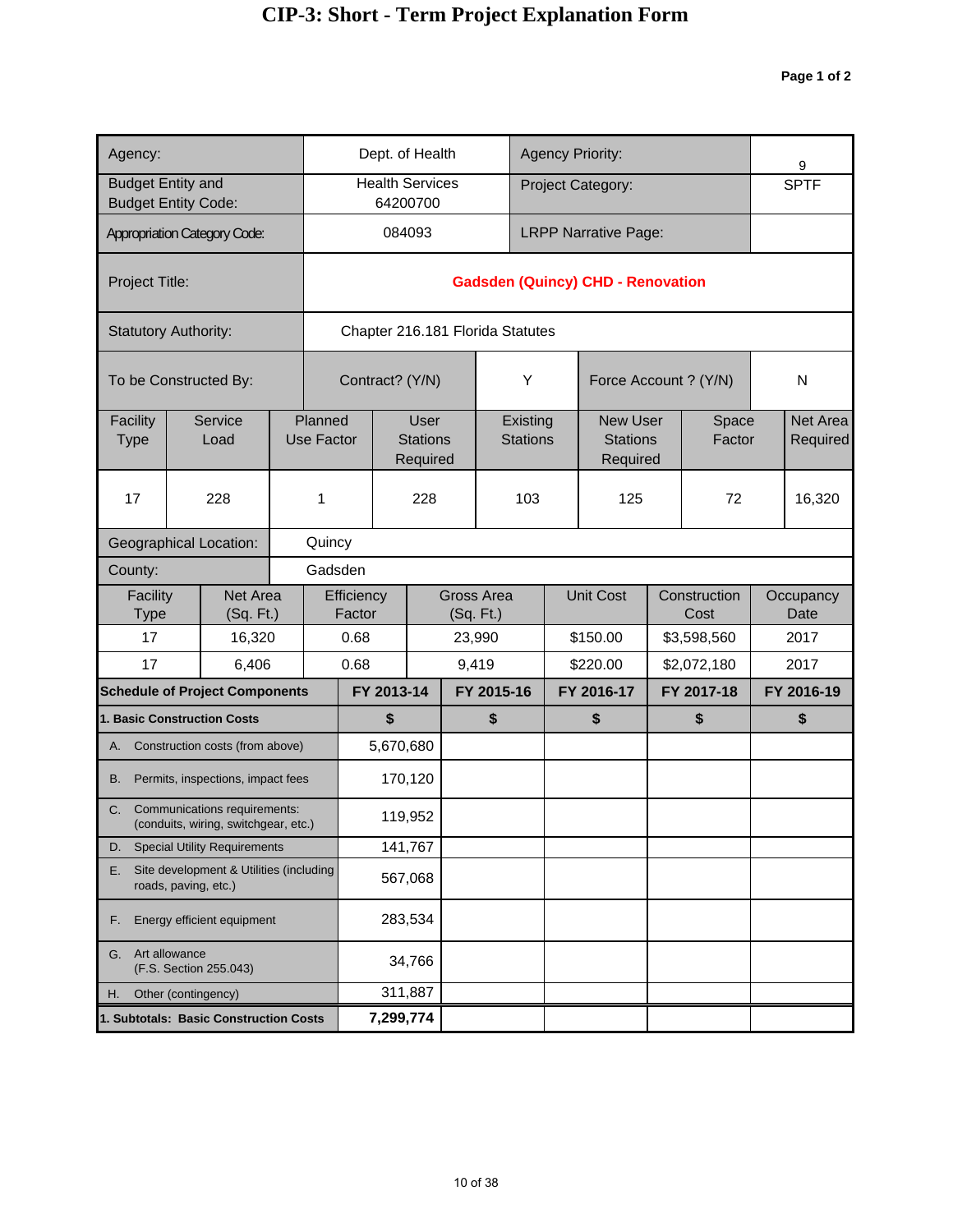| <b>Project Title:</b>                                             |                                      |                                                                                                                                                 |                                      | <b>Gadsden (Quincy) CHD - Renovation</b>                                                                                          |            |            |  |  |  |  |  |  |
|-------------------------------------------------------------------|--------------------------------------|-------------------------------------------------------------------------------------------------------------------------------------------------|--------------------------------------|-----------------------------------------------------------------------------------------------------------------------------------|------------|------------|--|--|--|--|--|--|
|                                                                   |                                      |                                                                                                                                                 |                                      |                                                                                                                                   |            |            |  |  |  |  |  |  |
| 2. Other Project Costs                                            |                                      | FY 2013-14                                                                                                                                      | FY 2015-16                           | FY 2016-17                                                                                                                        | FY 2017-18 | FY 2016-19 |  |  |  |  |  |  |
| A. Land & existing facility acquisition                           |                                      |                                                                                                                                                 |                                      |                                                                                                                                   |            |            |  |  |  |  |  |  |
| <b>B. Professional services:</b>                                  |                                      |                                                                                                                                                 |                                      |                                                                                                                                   | -----      |            |  |  |  |  |  |  |
| (1) Planning and programming                                      |                                      |                                                                                                                                                 |                                      |                                                                                                                                   |            |            |  |  |  |  |  |  |
| $(2)$ A/E fees                                                    |                                      | 555,451                                                                                                                                         |                                      |                                                                                                                                   |            |            |  |  |  |  |  |  |
| (3) On-site representation                                        |                                      |                                                                                                                                                 |                                      |                                                                                                                                   |            |            |  |  |  |  |  |  |
| (4) Testing/Surveys                                               |                                      | 55,545                                                                                                                                          |                                      |                                                                                                                                   |            |            |  |  |  |  |  |  |
| (5) Other professional services                                   |                                      | 117,923                                                                                                                                         |                                      |                                                                                                                                   |            |            |  |  |  |  |  |  |
| C. Miscellaneous costs                                            |                                      |                                                                                                                                                 |                                      |                                                                                                                                   |            |            |  |  |  |  |  |  |
| D. Moveable equipment/furniture                                   |                                      | 283,534                                                                                                                                         |                                      |                                                                                                                                   |            |            |  |  |  |  |  |  |
|                                                                   | <b>Subtotal: Other Project Costs</b> | 1,012,453                                                                                                                                       |                                      |                                                                                                                                   |            |            |  |  |  |  |  |  |
| <b>3. Total All Costs</b>                                         | $(1 + 2)$                            | 8,312,227                                                                                                                                       |                                      |                                                                                                                                   |            |            |  |  |  |  |  |  |
| 4. DMS FEE:                                                       |                                      |                                                                                                                                                 |                                      |                                                                                                                                   |            |            |  |  |  |  |  |  |
| Total: All Costs By Fund                                          |                                      |                                                                                                                                                 |                                      |                                                                                                                                   |            |            |  |  |  |  |  |  |
| Fund Code: 1000 - General Revenue<br>Fund Code: 2000 - Trust Fund |                                      | 8,312,227                                                                                                                                       |                                      |                                                                                                                                   |            |            |  |  |  |  |  |  |
| TOTAL $(3 + 4)$                                                   |                                      | 8,312,227                                                                                                                                       |                                      |                                                                                                                                   |            |            |  |  |  |  |  |  |
| <b>COSTS ROUNDED TO NEAREST \$100</b>                             |                                      | 8,312,200                                                                                                                                       |                                      |                                                                                                                                   |            |            |  |  |  |  |  |  |
| <b>Appropriations to-Date:</b>                                    |                                      |                                                                                                                                                 |                                      | <b>Projected Costs Beyond CIP:</b>                                                                                                |            |            |  |  |  |  |  |  |
| <b>GR</b>                                                         |                                      | <b>GR</b>                                                                                                                                       |                                      |                                                                                                                                   |            |            |  |  |  |  |  |  |
| <b>TF</b>                                                         |                                      | <b>TF</b>                                                                                                                                       |                                      |                                                                                                                                   |            |            |  |  |  |  |  |  |
| <b>TOTAL</b>                                                      |                                      |                                                                                                                                                 |                                      | <b>TOTAL</b>                                                                                                                      |            |            |  |  |  |  |  |  |
| <b>Changes in Agency Service Costs</b>                            |                                      | FY 2013-14                                                                                                                                      | FY 2015-16                           | FY 2016-17                                                                                                                        | FY 2017-18 | FY 2016-19 |  |  |  |  |  |  |
| Category                                                          | <b>Fund Code</b>                     | \$                                                                                                                                              | \$                                   | \$                                                                                                                                | \$         | \$         |  |  |  |  |  |  |
| <b>Salaries &amp; Benefits</b>                                    |                                      |                                                                                                                                                 |                                      |                                                                                                                                   |            |            |  |  |  |  |  |  |
|                                                                   |                                      |                                                                                                                                                 |                                      |                                                                                                                                   |            |            |  |  |  |  |  |  |
| Subtotal                                                          |                                      |                                                                                                                                                 |                                      |                                                                                                                                   |            |            |  |  |  |  |  |  |
| <b>OPS</b>                                                        |                                      |                                                                                                                                                 |                                      | At the facilities' central office level the department does not track                                                             |            |            |  |  |  |  |  |  |
|                                                                   |                                      |                                                                                                                                                 |                                      | net service cost data by facility. Much of these service costs are                                                                |            |            |  |  |  |  |  |  |
| Subtotal                                                          |                                      |                                                                                                                                                 |                                      | already included in the department's operational expenditures                                                                     |            |            |  |  |  |  |  |  |
| <b>Expenses</b>                                                   |                                      |                                                                                                                                                 |                                      | since most cases involve existing staff who will occupy the new<br>facilities. Net increase or decrease in service costs for each |            |            |  |  |  |  |  |  |
|                                                                   |                                      | project is done locally and submitted in the operational budget.                                                                                |                                      |                                                                                                                                   |            |            |  |  |  |  |  |  |
| Subtotal                                                          |                                      | With data not readily available, the potential for over estimating net<br>service costs is great and could result in the double counting of the |                                      |                                                                                                                                   |            |            |  |  |  |  |  |  |
| Other (specify)                                                   |                                      |                                                                                                                                                 | department's estimated expenditures. |                                                                                                                                   |            |            |  |  |  |  |  |  |
|                                                                   |                                      |                                                                                                                                                 |                                      |                                                                                                                                   |            |            |  |  |  |  |  |  |
| Subtotal                                                          |                                      |                                                                                                                                                 |                                      |                                                                                                                                   |            |            |  |  |  |  |  |  |
| <b>Fund Totals</b>                                                |                                      |                                                                                                                                                 |                                      |                                                                                                                                   |            |            |  |  |  |  |  |  |
|                                                                   |                                      |                                                                                                                                                 |                                      |                                                                                                                                   |            |            |  |  |  |  |  |  |
| <b>TOTAL</b>                                                      |                                      | \$                                                                                                                                              | \$                                   | \$                                                                                                                                | \$         | \$         |  |  |  |  |  |  |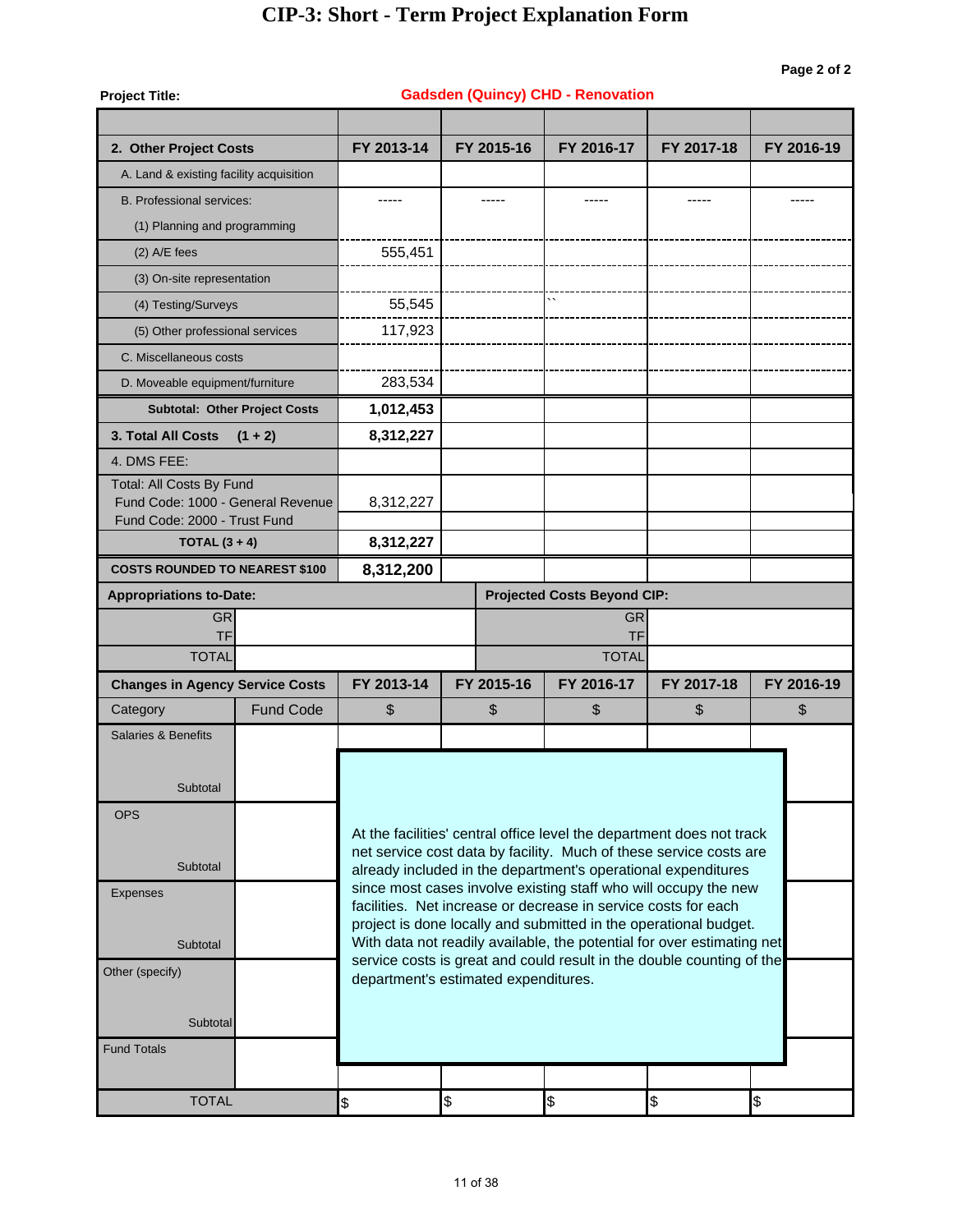| Agency:                                       |                                                                      |                | Dept. of Health<br><b>Health Services</b><br>64200700<br>084093<br>Chapter 216.181 Florida Statutes<br>Contract? (Y/N)<br>Planned<br><b>Use Factor</b> |                                            |            |  |            |                         |                             |            | <b>Agency Priority:</b>                            |            |                      | 13                   |
|-----------------------------------------------|----------------------------------------------------------------------|----------------|--------------------------------------------------------------------------------------------------------------------------------------------------------|--------------------------------------------|------------|--|------------|-------------------------|-----------------------------|------------|----------------------------------------------------|------------|----------------------|----------------------|
| <b>Budget Entity and</b>                      | <b>Budget Entity Code:</b>                                           |                |                                                                                                                                                        |                                            |            |  |            |                         |                             |            | Project Category:                                  |            |                      | <b>SPTF</b>          |
|                                               | <b>Appropriation Category Code:</b>                                  |                |                                                                                                                                                        |                                            |            |  |            |                         |                             |            | <b>LRPP Narrative Page:</b>                        |            |                      |                      |
| Project Title:                                |                                                                      |                |                                                                                                                                                        |                                            |            |  |            |                         |                             |            | <b>Holmes (Bonifay) CHD - Replacement Facility</b> |            |                      |                      |
|                                               | <b>Statutory Authority:</b>                                          |                |                                                                                                                                                        |                                            |            |  |            |                         |                             |            |                                                    |            |                      |                      |
|                                               | To be Constructed By:                                                |                |                                                                                                                                                        |                                            |            |  |            |                         | Υ                           |            | Force Account ? (Y/N)                              |            |                      | N                    |
| Facility<br><b>Type</b>                       | Service<br>Load                                                      |                |                                                                                                                                                        | <b>User</b><br><b>Stations</b><br>Required |            |  |            |                         | Existing<br><b>Stations</b> |            | <b>New User</b><br><b>Stations</b><br>Required     |            | Space<br>Factor      | Net Area<br>Required |
| 17                                            | 68                                                                   | 1              |                                                                                                                                                        |                                            | 68         |  |            |                         |                             | 68         |                                                    | 387        | 26,325               |                      |
|                                               | <b>Geographical Location:</b>                                        | <b>Bonifay</b> |                                                                                                                                                        |                                            |            |  |            |                         |                             |            |                                                    |            |                      |                      |
| County:                                       |                                                                      |                | Holmes                                                                                                                                                 |                                            |            |  |            |                         |                             |            |                                                    |            |                      |                      |
| Facility<br>Type                              | Net Area<br>(Sq. Ft.)                                                |                |                                                                                                                                                        | Efficiency<br>Factor                       |            |  |            | Gross Area<br>(Sq. Ft.) |                             |            | <b>Unit Cost</b>                                   |            | Construction<br>Cost | Occupancy<br>Date    |
| 17                                            | 26,325                                                               |                |                                                                                                                                                        | 0.68                                       |            |  |            | 38,698                  |                             |            | \$220.00                                           |            | \$8,513,505          | 2017                 |
|                                               | <b>Schedule of Project Components</b>                                |                |                                                                                                                                                        |                                            | FY 2013-14 |  | FY 2014-15 |                         |                             | FY 2015-16 |                                                    | FY 2016-17 |                      | FY 2017-18           |
|                                               | <b>1. Basic Construction Costs</b>                                   |                |                                                                                                                                                        |                                            | \$         |  |            | \$                      |                             |            | \$                                                 |            | \$                   | \$                   |
|                                               | A. Construction costs (from above)                                   |                |                                                                                                                                                        |                                            |            |  |            | 8,768,910               |                             |            |                                                    |            |                      |                      |
| В.                                            | Permits, inspections, impact fees                                    |                |                                                                                                                                                        |                                            |            |  |            | 263,067                 |                             |            |                                                    |            |                      |                      |
| C.                                            | Communications requirements:<br>(conduits, wiring, switchgear, etc.) |                |                                                                                                                                                        |                                            |            |  |            | 199,293                 |                             |            |                                                    |            |                      |                      |
| D.                                            | <b>Special Utility Requirements</b>                                  |                |                                                                                                                                                        |                                            |            |  |            | 219,223                 |                             |            |                                                    |            |                      |                      |
| Е.                                            | Site development & Utilities (including<br>roads, paving, etc.)      |                |                                                                                                                                                        |                                            |            |  |            | 876,891                 |                             |            |                                                    |            |                      |                      |
| F.                                            | Energy efficient equipment                                           |                |                                                                                                                                                        |                                            |            |  |            | 438,446                 |                             |            |                                                    |            |                      |                      |
| Art allowance<br>G.<br>(F.S. Section 255.043) |                                                                      |                |                                                                                                                                                        |                                            |            |  |            | 53,829                  |                             |            |                                                    |            |                      |                      |
| Η.                                            | Other (contingency)                                                  |                |                                                                                                                                                        |                                            |            |  |            | 482,290                 |                             |            |                                                    |            |                      |                      |
|                                               | 1. Subtotals: Basic Construction Costs                               |                |                                                                                                                                                        |                                            |            |  | 11,301,949 |                         |                             |            |                                                    |            |                      |                      |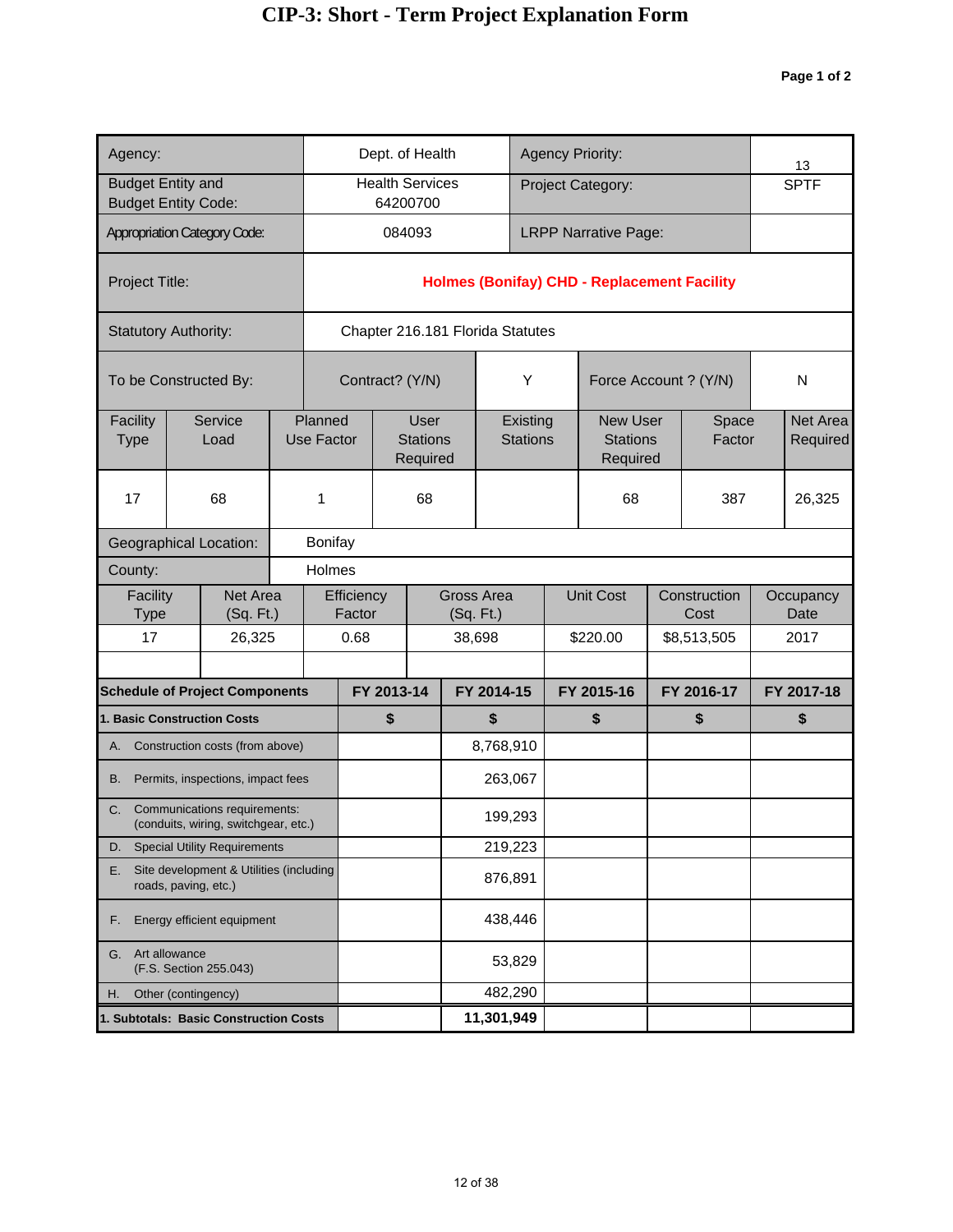| <b>Project Title:</b>                                         |                                      |                    |                                      | <b>Holmes (Bonifay) CHD - Replacement Facility</b>             |                                                                                                                                                 |            |  |  |  |  |  |
|---------------------------------------------------------------|--------------------------------------|--------------------|--------------------------------------|----------------------------------------------------------------|-------------------------------------------------------------------------------------------------------------------------------------------------|------------|--|--|--|--|--|
| 2. Other Project Costs                                        |                                      | FY 2013-14         | FY 2014-15                           | FY 2015-16                                                     | FY 2016-17                                                                                                                                      | FY 2017-18 |  |  |  |  |  |
| A. Land & existing facility acquisition                       |                                      |                    |                                      |                                                                |                                                                                                                                                 |            |  |  |  |  |  |
| <b>B. Professional services:</b>                              |                                      | -----              |                                      | -----                                                          | -----                                                                                                                                           | -----      |  |  |  |  |  |
| (1) Planning and programming                                  |                                      |                    |                                      |                                                                |                                                                                                                                                 |            |  |  |  |  |  |
| $(2)$ A/E fees                                                |                                      |                    | 826,958                              |                                                                |                                                                                                                                                 |            |  |  |  |  |  |
| (3) On-site representation                                    |                                      |                    |                                      |                                                                |                                                                                                                                                 |            |  |  |  |  |  |
|                                                               |                                      |                    |                                      |                                                                |                                                                                                                                                 |            |  |  |  |  |  |
| (4) Testing/Surveys                                           |                                      |                    | 82,696                               |                                                                |                                                                                                                                                 |            |  |  |  |  |  |
| (5) Other professional services                               |                                      |                    | 179,154                              |                                                                |                                                                                                                                                 |            |  |  |  |  |  |
| C. Miscellaneous costs                                        |                                      |                    |                                      |                                                                |                                                                                                                                                 |            |  |  |  |  |  |
| D. Moveable equipment/furniture                               |                                      |                    | 438,446                              |                                                                |                                                                                                                                                 |            |  |  |  |  |  |
|                                                               | <b>Subtotal: Other Project Costs</b> |                    | 1,527,253                            |                                                                |                                                                                                                                                 |            |  |  |  |  |  |
| 3. Total All Costs                                            | $(1 + 2)$                            |                    | 12,829,202                           |                                                                |                                                                                                                                                 |            |  |  |  |  |  |
| 4. DMS FEE:                                                   |                                      |                    |                                      |                                                                |                                                                                                                                                 |            |  |  |  |  |  |
| Total: All Costs By Fund<br>Fund Code: 1000 - General Revenue |                                      |                    |                                      |                                                                |                                                                                                                                                 |            |  |  |  |  |  |
| Fund Code: 2000 - Trust Fund                                  |                                      |                    | 12,829,202                           |                                                                |                                                                                                                                                 |            |  |  |  |  |  |
| TOTAL $(3 + 4)$                                               |                                      |                    | 12,829,202                           |                                                                |                                                                                                                                                 |            |  |  |  |  |  |
| <b>COSTS ROUNDED TO NEAREST \$100</b>                         |                                      |                    | 12,829,200                           |                                                                |                                                                                                                                                 |            |  |  |  |  |  |
| <b>Appropriations to-Date:</b>                                |                                      |                    |                                      | <b>Projected Costs Beyond CIP:</b>                             |                                                                                                                                                 |            |  |  |  |  |  |
| <b>GR</b>                                                     |                                      | <b>GR</b>          |                                      |                                                                |                                                                                                                                                 |            |  |  |  |  |  |
| TF<br><b>TOTAL</b>                                            |                                      | TF<br><b>TOTAL</b> |                                      |                                                                |                                                                                                                                                 |            |  |  |  |  |  |
| <b>Changes in Agency Service Costs</b>                        |                                      | FY 2013-14         | FY 2014-15                           | FY 2015-16                                                     | FY 2016-17                                                                                                                                      | FY 2017-18 |  |  |  |  |  |
| Category                                                      | <b>Fund Code</b>                     | \$                 | \$                                   | \$                                                             | \$                                                                                                                                              | \$         |  |  |  |  |  |
| <b>Salaries &amp; Benefits</b>                                |                                      |                    |                                      |                                                                |                                                                                                                                                 |            |  |  |  |  |  |
|                                                               |                                      |                    |                                      |                                                                |                                                                                                                                                 |            |  |  |  |  |  |
|                                                               |                                      |                    |                                      |                                                                |                                                                                                                                                 |            |  |  |  |  |  |
| Subtotal                                                      |                                      |                    |                                      |                                                                |                                                                                                                                                 |            |  |  |  |  |  |
| <b>OPS</b>                                                    |                                      |                    |                                      |                                                                | At the facilities' central office level the department does not track                                                                           |            |  |  |  |  |  |
|                                                               |                                      |                    |                                      |                                                                | net service cost data by facility. Much of these service costs are                                                                              |            |  |  |  |  |  |
| Subtotal                                                      |                                      |                    |                                      |                                                                | already included in the department's operational expenditures                                                                                   |            |  |  |  |  |  |
| <b>Expenses</b>                                               |                                      |                    |                                      | facilities. Net increase or decrease in service costs for each | since most cases involve existing staff who will occupy the new                                                                                 |            |  |  |  |  |  |
|                                                               |                                      |                    |                                      |                                                                | project is done locally and submitted in the operational budget.                                                                                |            |  |  |  |  |  |
| Subtotal                                                      |                                      |                    |                                      |                                                                | With data not readily available, the potential for over estimating net<br>service costs is great and could result in the double counting of the |            |  |  |  |  |  |
| Other (specify)                                               |                                      |                    | department's estimated expenditures. |                                                                |                                                                                                                                                 |            |  |  |  |  |  |
|                                                               |                                      |                    |                                      |                                                                |                                                                                                                                                 |            |  |  |  |  |  |
| Subtotal                                                      |                                      |                    |                                      |                                                                |                                                                                                                                                 |            |  |  |  |  |  |
| <b>Fund Totals</b>                                            |                                      |                    |                                      |                                                                |                                                                                                                                                 |            |  |  |  |  |  |
|                                                               |                                      |                    |                                      |                                                                |                                                                                                                                                 |            |  |  |  |  |  |
| <b>TOTAL</b>                                                  |                                      | \$                 | \$                                   | \$                                                             | \$                                                                                                                                              | \$         |  |  |  |  |  |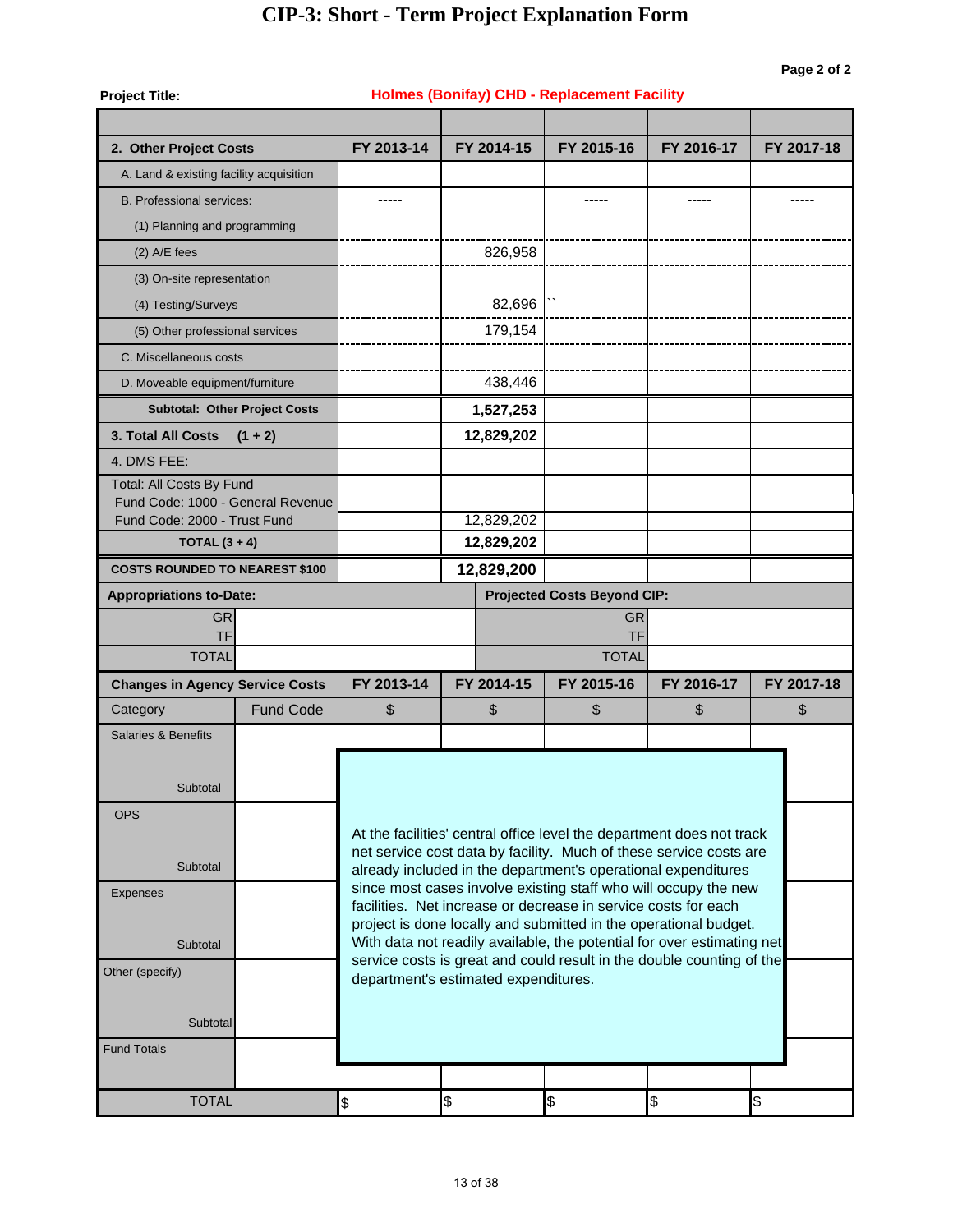| Agency:                  |                                                                         |                              |                      | Dept. of Health                            |  |                             |    | <b>Agency Priority:</b>                        |  |                                                      | 6                    |
|--------------------------|-------------------------------------------------------------------------|------------------------------|----------------------|--------------------------------------------|--|-----------------------------|----|------------------------------------------------|--|------------------------------------------------------|----------------------|
| <b>Budget Entity and</b> | <b>Budget Entity Code:</b>                                              |                              |                      | <b>Health Services</b><br>64200700         |  |                             |    | Project Category:                              |  |                                                      | <b>SPTF</b>          |
|                          | <b>Appropriation Category Code:</b>                                     |                              |                      | 084093                                     |  |                             |    | <b>LRPP Narrative Page:</b>                    |  |                                                      |                      |
| Project Title:           |                                                                         |                              |                      |                                            |  |                             |    |                                                |  | Jefferson (Monticello) CHD - Renovation and Addition |                      |
|                          | <b>Statutory Authority:</b>                                             |                              |                      | Chapter 216.181 Florida Statutes           |  |                             |    |                                                |  |                                                      |                      |
|                          | To be Constructed By:                                                   |                              |                      | Contract? (Y/N)                            |  | Υ                           |    | Force Account ? (Y/N)                          |  |                                                      | N                    |
| Facility<br><b>Type</b>  | Service<br>Load                                                         | Planned<br><b>Use Factor</b> |                      | <b>User</b><br><b>Stations</b><br>Required |  | Existing<br><b>Stations</b> |    | <b>New User</b><br><b>Stations</b><br>Required |  | Space<br>Factor                                      | Net Area<br>Required |
| 17                       | 52                                                                      | 1                            |                      | 52                                         |  | 37                          |    | 15                                             |  | 292                                                  | 15,160               |
|                          | <b>Geographical Location:</b>                                           |                              | Monticello           |                                            |  |                             |    |                                                |  |                                                      |                      |
| County:                  |                                                                         |                              | Jefferson            |                                            |  |                             |    |                                                |  |                                                      |                      |
| Facility<br>Type         | Net Area<br>(Sq. Ft.)                                                   |                              | Efficiency<br>Factor |                                            |  | Gross Area<br>(Sq. Ft.)     |    | <b>Unit Cost</b>                               |  | Construction<br>Cost                                 | Occupancy<br>Date    |
| 17                       | 15,160                                                                  |                              | 0.68                 |                                            |  | 22,285                      |    | \$220.00                                       |  | \$4,902,744                                          | 2017                 |
|                          | <b>Schedule of Project Components</b>                                   |                              |                      | FY 2013-14                                 |  | FY 2014-15                  |    | FY 2015-16                                     |  | FY 2016-17                                           | FY 2017-18           |
|                          | <b>1. Basic Construction Costs</b>                                      |                              |                      | \$                                         |  | \$                          | \$ |                                                |  | \$                                                   | \$                   |
|                          | A. Construction costs (from above)                                      |                              |                      | 4,902,744                                  |  |                             |    |                                                |  |                                                      |                      |
| В.                       | Permits, inspections, impact fees                                       |                              |                      | 147,082                                    |  |                             |    |                                                |  |                                                      |                      |
|                          | C. Communications requirements:<br>(conduits, wiring, switchgear, etc.) |                              |                      | 111,426                                    |  |                             |    |                                                |  |                                                      |                      |
| D.                       | <b>Special Utility Requirements</b>                                     |                              |                      | 122,569                                    |  |                             |    |                                                |  |                                                      |                      |
| Е.                       | Site development & Utilities (including<br>roads, paving, etc.)         |                              |                      | 490,274                                    |  |                             |    |                                                |  |                                                      |                      |
| F.                       | Energy efficient equipment                                              |                              |                      | 245,137                                    |  |                             |    |                                                |  |                                                      |                      |
| G.                       | Art allowance<br>(F.S. Section 255.043)                                 |                              |                      | 30,096                                     |  |                             |    |                                                |  |                                                      |                      |
| Η.                       | Other (contingency)                                                     |                              |                      | 269,651                                    |  |                             |    |                                                |  |                                                      |                      |
|                          | 1. Subtotals: Basic Construction Costs                                  |                              | 6,318,980            |                                            |  |                             |    |                                                |  |                                                      |                      |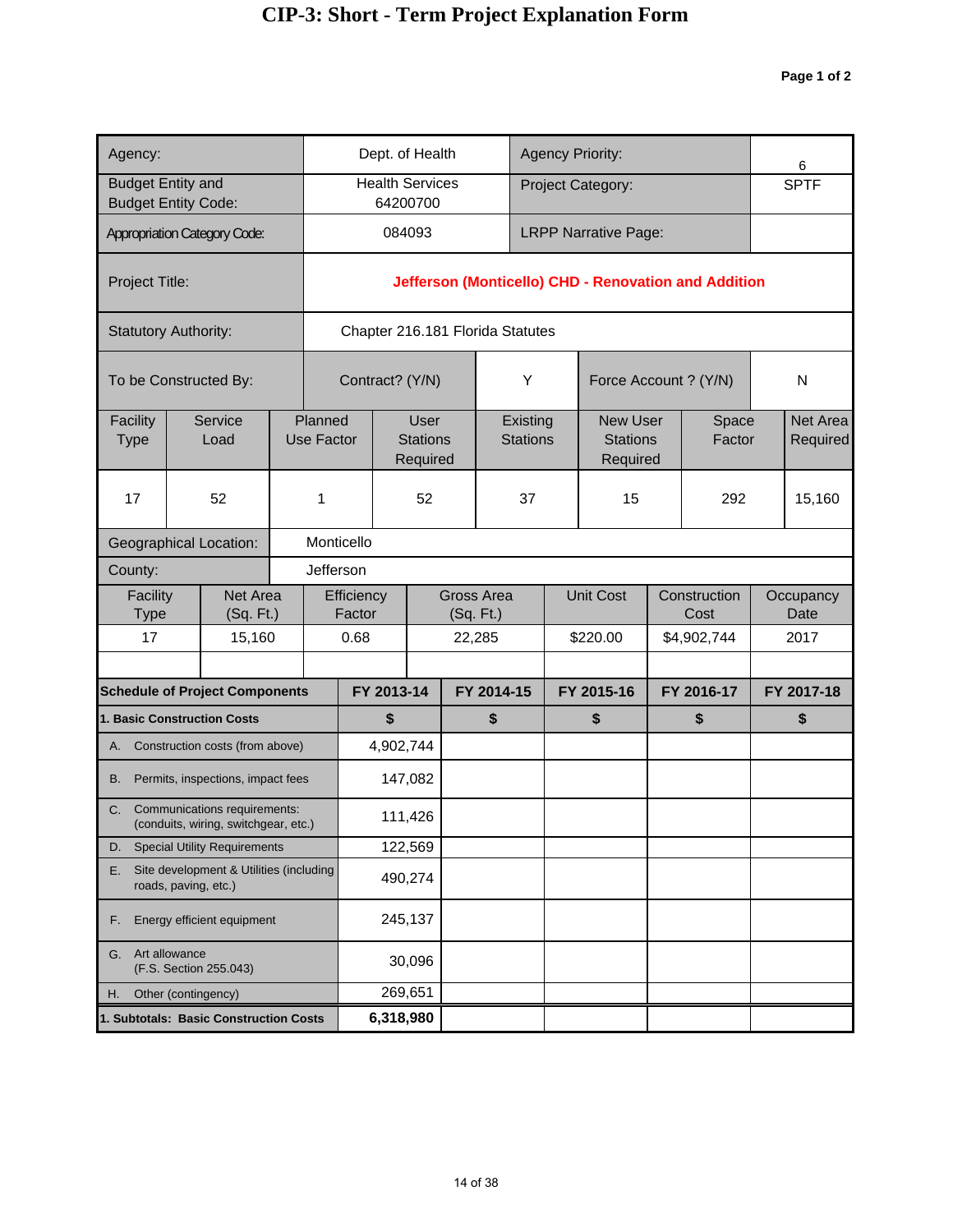| <b>Project Title:</b>                                             |                                      |               | Jefferson (Monticello) CHD - Renovation and Addition           |                                    |                                                                                                                                            |               |
|-------------------------------------------------------------------|--------------------------------------|---------------|----------------------------------------------------------------|------------------------------------|--------------------------------------------------------------------------------------------------------------------------------------------|---------------|
|                                                                   |                                      |               |                                                                |                                    |                                                                                                                                            |               |
| 2. Other Project Costs                                            |                                      | FY 2013-14    | FY 2014-15                                                     | FY 2015-16                         | FY 2016-17                                                                                                                                 | FY 2017-18    |
| A. Land & existing facility acquisition                           |                                      |               |                                                                |                                    |                                                                                                                                            |               |
| <b>B. Professional services:</b>                                  |                                      |               |                                                                |                                    |                                                                                                                                            |               |
| (1) Planning and programming                                      |                                      |               |                                                                |                                    |                                                                                                                                            |               |
| $(2)$ A/E fees                                                    |                                      | 486,631       |                                                                |                                    |                                                                                                                                            |               |
| (3) On-site representation                                        |                                      |               |                                                                |                                    |                                                                                                                                            |               |
| (4) Testing/Surveys                                               |                                      | 48,663        |                                                                |                                    |                                                                                                                                            |               |
| (5) Other professional services                                   |                                      | 102,593       |                                                                |                                    |                                                                                                                                            |               |
| C. Miscellaneous costs                                            |                                      |               |                                                                |                                    |                                                                                                                                            |               |
| D. Moveable equipment/furniture                                   |                                      | 245,137       |                                                                |                                    |                                                                                                                                            |               |
|                                                                   | <b>Subtotal: Other Project Costs</b> | 883,025       |                                                                |                                    |                                                                                                                                            |               |
| 3. Total All Costs                                                | $(1 + 2)$                            | 7,202,005     |                                                                |                                    |                                                                                                                                            |               |
| 4. DMS FEE:                                                       |                                      |               |                                                                |                                    |                                                                                                                                            |               |
| Total: All Costs By Fund                                          |                                      |               |                                                                |                                    |                                                                                                                                            |               |
| Fund Code: 1000 - General Revenue<br>Fund Code: 2000 - Trust Fund |                                      | 7,202,005     |                                                                |                                    |                                                                                                                                            |               |
| TOTAL $(3 + 4)$                                                   |                                      | 7,202,005     |                                                                |                                    |                                                                                                                                            |               |
| <b>COSTS ROUNDED TO NEAREST \$100</b>                             |                                      | 7,202,000     |                                                                |                                    |                                                                                                                                            |               |
| <b>Appropriations to-Date:</b>                                    |                                      |               |                                                                | <b>Projected Costs Beyond CIP:</b> |                                                                                                                                            |               |
| <b>GR</b>                                                         |                                      |               |                                                                | <b>GR</b>                          |                                                                                                                                            |               |
| <b>TF</b><br><b>TOTAL</b>                                         |                                      |               |                                                                | <b>TF</b><br><b>TOTAL</b>          |                                                                                                                                            |               |
| <b>Changes in Agency Service Costs</b>                            |                                      | FY 2013-14    | FY 2014-15                                                     | FY 2015-16                         | FY 2016-17                                                                                                                                 | FY 2017-18    |
| Category                                                          | <b>Fund Code</b>                     | \$            | \$                                                             | \$                                 | \$                                                                                                                                         | \$            |
| <b>Salaries &amp; Benefits</b>                                    |                                      |               |                                                                |                                    |                                                                                                                                            |               |
|                                                                   |                                      |               |                                                                |                                    |                                                                                                                                            |               |
| Subtotal                                                          |                                      |               |                                                                |                                    |                                                                                                                                            |               |
| <b>OPS</b>                                                        |                                      |               |                                                                |                                    |                                                                                                                                            |               |
|                                                                   |                                      |               |                                                                |                                    | At the facilities' central office level the department does not track                                                                      |               |
| Subtotal                                                          |                                      |               |                                                                |                                    | net service cost data by facility. Much of these service costs are                                                                         |               |
| <b>Expenses</b>                                                   |                                      |               |                                                                |                                    | already included in the department's operational expenditures<br>since most cases involve existing staff who will occupy the new           |               |
|                                                                   |                                      |               | facilities. Net increase or decrease in service costs for each |                                    |                                                                                                                                            |               |
| Subtotal                                                          |                                      |               |                                                                |                                    | project is done locally and submitted in the operational budget.<br>With data not readily available, the potential for over estimating net |               |
| Other (specify)                                                   |                                      |               |                                                                |                                    | service costs is great and could result in the double counting of the                                                                      |               |
|                                                                   |                                      |               | department's estimated expenditures.                           |                                    |                                                                                                                                            |               |
| Subtotal                                                          |                                      |               |                                                                |                                    |                                                                                                                                            |               |
| <b>Fund Totals</b>                                                |                                      |               |                                                                |                                    |                                                                                                                                            |               |
|                                                                   |                                      |               |                                                                |                                    |                                                                                                                                            |               |
| <b>TOTAL</b>                                                      |                                      | $\frac{1}{2}$ | \$                                                             | \$                                 | \$                                                                                                                                         | $\frac{1}{2}$ |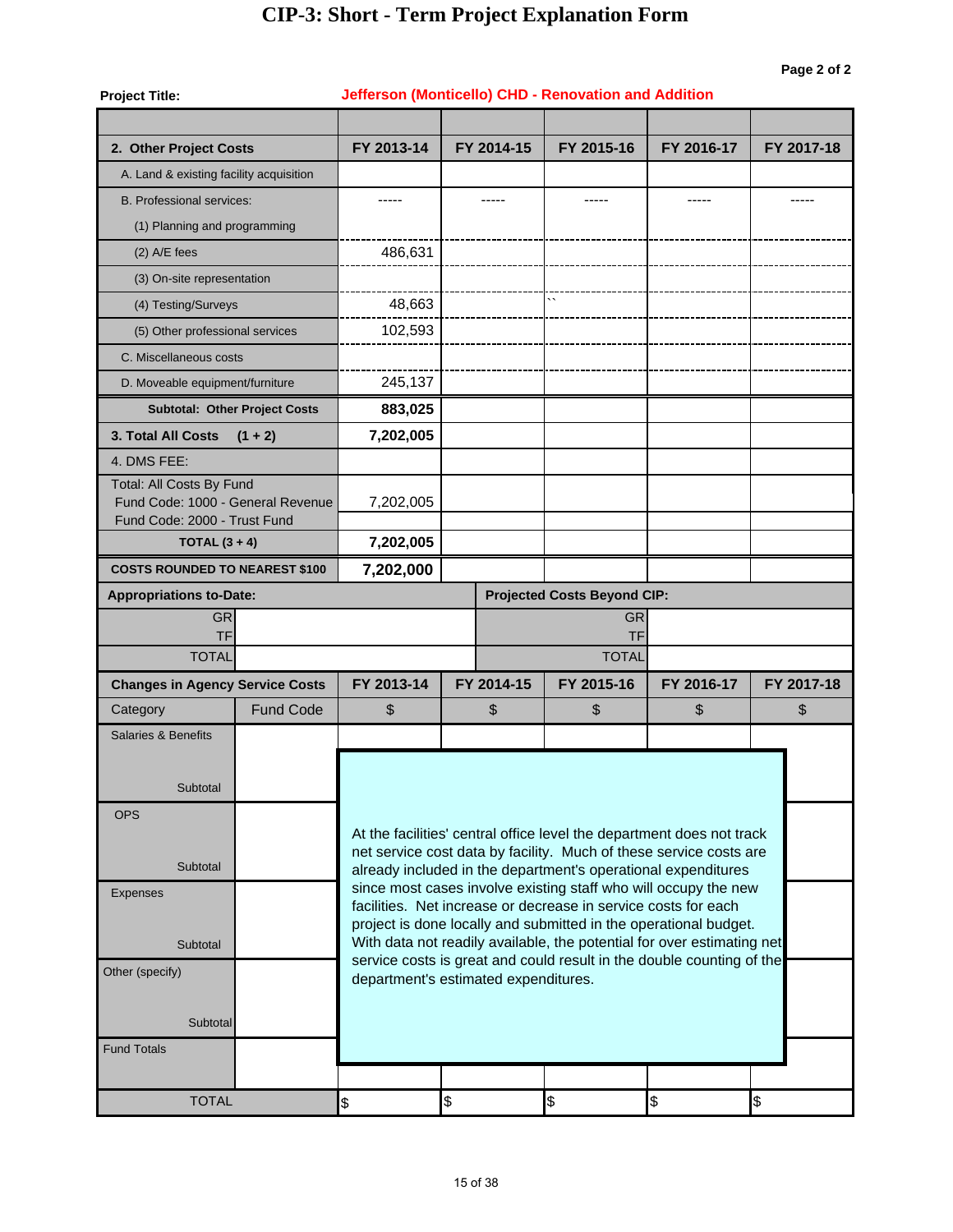| Agency:                                                               |                                                                         |  |                              |                      |                   | Dept. of Health                            |           |                                  |                             | <b>Agency Priority:</b>                        |                                                           | 20                   |
|-----------------------------------------------------------------------|-------------------------------------------------------------------------|--|------------------------------|----------------------|-------------------|--------------------------------------------|-----------|----------------------------------|-----------------------------|------------------------------------------------|-----------------------------------------------------------|----------------------|
|                                                                       | <b>Budget Entity and</b><br><b>Budget Entity Code:</b>                  |  |                              |                      | 64200700          | <b>Health Services</b>                     |           |                                  |                             | Project Category:                              |                                                           | <b>SPTF</b>          |
|                                                                       | <b>Appropriation Category Code:</b>                                     |  |                              |                      | 084093            |                                            |           |                                  |                             | <b>LRPP Narrative Page:</b>                    |                                                           |                      |
| Project Title:                                                        |                                                                         |  |                              |                      |                   |                                            |           |                                  |                             |                                                | Lee (Ft Myers) CHD - Michigan Clinic Replacement Facility |                      |
|                                                                       | <b>Statutory Authority:</b>                                             |  |                              |                      |                   |                                            |           | Chapter 216.181 Florida Statutes |                             |                                                |                                                           |                      |
|                                                                       | To be Constructed By:                                                   |  |                              |                      | Contract? (Y/N)   |                                            |           |                                  | Υ                           | Force Account ? (Y/N)                          |                                                           | N                    |
| Facility<br><b>Type</b>                                               | Service<br>Load                                                         |  | Planned<br><b>Use Factor</b> |                      |                   | <b>User</b><br><b>Stations</b><br>Required |           |                                  | Existing<br><b>Stations</b> | <b>New User</b><br><b>Stations</b><br>Required | Space<br>Factor                                           | Net Area<br>Required |
| 17                                                                    | 135                                                                     |  | 1                            |                      |                   | 135                                        |           |                                  |                             | 135                                            | 181.47                                                    | 24,499               |
|                                                                       | <b>Geographical Location:</b>                                           |  |                              |                      | Ft Myers, Florida |                                            |           |                                  |                             |                                                |                                                           |                      |
| County:                                                               |                                                                         |  | Lee                          |                      |                   |                                            |           |                                  |                             |                                                |                                                           |                      |
| Facility<br>Type                                                      | Net Area<br>(Sq. Ft.)                                                   |  |                              | Efficiency<br>Factor |                   |                                            | (Sq. Ft.) | Gross Area                       |                             | <b>Unit Cost</b>                               | Construction<br>Cost                                      | Occupancy<br>Date    |
| 17                                                                    | 24,499                                                                  |  | 0.68                         |                      |                   | 36,014                                     |           |                                  |                             | \$220.00                                       | \$7,922,977                                               | 2020                 |
|                                                                       | <b>Schedule of Project Components</b>                                   |  |                              |                      | FY 2013-14        |                                            |           | FY 2014-15                       |                             | FY 2015-16                                     | FY 2016-17                                                | FY 2017-18           |
|                                                                       | <b>1. Basic Construction Costs</b>                                      |  |                              |                      | \$                |                                            |           | \$                               |                             | \$                                             | \$                                                        | \$                   |
|                                                                       | A. Construction costs (from above)                                      |  |                              |                      |                   |                                            |           |                                  |                             |                                                |                                                           | 11,600,030           |
| В.                                                                    | Permits, inspections, impact fees                                       |  |                              |                      |                   |                                            |           |                                  |                             |                                                |                                                           | 348,001              |
|                                                                       | C. Communications requirements:<br>(conduits, wiring, switchgear, etc.) |  |                              |                      |                   |                                            |           |                                  |                             |                                                |                                                           | 263,637              |
| D.                                                                    | <b>Special Utility Requirements</b>                                     |  |                              |                      |                   |                                            |           |                                  |                             |                                                |                                                           | 290,001              |
| Site development & Utilities (including<br>Е.<br>roads, paving, etc.) |                                                                         |  |                              |                      |                   |                                            |           |                                  |                             |                                                |                                                           | 1,160,003            |
| Energy efficient equipment<br>F.                                      |                                                                         |  |                              |                      |                   |                                            |           |                                  |                             |                                                |                                                           | 580,002              |
| Art allowance<br>G.<br>(F.S. Section 255.043)                         |                                                                         |  |                              |                      |                   |                                            |           |                                  |                             | 71,208                                         |                                                           |                      |
| Other (contingency)<br>Η.                                             |                                                                         |  |                              |                      |                   |                                            |           |                                  |                             | 638,002                                        |                                                           |                      |
|                                                                       | 1. Subtotals: Basic Construction Costs                                  |  |                              |                      |                   |                                            |           |                                  |                             |                                                | 14,950,883                                                |                      |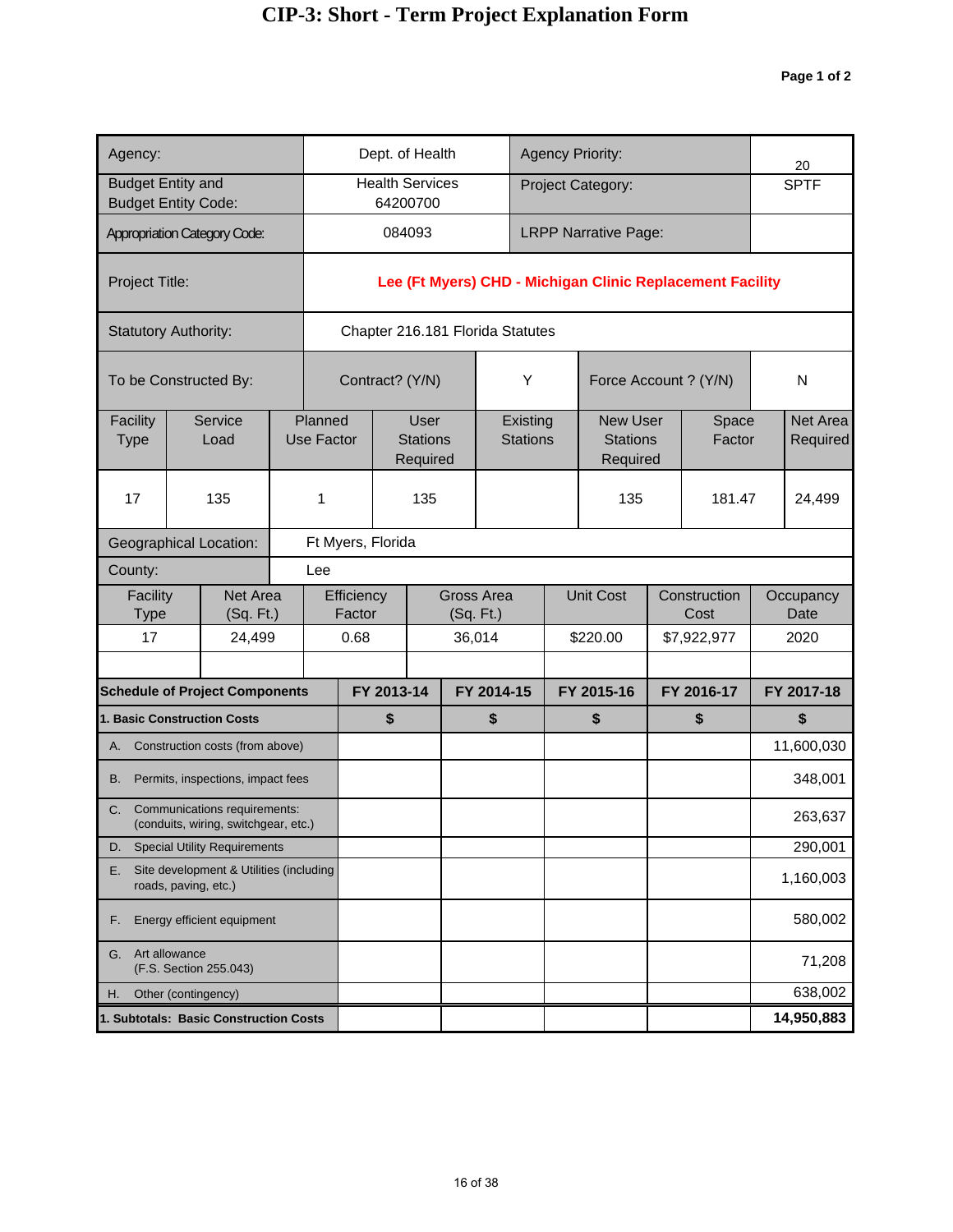| <b>Project Title:</b>                                             |                                                                |            |                                      | Lee (Ft Myers) CHD - Michigan Clinic Replacement Facility                                                                                       |            |            |
|-------------------------------------------------------------------|----------------------------------------------------------------|------------|--------------------------------------|-------------------------------------------------------------------------------------------------------------------------------------------------|------------|------------|
|                                                                   |                                                                |            |                                      |                                                                                                                                                 |            |            |
| 2. Other Project Costs                                            |                                                                | FY 2013-14 | FY 2014-15                           | FY 2015-16                                                                                                                                      | FY 2016-17 | FY 2017-18 |
| A. Land & existing facility acquisition                           |                                                                |            |                                      |                                                                                                                                                 |            |            |
| <b>B. Professional services:</b>                                  |                                                                |            |                                      |                                                                                                                                                 |            |            |
| (1) Planning and programming                                      |                                                                |            |                                      |                                                                                                                                                 |            |            |
| $(2)$ A/E fees                                                    |                                                                |            |                                      |                                                                                                                                                 |            | 1,101,430  |
| (3) On-site representation                                        |                                                                |            |                                      |                                                                                                                                                 |            |            |
| (4) Testing/Surveys                                               |                                                                |            |                                      | $\overline{\phantom{a}}$                                                                                                                        |            | 110,143    |
| (5) Other professional services                                   |                                                                |            |                                      |                                                                                                                                                 |            | 237,743    |
| C. Miscellaneous costs                                            |                                                                |            |                                      |                                                                                                                                                 |            |            |
| D. Moveable equipment/furniture                                   |                                                                |            |                                      |                                                                                                                                                 |            | 580,002    |
|                                                                   | <b>Subtotal: Other Project Costs</b>                           |            |                                      |                                                                                                                                                 |            | 2,029,318  |
| <b>3. Total All Costs</b>                                         | $(1 + 2)$                                                      |            |                                      |                                                                                                                                                 |            | 16,980,201 |
| 4. DMS FEE:                                                       |                                                                |            |                                      |                                                                                                                                                 |            |            |
| Total: All Costs By Fund                                          |                                                                |            |                                      |                                                                                                                                                 |            |            |
| Fund Code: 1000 - General Revenue<br>Fund Code: 2000 - Trust Fund |                                                                |            |                                      |                                                                                                                                                 |            | 16,980,201 |
| TOTAL $(3 + 4)$                                                   |                                                                |            |                                      |                                                                                                                                                 |            | 16,980,201 |
| <b>COSTS ROUNDED TO NEAREST \$100</b>                             |                                                                |            |                                      |                                                                                                                                                 |            | 16,980,200 |
| <b>Appropriations to-Date:</b>                                    |                                                                |            |                                      | <b>Projected Costs Beyond CIP:</b>                                                                                                              |            |            |
| <b>GR</b>                                                         |                                                                |            |                                      | <b>GR</b>                                                                                                                                       |            |            |
| <b>TF</b><br><b>TOTAL</b>                                         |                                                                |            |                                      | TF<br><b>TOTAL</b>                                                                                                                              |            |            |
| <b>Changes in Agency Service Costs</b>                            |                                                                | FY 2013-14 | FY 2014-15                           | FY 2015-16                                                                                                                                      | FY 2016-17 | FY 2017-18 |
| Category                                                          | <b>Fund Code</b>                                               | \$         | \$                                   | $\boldsymbol{\mathsf{S}}$                                                                                                                       | \$         | \$         |
| <b>Salaries &amp; Benefits</b>                                    |                                                                |            |                                      |                                                                                                                                                 |            |            |
|                                                                   |                                                                |            |                                      |                                                                                                                                                 |            |            |
| Subtotal                                                          |                                                                |            |                                      |                                                                                                                                                 |            |            |
|                                                                   |                                                                |            |                                      |                                                                                                                                                 |            |            |
| <b>OPS</b>                                                        |                                                                |            |                                      | At the facilities' central office level the department does not track                                                                           |            |            |
|                                                                   |                                                                |            |                                      | net service cost data by facility. Much of these service costs are                                                                              |            |            |
| Subtotal                                                          |                                                                |            |                                      | already included in the department's operational expenditures<br>since most cases involve existing staff who will occupy the new                |            |            |
| <b>Expenses</b>                                                   | facilities. Net increase or decrease in service costs for each |            |                                      |                                                                                                                                                 |            |            |
|                                                                   |                                                                |            |                                      | project is done locally and submitted in the operational budget.                                                                                |            |            |
| Subtotal                                                          |                                                                |            |                                      | With data not readily available, the potential for over estimating net<br>service costs is great and could result in the double counting of the |            |            |
| Other (specify)                                                   |                                                                |            | department's estimated expenditures. |                                                                                                                                                 |            |            |
|                                                                   |                                                                |            |                                      |                                                                                                                                                 |            |            |
| Subtotal                                                          |                                                                |            |                                      |                                                                                                                                                 |            |            |
| <b>Fund Totals</b>                                                |                                                                |            |                                      |                                                                                                                                                 |            |            |
|                                                                   |                                                                |            |                                      |                                                                                                                                                 |            |            |
| <b>TOTAL</b>                                                      |                                                                | \$         | \$                                   | $\frac{1}{2}$                                                                                                                                   | \$         | \$         |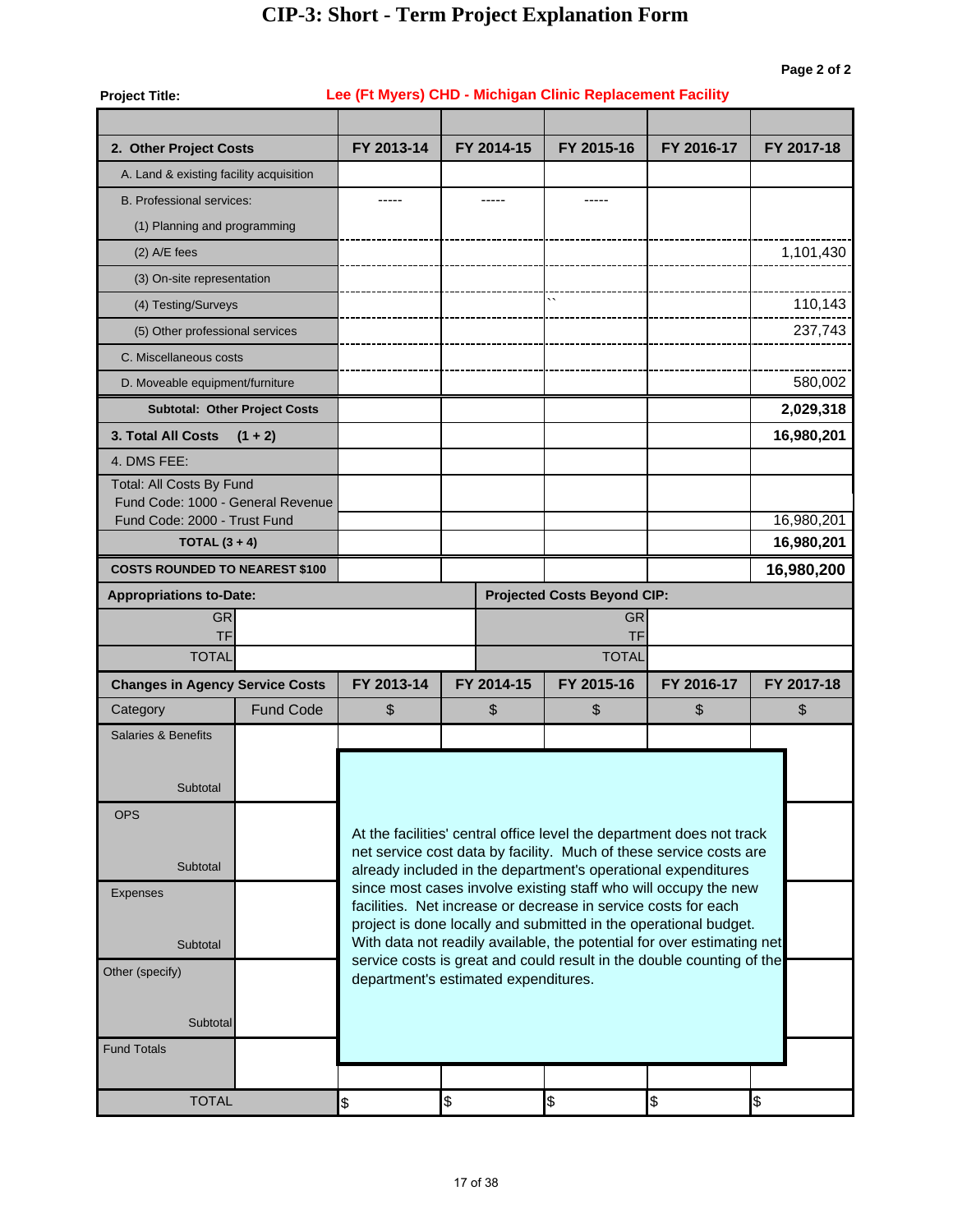| Agency:                                       |                                                                      |  |                              | Dept. of Health                  |                                            |            |            |                             |            | <b>Agency Priority:</b>                        |            |                      | 10                   |
|-----------------------------------------------|----------------------------------------------------------------------|--|------------------------------|----------------------------------|--------------------------------------------|------------|------------|-----------------------------|------------|------------------------------------------------|------------|----------------------|----------------------|
| <b>Budget Entity and</b>                      | <b>Budget Entity Code:</b>                                           |  |                              | <b>Health Services</b>           | 64200700                                   |            |            |                             |            | Project Category:                              |            |                      | <b>SPTF</b>          |
|                                               | <b>Appropriation Category Code:</b>                                  |  |                              |                                  | 084093                                     |            |            |                             |            | <b>LRPP Narrative Page:</b>                    |            |                      |                      |
| Project Title:                                |                                                                      |  |                              |                                  |                                            |            |            |                             |            | Levy (Bronson) CHD - Replacement Facility      |            |                      |                      |
|                                               | <b>Statutory Authority:</b>                                          |  |                              | Chapter 216.181 Florida Statutes |                                            |            |            |                             |            |                                                |            |                      |                      |
|                                               | To be Constructed By:                                                |  |                              | Contract? (Y/N)                  |                                            |            |            | Υ                           |            | Force Account ? (Y/N)                          |            |                      | N                    |
| Facility<br><b>Type</b>                       | Service<br>Load                                                      |  | Planned<br><b>Use Factor</b> |                                  | <b>User</b><br><b>Stations</b><br>Required |            |            | Existing<br><b>Stations</b> |            | <b>New User</b><br><b>Stations</b><br>Required |            | Space<br>Factor      | Net Area<br>Required |
| 17                                            | 60                                                                   |  | 1                            |                                  | 60                                         |            |            |                             |            | 60                                             |            | 497                  | 29,849               |
|                                               | <b>Geographical Location:</b>                                        |  | <b>Bronson</b>               |                                  |                                            |            |            |                             |            |                                                |            |                      |                      |
| County:                                       |                                                                      |  | Levy                         |                                  |                                            |            |            |                             |            |                                                |            |                      |                      |
| Facility<br>Type                              | Net Area<br>(Sq. Ft.)                                                |  |                              | Efficiency<br>Factor             |                                            | (Sq. Ft.)  | Gross Area |                             |            | <b>Unit Cost</b>                               |            | Construction<br>Cost | Occupancy<br>Date    |
| 17                                            | 29,849                                                               |  |                              | 0.68                             |                                            | 43,878     |            |                             |            | \$220.00                                       |            | \$9,653,167          | 2017                 |
|                                               | <b>Schedule of Project Components</b>                                |  |                              | FY 2013-14                       |                                            | FY 2014-15 |            |                             | FY 2015-16 |                                                | FY 2016-17 |                      | FY 2017-18           |
|                                               | <b>1. Basic Construction Costs</b>                                   |  |                              | \$                               |                                            |            | \$         |                             |            | \$                                             |            | \$                   | \$                   |
|                                               | A. Construction costs (from above)                                   |  |                              |                                  |                                            |            | 10,618,483 |                             |            |                                                |            |                      |                      |
| В.                                            | Permits, inspections, impact fees                                    |  |                              |                                  |                                            |            | 318,554    |                             |            |                                                |            |                      |                      |
| C.                                            | Communications requirements:<br>(conduits, wiring, switchgear, etc.) |  |                              |                                  |                                            |            | 241,329    |                             |            |                                                |            |                      |                      |
| D.                                            | <b>Special Utility Requirements</b>                                  |  |                              |                                  |                                            |            | 265,462    |                             |            |                                                |            |                      |                      |
| Е.                                            | Site development & Utilities (including<br>roads, paving, etc.)      |  |                              |                                  |                                            |            | 1,061,848  |                             |            |                                                |            |                      |                      |
| Energy efficient equipment<br>F.              |                                                                      |  |                              |                                  |                                            |            | 530,924    |                             |            |                                                |            |                      |                      |
| Art allowance<br>G.<br>(F.S. Section 255.043) |                                                                      |  |                              |                                  |                                            |            | 65,183     |                             |            |                                                |            |                      |                      |
| Other (contingency)<br>Η.                     |                                                                      |  |                              |                                  |                                            |            | 584,017    |                             |            |                                                |            |                      |                      |
| 1. Subtotals: Basic Construction Costs        |                                                                      |  |                              |                                  |                                            |            | 13,685,801 |                             |            |                                                |            |                      |                      |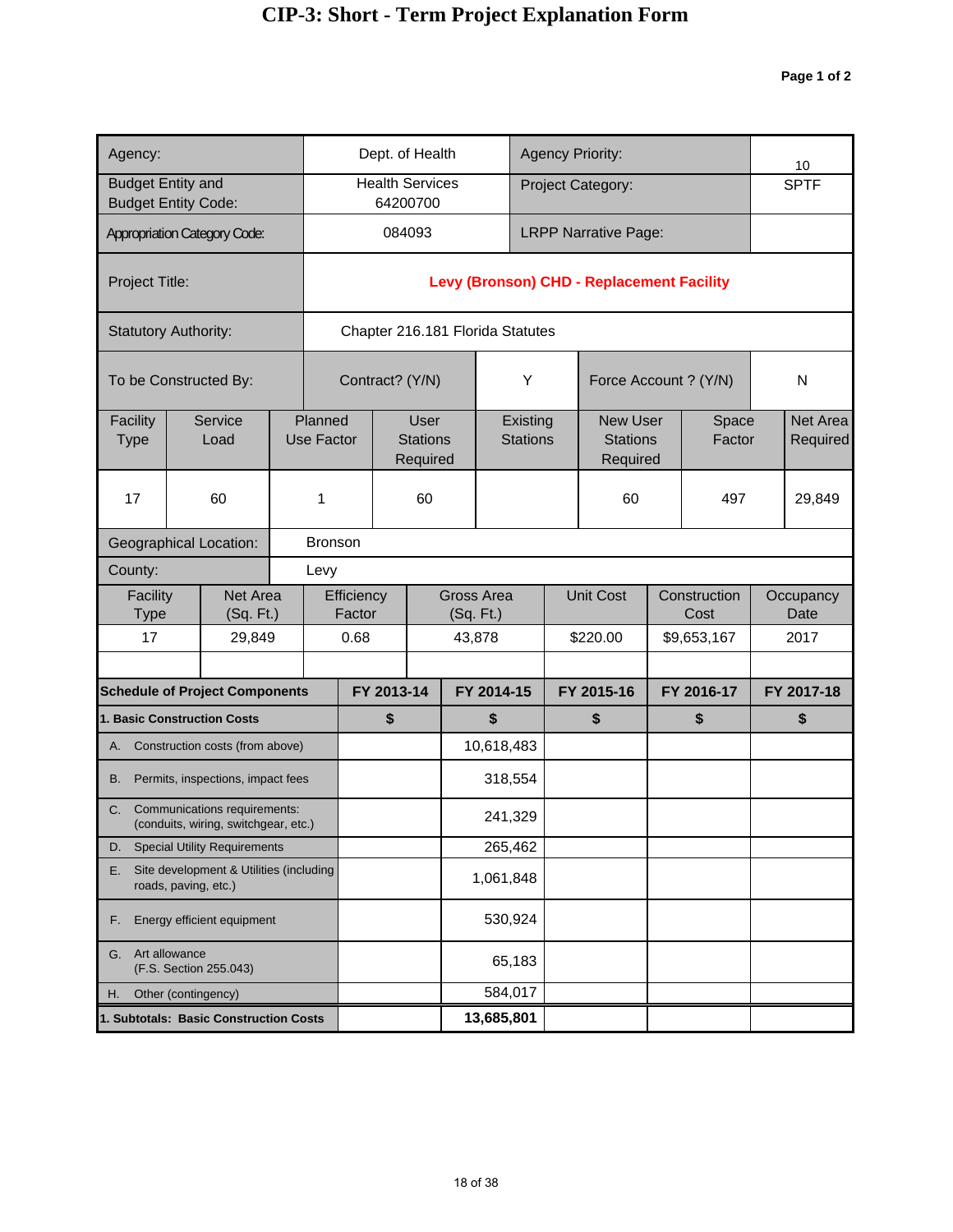| <b>Project Title:</b>                                             |                                      |                 |                                      | Levy (Bronson) CHD - Replacement Facility                                                                                           |               |            |  |  |  |
|-------------------------------------------------------------------|--------------------------------------|-----------------|--------------------------------------|-------------------------------------------------------------------------------------------------------------------------------------|---------------|------------|--|--|--|
| 2. Other Project Costs                                            |                                      | FY 2013-14      | FY 2014-15                           | FY 2015-16                                                                                                                          | FY 2016-17    | FY 2017-18 |  |  |  |
| A. Land & existing facility acquisition                           |                                      |                 |                                      |                                                                                                                                     |               |            |  |  |  |
| <b>B. Professional services:</b>                                  |                                      |                 |                                      |                                                                                                                                     |               |            |  |  |  |
| (1) Planning and programming                                      |                                      |                 |                                      |                                                                                                                                     |               |            |  |  |  |
| $(2)$ A/E fees                                                    |                                      |                 | 989,414                              |                                                                                                                                     |               |            |  |  |  |
| (3) On-site representation                                        |                                      |                 |                                      |                                                                                                                                     |               |            |  |  |  |
| (4) Testing/Surveys                                               |                                      |                 | 98,941                               |                                                                                                                                     |               |            |  |  |  |
| (5) Other professional services                                   |                                      |                 | 215,745                              |                                                                                                                                     |               |            |  |  |  |
| C. Miscellaneous costs                                            |                                      |                 |                                      |                                                                                                                                     |               |            |  |  |  |
| D. Moveable equipment/furniture                                   |                                      |                 | 530,924                              |                                                                                                                                     |               |            |  |  |  |
|                                                                   | <b>Subtotal: Other Project Costs</b> |                 | 1,835,024                            |                                                                                                                                     |               |            |  |  |  |
| <b>3. Total All Costs</b>                                         | $(1 + 2)$                            |                 | 15,520,825                           |                                                                                                                                     |               |            |  |  |  |
| 4. DMS FEE:                                                       |                                      |                 |                                      |                                                                                                                                     |               |            |  |  |  |
| Total: All Costs By Fund                                          |                                      |                 |                                      |                                                                                                                                     |               |            |  |  |  |
| Fund Code: 1000 - General Revenue<br>Fund Code: 2000 - Trust Fund |                                      |                 | 15,520,825                           |                                                                                                                                     |               |            |  |  |  |
| TOTAL $(3 + 4)$                                                   |                                      |                 | 15,520,825                           |                                                                                                                                     |               |            |  |  |  |
| <b>COSTS ROUNDED TO NEAREST \$100</b>                             |                                      |                 | 15,520,800                           |                                                                                                                                     |               |            |  |  |  |
| <b>Appropriations to-Date:</b>                                    |                                      |                 |                                      | <b>Projected Costs Beyond CIP:</b>                                                                                                  |               |            |  |  |  |
| <b>GR</b>                                                         |                                      | <b>GR</b><br>TF |                                      |                                                                                                                                     |               |            |  |  |  |
| <b>TF</b><br><b>TOTAL</b>                                         |                                      |                 |                                      | <b>TOTAL</b>                                                                                                                        |               |            |  |  |  |
| <b>Changes in Agency Service Costs</b>                            |                                      | FY 2013-14      | FY 2014-15                           | FY 2015-16                                                                                                                          | FY 2016-17    | FY 2017-18 |  |  |  |
| Category                                                          | <b>Fund Code</b>                     | \$              | \$                                   | \$                                                                                                                                  | \$            | \$         |  |  |  |
| <b>Salaries &amp; Benefits</b>                                    |                                      |                 |                                      |                                                                                                                                     |               |            |  |  |  |
|                                                                   |                                      |                 |                                      |                                                                                                                                     |               |            |  |  |  |
| Subtotal                                                          |                                      |                 |                                      |                                                                                                                                     |               |            |  |  |  |
| <b>OPS</b>                                                        |                                      |                 |                                      |                                                                                                                                     |               |            |  |  |  |
|                                                                   |                                      |                 |                                      | At the facilities' central office level the department does not track                                                               |               |            |  |  |  |
| Subtotal                                                          |                                      |                 |                                      | net service cost data by facility. Much of these service costs are<br>already included in the department's operational expenditures |               |            |  |  |  |
| <b>Expenses</b>                                                   |                                      |                 |                                      | since most cases involve existing staff who will occupy the new                                                                     |               |            |  |  |  |
|                                                                   |                                      |                 |                                      | facilities. Net increase or decrease in service costs for each<br>project is done locally and submitted in the operational budget.  |               |            |  |  |  |
| Subtotal                                                          |                                      |                 |                                      | With data not readily available, the potential for over estimating net                                                              |               |            |  |  |  |
| Other (specify)                                                   |                                      |                 |                                      | service costs is great and could result in the double counting of the                                                               |               |            |  |  |  |
|                                                                   |                                      |                 | department's estimated expenditures. |                                                                                                                                     |               |            |  |  |  |
| Subtotal                                                          |                                      |                 |                                      |                                                                                                                                     |               |            |  |  |  |
| <b>Fund Totals</b>                                                |                                      |                 |                                      |                                                                                                                                     |               |            |  |  |  |
|                                                                   |                                      |                 |                                      |                                                                                                                                     |               |            |  |  |  |
| <b>TOTAL</b>                                                      |                                      | \$              | \$                                   | \$                                                                                                                                  | $\frac{1}{2}$ | \$         |  |  |  |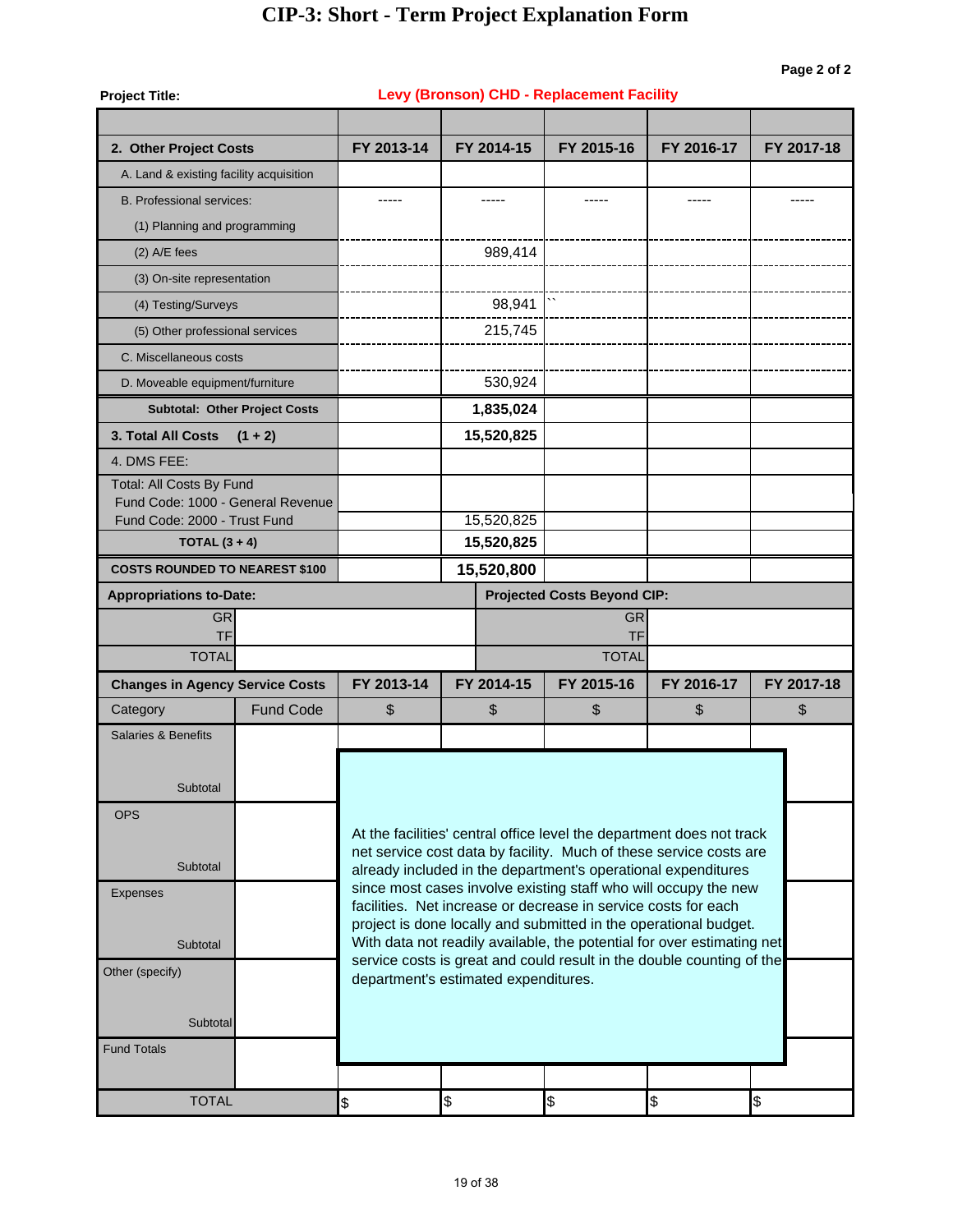| Agency:                                       |                                                                      |  |                              |                      |                 | Dept. of Health                            |           |                                  |                             | <b>Agency Priority:</b>                             |                      | 15                   |
|-----------------------------------------------|----------------------------------------------------------------------|--|------------------------------|----------------------|-----------------|--------------------------------------------|-----------|----------------------------------|-----------------------------|-----------------------------------------------------|----------------------|----------------------|
| <b>Budget Entity and</b>                      | <b>Budget Entity Code:</b>                                           |  |                              |                      | 64200700        | <b>Health Services</b>                     |           |                                  |                             | Project Category:                                   |                      | <b>SPTF</b>          |
|                                               | <b>Appropriation Category Code:</b>                                  |  |                              |                      | 084093          |                                            |           |                                  |                             | <b>LRPP Narrative Page:</b>                         |                      |                      |
| Project Title:                                |                                                                      |  |                              |                      |                 |                                            |           |                                  |                             | <b>Liberty (Bristol) CHD - Replacement Facility</b> |                      |                      |
|                                               | <b>Statutory Authority:</b>                                          |  |                              |                      |                 |                                            |           | Chapter 216.181 Florida Statutes |                             |                                                     |                      |                      |
|                                               | To be Constructed By:                                                |  |                              |                      | Contract? (Y/N) |                                            |           |                                  | Υ                           | Force Account ? (Y/N)                               |                      | N                    |
| Facility<br><b>Type</b>                       | Service<br>Load                                                      |  | Planned<br><b>Use Factor</b> |                      |                 | <b>User</b><br><b>Stations</b><br>Required |           |                                  | Existing<br><b>Stations</b> | <b>New User</b><br><b>Stations</b><br>Required      | Space<br>Factor      | Net Area<br>Required |
| 17                                            | 48                                                                   |  | 1                            |                      |                 | 48                                         |           |                                  |                             | 48                                                  | 234                  | 11,250               |
|                                               | <b>Geographical Location:</b>                                        |  |                              | Bristol, Florida     |                 |                                            |           |                                  |                             |                                                     |                      |                      |
| County:                                       |                                                                      |  | Liberty                      |                      |                 |                                            |           |                                  |                             |                                                     |                      |                      |
| Facility<br>Type                              | Net Area<br>(Sq. Ft.)                                                |  |                              | Efficiency<br>Factor |                 |                                            | (Sq. Ft.) | Gross Area                       |                             | <b>Unit Cost</b>                                    | Construction<br>Cost | Occupancy<br>Date    |
| 17                                            | 11,250                                                               |  |                              | 0.68                 |                 |                                            |           | 16,538                           |                             | \$220.00                                            | \$3,638,250          | 2019                 |
|                                               | <b>Schedule of Project Components</b>                                |  |                              |                      | FY 2013-14      |                                            |           | FY 2014-15                       |                             | FY 2015-16                                          | FY 2017-18           | FY 2018-19           |
|                                               | <b>1. Basic Construction Costs</b>                                   |  |                              |                      | \$              |                                            |           | \$                               |                             | \$                                                  | \$                   | \$                   |
|                                               | A. Construction costs (from above)                                   |  |                              |                      |                 |                                            |           |                                  |                             | 3,859,819                                           |                      |                      |
| В.                                            | Permits, inspections, impact fees                                    |  |                              |                      |                 |                                            |           |                                  |                             | 115,795                                             |                      |                      |
| C.                                            | Communications requirements:<br>(conduits, wiring, switchgear, etc.) |  |                              |                      |                 |                                            |           |                                  |                             | 87,723                                              |                      |                      |
| D.                                            | <b>Special Utility Requirements</b>                                  |  |                              |                      |                 |                                            |           |                                  |                             | 96,495                                              |                      |                      |
| Е.                                            | Site development & Utilities (including<br>roads, paving, etc.)      |  |                              |                      |                 |                                            |           |                                  |                             | 385,982                                             |                      |                      |
| Energy efficient equipment<br>F.              |                                                                      |  |                              |                      |                 |                                            |           |                                  |                             | 192,991                                             |                      |                      |
| Art allowance<br>G.<br>(F.S. Section 255.043) |                                                                      |  |                              |                      |                 |                                            |           |                                  |                             | 23,694                                              |                      |                      |
| Other (contingency)<br>Η.                     |                                                                      |  |                              |                      |                 |                                            |           |                                  |                             | 212,290                                             |                      |                      |
| 1. Subtotals: Basic Construction Costs        |                                                                      |  |                              |                      |                 |                                            |           |                                  | 4,974,790                   |                                                     |                      |                      |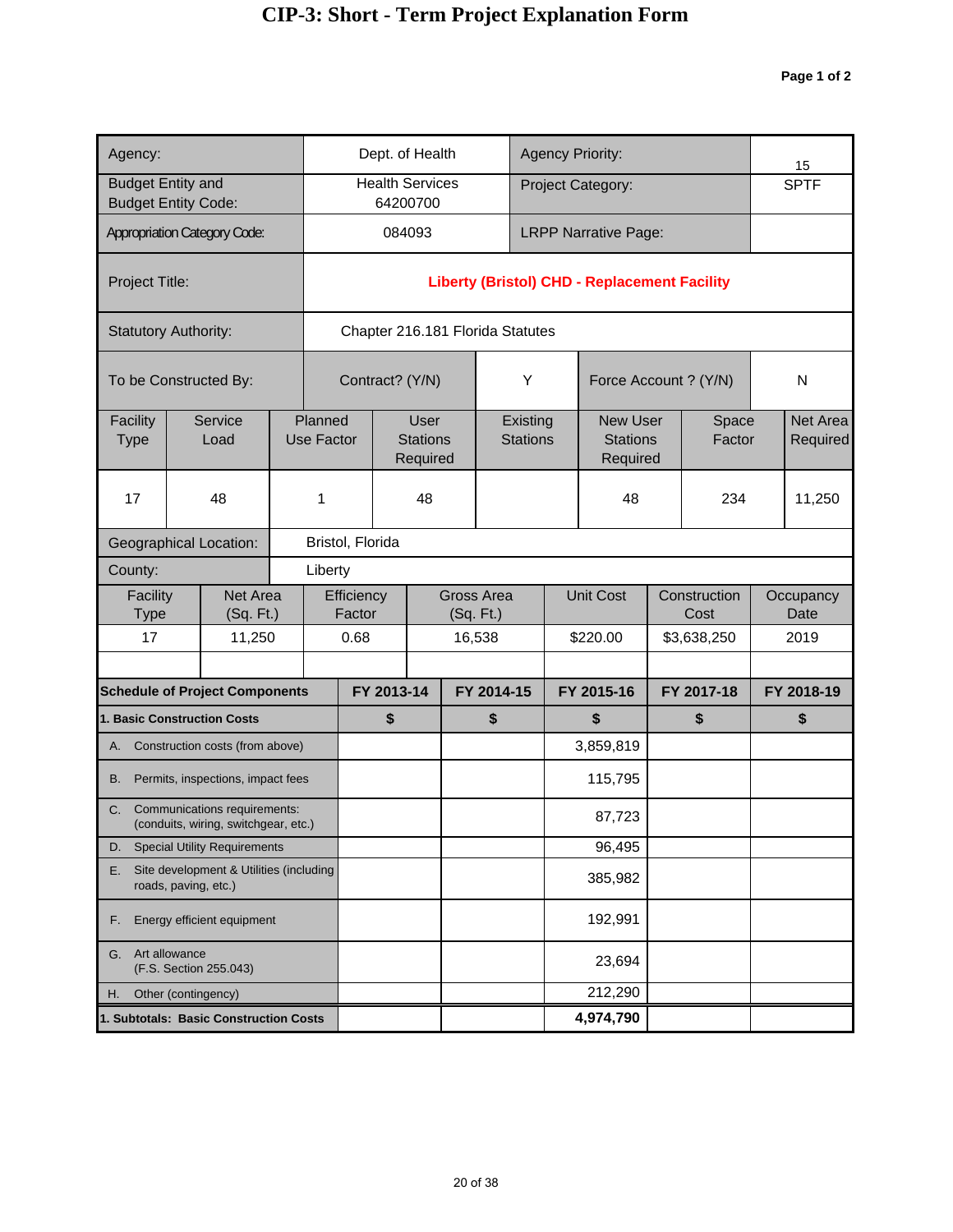| <b>Project Title:</b>                   |                                      |                                      |  |            | <b>Liberty (Bristol) CHD - Replacement Facility</b>            |                                                                                                                                                 |            |  |  |  |
|-----------------------------------------|--------------------------------------|--------------------------------------|--|------------|----------------------------------------------------------------|-------------------------------------------------------------------------------------------------------------------------------------------------|------------|--|--|--|
| 2. Other Project Costs                  |                                      | FY 2013-14                           |  | FY 2014-15 | FY 2015-16                                                     | FY 2017-18                                                                                                                                      | FY 2018-19 |  |  |  |
| A. Land & existing facility acquisition |                                      |                                      |  |            |                                                                |                                                                                                                                                 |            |  |  |  |
| <b>B. Professional services:</b>        |                                      |                                      |  |            |                                                                |                                                                                                                                                 |            |  |  |  |
| (1) Planning and programming            |                                      |                                      |  |            |                                                                |                                                                                                                                                 |            |  |  |  |
| $(2)$ A/E fees                          |                                      |                                      |  |            | 393,444                                                        |                                                                                                                                                 |            |  |  |  |
| (3) On-site representation              |                                      |                                      |  |            |                                                                |                                                                                                                                                 |            |  |  |  |
| (4) Testing/Surveys                     |                                      |                                      |  |            | 39,344                                                         |                                                                                                                                                 |            |  |  |  |
| (5) Other professional services         |                                      |                                      |  |            | 81,802                                                         |                                                                                                                                                 |            |  |  |  |
| C. Miscellaneous costs                  |                                      |                                      |  |            |                                                                |                                                                                                                                                 |            |  |  |  |
| D. Moveable equipment/furniture         |                                      |                                      |  |            | 192,991                                                        |                                                                                                                                                 |            |  |  |  |
|                                         | <b>Subtotal: Other Project Costs</b> |                                      |  |            | 707,582                                                        |                                                                                                                                                 |            |  |  |  |
| <b>3. Total All Costs</b>               | $(1 + 2)$                            |                                      |  |            | 5,682,372                                                      |                                                                                                                                                 |            |  |  |  |
| 4. DMS FEE:                             |                                      |                                      |  |            |                                                                |                                                                                                                                                 |            |  |  |  |
| Total: All Costs By Fund                |                                      |                                      |  |            |                                                                |                                                                                                                                                 |            |  |  |  |
| Fund Code: 1000 - General Revenue       |                                      |                                      |  |            |                                                                |                                                                                                                                                 |            |  |  |  |
| Fund Code: 2000 - Trust Fund            |                                      |                                      |  |            | 5,682,372                                                      |                                                                                                                                                 |            |  |  |  |
| TOTAL $(3 + 4)$                         |                                      |                                      |  |            | 5,682,372                                                      |                                                                                                                                                 |            |  |  |  |
| <b>COSTS ROUNDED TO NEAREST \$100</b>   |                                      |                                      |  |            | 5,682,400<br><b>Projected Costs Beyond CIP:</b>                |                                                                                                                                                 |            |  |  |  |
| <b>Appropriations to-Date:</b>          |                                      |                                      |  |            |                                                                |                                                                                                                                                 |            |  |  |  |
| <b>GR</b><br><b>TF</b>                  |                                      | <b>GR</b><br><b>TF</b>               |  |            |                                                                |                                                                                                                                                 |            |  |  |  |
| <b>TOTAL</b>                            |                                      |                                      |  |            |                                                                |                                                                                                                                                 |            |  |  |  |
| <b>Changes in Agency Service Costs</b>  |                                      | FY 2013-14                           |  | FY 2014-15 | FY 2015-16                                                     | FY 2017-18                                                                                                                                      | FY 2018-19 |  |  |  |
| Category                                | <b>Fund Code</b>                     | \$                                   |  | \$         | \$                                                             | \$                                                                                                                                              | \$         |  |  |  |
| <b>Salaries &amp; Benefits</b>          |                                      |                                      |  |            |                                                                |                                                                                                                                                 |            |  |  |  |
|                                         |                                      |                                      |  |            |                                                                |                                                                                                                                                 |            |  |  |  |
| Subtotal                                |                                      |                                      |  |            |                                                                |                                                                                                                                                 |            |  |  |  |
| <b>OPS</b>                              |                                      |                                      |  |            |                                                                |                                                                                                                                                 |            |  |  |  |
|                                         |                                      |                                      |  |            |                                                                | At the facilities' central office level the department does not track                                                                           |            |  |  |  |
| Subtotal                                |                                      |                                      |  |            |                                                                | net service cost data by facility. Much of these service costs are                                                                              |            |  |  |  |
|                                         |                                      |                                      |  |            |                                                                | already included in the department's operational expenditures<br>since most cases involve existing staff who will occupy the new                |            |  |  |  |
| <b>Expenses</b>                         |                                      |                                      |  |            | facilities. Net increase or decrease in service costs for each |                                                                                                                                                 |            |  |  |  |
|                                         |                                      |                                      |  |            |                                                                | project is done locally and submitted in the operational budget.                                                                                |            |  |  |  |
| Subtotal                                |                                      |                                      |  |            |                                                                | With data not readily available, the potential for over estimating net<br>service costs is great and could result in the double counting of the |            |  |  |  |
| Other (specify)                         |                                      | department's estimated expenditures. |  |            |                                                                |                                                                                                                                                 |            |  |  |  |
|                                         |                                      |                                      |  |            |                                                                |                                                                                                                                                 |            |  |  |  |
| Subtotal                                |                                      |                                      |  |            |                                                                |                                                                                                                                                 |            |  |  |  |
| <b>Fund Totals</b>                      |                                      |                                      |  |            |                                                                |                                                                                                                                                 |            |  |  |  |
|                                         |                                      |                                      |  |            |                                                                |                                                                                                                                                 |            |  |  |  |
| <b>TOTAL</b>                            | $\frac{1}{2}$                        | \$                                   |  | \$         | \$                                                             | \$                                                                                                                                              |            |  |  |  |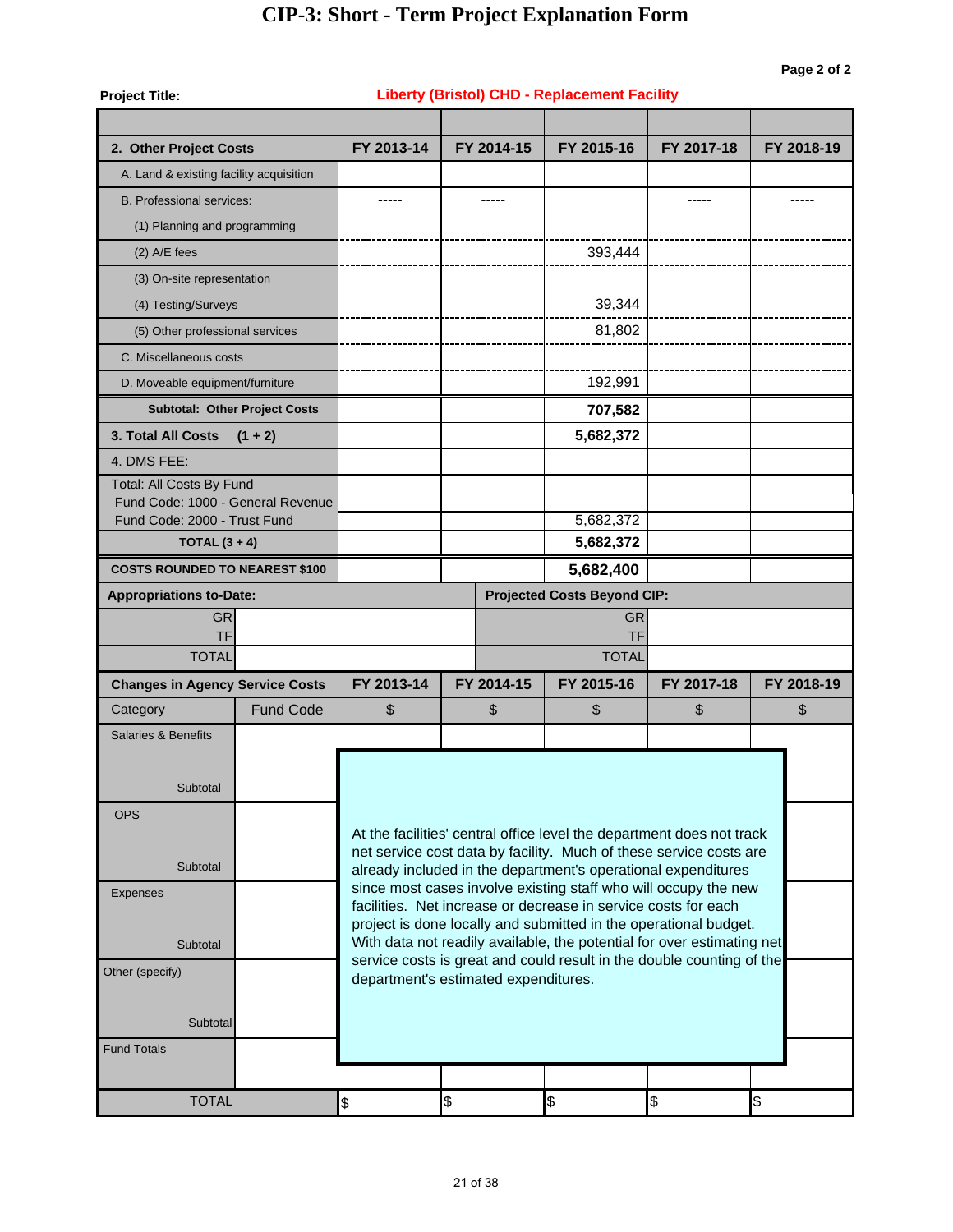| Agency:                                                               |                                                                         |                  |                              |                      |            | Dept. of Health                    |                                  |                             | <b>Agency Priority:</b>                               |                      | 14                |
|-----------------------------------------------------------------------|-------------------------------------------------------------------------|------------------|------------------------------|----------------------|------------|------------------------------------|----------------------------------|-----------------------------|-------------------------------------------------------|----------------------|-------------------|
| <b>Budget Entity and</b>                                              | <b>Budget Entity Code:</b>                                              |                  |                              |                      |            | <b>Health Services</b><br>64200700 |                                  |                             | Project Category:                                     |                      | <b>SPTF</b>       |
|                                                                       | <b>Appropriation Category Code:</b>                                     |                  |                              |                      |            | 084093                             |                                  |                             | <b>LRPP Narrative Page:</b>                           |                      |                   |
|                                                                       |                                                                         |                  |                              |                      |            |                                    |                                  |                             |                                                       |                      |                   |
| Project Title:                                                        |                                                                         |                  |                              |                      |            |                                    |                                  |                             | <b>Manatee (Bradenton) CHD - Replacement Facitliy</b> |                      |                   |
|                                                                       | <b>Statutory Authority:</b>                                             |                  |                              |                      |            |                                    | Chapter 216.181 Florida Statutes |                             |                                                       |                      |                   |
|                                                                       | To be Constructed By:                                                   |                  |                              |                      |            | Contract? (Y/N)                    |                                  | Υ                           | Force Account ? (Y/N)                                 |                      | N                 |
| Facility                                                              | Service<br>Load                                                         |                  | Planned<br><b>Use Factor</b> |                      |            | <b>User</b><br><b>Stations</b>     |                                  | Existing<br><b>Stations</b> | <b>New User</b><br><b>Stations</b>                    | Space<br>Factor      | Net Area          |
| <b>Type</b>                                                           |                                                                         |                  |                              |                      |            | Required                           |                                  |                             | Required                                              |                      | Required          |
| 17                                                                    | 41                                                                      |                  | 1                            |                      |            | 41                                 |                                  |                             | 41                                                    | 280                  | 11,500            |
|                                                                       | <b>Geographical Location:</b>                                           | <b>Bradenton</b> |                              |                      |            |                                    |                                  |                             |                                                       |                      |                   |
| County:                                                               |                                                                         |                  | Manatee                      |                      |            |                                    |                                  |                             |                                                       |                      |                   |
| Facility<br>Type                                                      | Net Area<br>(Sq. Ft.)                                                   |                  |                              | Efficiency<br>Factor |            |                                    | <b>Gross Area</b><br>(Sq. Ft.)   |                             | <b>Unit Cost</b>                                      | Construction<br>Cost | Occupancy<br>Date |
| 17                                                                    | 11,500                                                                  |                  |                              | 0.68                 |            |                                    | 16,905                           |                             | \$220.00                                              | \$3,719,100          | 2019              |
|                                                                       |                                                                         |                  |                              |                      |            |                                    |                                  |                             |                                                       |                      |                   |
|                                                                       | <b>Schedule of Project Components</b>                                   |                  |                              |                      | FY 2013-14 |                                    | FY 2014-15                       |                             | FY 2015-16                                            | FY 2016-17           | FY 2017-18        |
|                                                                       | 1. Basic Construction Costs                                             |                  |                              |                      | \$         |                                    | \$                               |                             | \$                                                    | \$                   | \$                |
|                                                                       | A. Construction costs (from above)                                      |                  |                              |                      |            |                                    |                                  |                             | 3,945,593                                             |                      |                   |
| B.                                                                    | Permits, inspections, impact fees                                       |                  |                              |                      |            |                                    |                                  |                             | 95,481                                                |                      |                   |
|                                                                       | C. Communications requirements:<br>(conduits, wiring, switchgear, etc.) |                  |                              |                      |            |                                    |                                  |                             | 89,673                                                |                      |                   |
| D.                                                                    | <b>Special Utility Requirements</b>                                     |                  |                              |                      |            |                                    |                                  |                             |                                                       |                      |                   |
| Site development & Utilities (including<br>Е.<br>roads, paving, etc.) |                                                                         |                  |                              |                      |            |                                    |                                  |                             | 394,559                                               |                      |                   |
| Energy efficient equipment<br>F.                                      |                                                                         |                  |                              |                      |            |                                    |                                  |                             | 197,280                                               |                      |                   |
| Art allowance<br>G.<br>(F.S. Section 255.043)                         |                                                                         |                  |                              |                      |            |                                    |                                  |                             | 24,221                                                |                      |                   |
| Other (contingency)<br>Η.                                             |                                                                         |                  |                              |                      |            |                                    | 217,008                          |                             |                                                       |                      |                   |
|                                                                       | 1. Subtotals: Basic Construction Costs                                  |                  |                              |                      |            |                                    |                                  | 4,963,814                   |                                                       |                      |                   |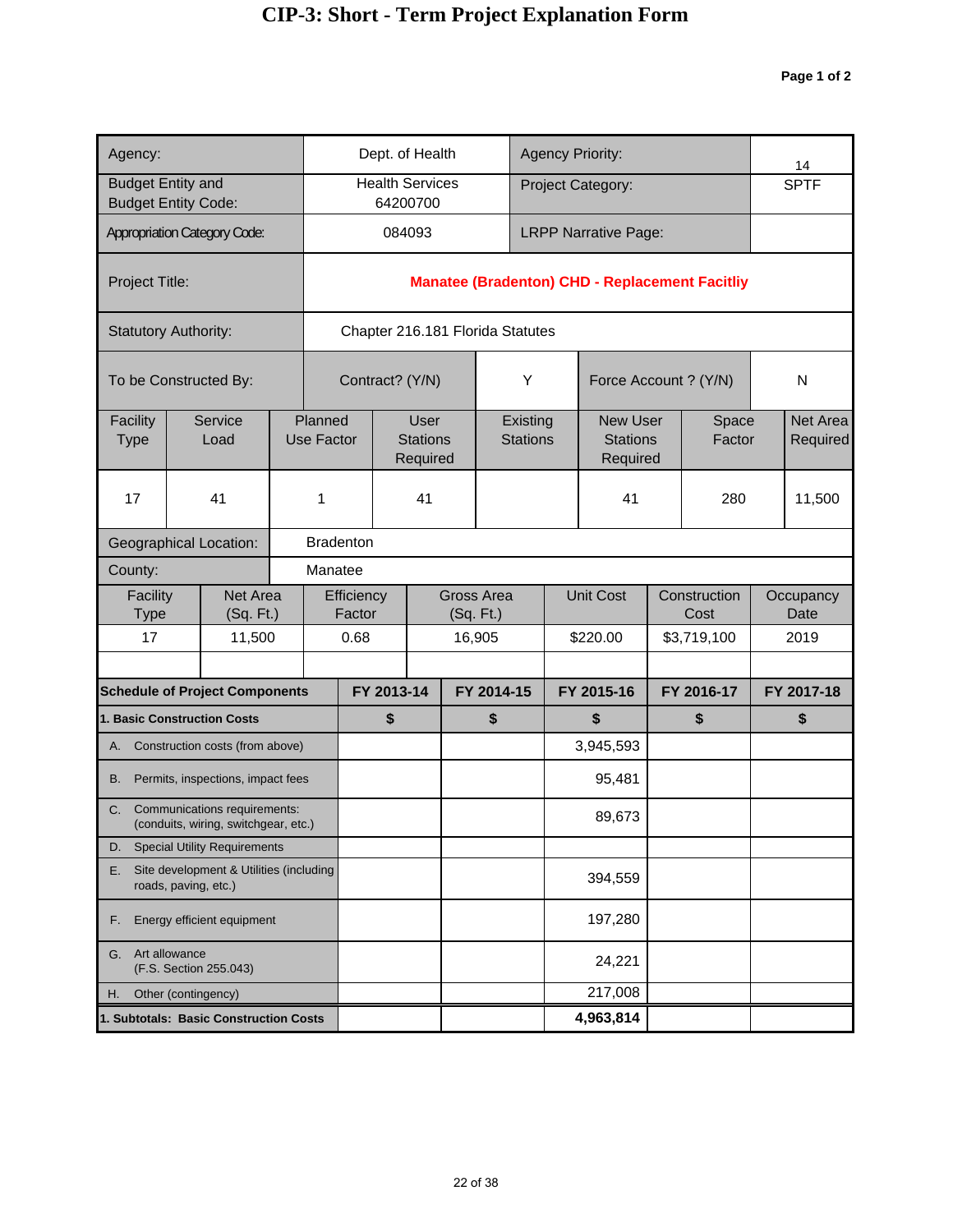| <b>Project Title:</b>                                             |                                      |                                                                                                                                  |                                      | <b>Manatee (Bradenton) CHD - Replacement Facitliy</b>                                                                              |            |            |  |  |  |  |
|-------------------------------------------------------------------|--------------------------------------|----------------------------------------------------------------------------------------------------------------------------------|--------------------------------------|------------------------------------------------------------------------------------------------------------------------------------|------------|------------|--|--|--|--|
| 2. Other Project Costs                                            |                                      | FY 2013-14                                                                                                                       | FY 2014-15                           | FY 2015-16                                                                                                                         | FY 2016-17 | FY 2017-18 |  |  |  |  |
| A. Land & existing facility acquisition                           |                                      |                                                                                                                                  |                                      |                                                                                                                                    |            |            |  |  |  |  |
| <b>B. Professional services:</b>                                  |                                      |                                                                                                                                  |                                      |                                                                                                                                    |            |            |  |  |  |  |
| (1) Planning and programming                                      |                                      |                                                                                                                                  |                                      |                                                                                                                                    |            |            |  |  |  |  |
| $(2)$ A/E fees                                                    |                                      |                                                                                                                                  |                                      | 401,409                                                                                                                            |            |            |  |  |  |  |
| (3) On-site representation                                        |                                      |                                                                                                                                  |                                      |                                                                                                                                    |            |            |  |  |  |  |
| (4) Testing/Surveys                                               |                                      |                                                                                                                                  |                                      | 40,141                                                                                                                             |            |            |  |  |  |  |
| (5) Other professional services                                   |                                      |                                                                                                                                  |                                      |                                                                                                                                    |            |            |  |  |  |  |
| C. Miscellaneous costs                                            |                                      |                                                                                                                                  |                                      |                                                                                                                                    |            |            |  |  |  |  |
| D. Moveable equipment/furniture                                   |                                      |                                                                                                                                  |                                      | 265,225                                                                                                                            |            |            |  |  |  |  |
|                                                                   | <b>Subtotal: Other Project Costs</b> |                                                                                                                                  |                                      | 706,775                                                                                                                            |            |            |  |  |  |  |
| 3. Total All Costs                                                | $(1 + 2)$                            |                                                                                                                                  |                                      | 5,670,589                                                                                                                          |            |            |  |  |  |  |
| 4. DMS FEE:                                                       |                                      |                                                                                                                                  |                                      |                                                                                                                                    |            |            |  |  |  |  |
| Total: All Costs By Fund                                          |                                      |                                                                                                                                  |                                      |                                                                                                                                    |            |            |  |  |  |  |
| Fund Code: 1000 - General Revenue<br>Fund Code: 2000 - Trust Fund |                                      |                                                                                                                                  |                                      | 5,670,589                                                                                                                          |            |            |  |  |  |  |
| TOTAL $(3 + 4)$                                                   |                                      |                                                                                                                                  |                                      | 5,670,589                                                                                                                          |            |            |  |  |  |  |
| <b>COSTS ROUNDED TO NEAREST \$100</b>                             |                                      |                                                                                                                                  |                                      |                                                                                                                                    |            |            |  |  |  |  |
| <b>Appropriations to-Date:</b>                                    |                                      |                                                                                                                                  | <b>Projected Costs Beyond CIP:</b>   |                                                                                                                                    |            |            |  |  |  |  |
| <b>GR</b><br><b>TF</b>                                            |                                      | <b>GR</b><br><b>TF</b>                                                                                                           |                                      |                                                                                                                                    |            |            |  |  |  |  |
| <b>TOTAL</b>                                                      |                                      |                                                                                                                                  |                                      | <b>TOTAL</b>                                                                                                                       |            |            |  |  |  |  |
| <b>Changes in Agency Service Costs</b>                            |                                      | FY 2013-14                                                                                                                       | FY 2014-15                           | FY 2015-16                                                                                                                         | FY 2016-17 | FY 2017-18 |  |  |  |  |
| Category                                                          | <b>Fund Code</b>                     | \$                                                                                                                               | \$                                   | \$                                                                                                                                 | \$         | \$         |  |  |  |  |
| <b>Salaries &amp; Benefits</b>                                    |                                      |                                                                                                                                  |                                      |                                                                                                                                    |            |            |  |  |  |  |
|                                                                   |                                      |                                                                                                                                  |                                      |                                                                                                                                    |            |            |  |  |  |  |
| Subtotal                                                          |                                      |                                                                                                                                  |                                      |                                                                                                                                    |            |            |  |  |  |  |
| <b>OPS</b>                                                        |                                      |                                                                                                                                  |                                      |                                                                                                                                    |            |            |  |  |  |  |
|                                                                   |                                      |                                                                                                                                  |                                      | At the facilities' central office level the department does not track                                                              |            |            |  |  |  |  |
| Subtotal                                                          |                                      |                                                                                                                                  |                                      | net service cost data by facility. Much of these service costs are                                                                 |            |            |  |  |  |  |
| <b>Expenses</b>                                                   |                                      | already included in the department's operational expenditures<br>since most cases involve existing staff who will occupy the new |                                      |                                                                                                                                    |            |            |  |  |  |  |
|                                                                   |                                      |                                                                                                                                  |                                      | facilities. Net increase or decrease in service costs for each<br>project is done locally and submitted in the operational budget. |            |            |  |  |  |  |
| Subtotal                                                          |                                      |                                                                                                                                  |                                      | With data not readily available, the potential for over estimating net                                                             |            |            |  |  |  |  |
| Other (specify)                                                   |                                      |                                                                                                                                  | department's estimated expenditures. | service costs is great and could result in the double counting of the                                                              |            |            |  |  |  |  |
|                                                                   |                                      |                                                                                                                                  |                                      |                                                                                                                                    |            |            |  |  |  |  |
| Subtotal                                                          |                                      |                                                                                                                                  |                                      |                                                                                                                                    |            |            |  |  |  |  |
| <b>Fund Totals</b>                                                |                                      |                                                                                                                                  |                                      |                                                                                                                                    |            |            |  |  |  |  |
|                                                                   |                                      |                                                                                                                                  |                                      |                                                                                                                                    |            |            |  |  |  |  |
| <b>TOTAL</b>                                                      |                                      | $\frac{1}{2}$                                                                                                                    | \$                                   | \$                                                                                                                                 | \$         | \$         |  |  |  |  |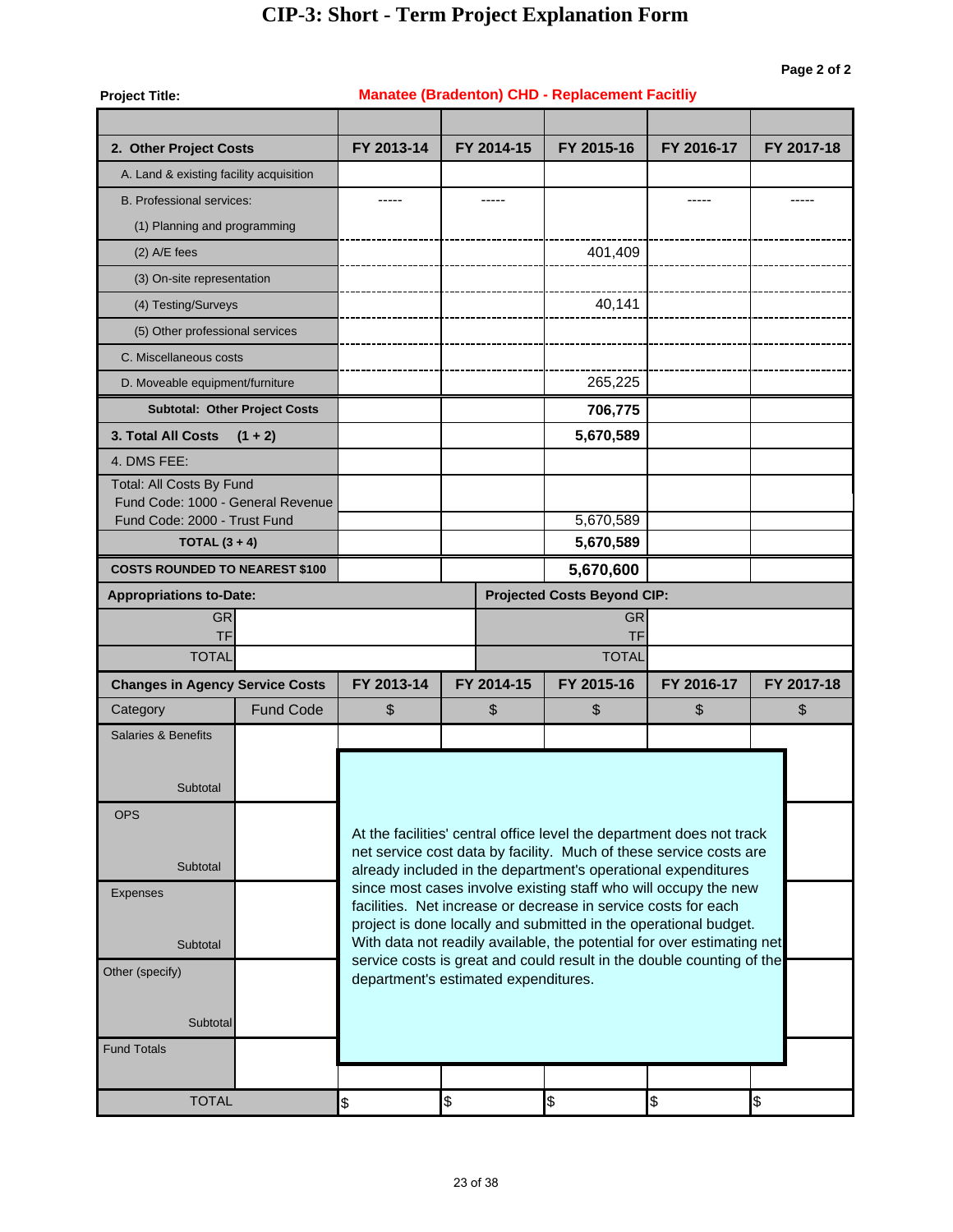| Agency:                                                               |                                                                             |  |                              |                      | Dept. of Health                     |            |                                  |                             | <b>Agency Priority:</b>                               |                      | 12                   |
|-----------------------------------------------------------------------|-----------------------------------------------------------------------------|--|------------------------------|----------------------|-------------------------------------|------------|----------------------------------|-----------------------------|-------------------------------------------------------|----------------------|----------------------|
|                                                                       | <b>Budget Entity and</b><br><b>Budget Entity Code:</b>                      |  |                              |                      | <b>Health Services</b><br>64200700  |            |                                  |                             | Project Category:                                     |                      | <b>SPTF</b>          |
|                                                                       | <b>Appropriation Category Code:</b>                                         |  |                              |                      | 084093                              |            |                                  |                             | <b>LRPP Narrative Page:</b>                           |                      |                      |
| Project Title:                                                        |                                                                             |  |                              |                      |                                     |            |                                  |                             | Miami-Dade (Liberty City) CHD - New Facility Phase II |                      |                      |
|                                                                       | <b>Statutory Authority:</b>                                                 |  |                              |                      |                                     |            | Chapter 216.181 Florida Statutes |                             |                                                       |                      |                      |
|                                                                       | To be Constructed By:                                                       |  |                              |                      | Contract? (Y/N)                     |            |                                  | Υ                           | Force Account ? (Y/N)                                 |                      | N                    |
| Facility<br><b>Type</b>                                               | Service<br>Load                                                             |  | Planned<br><b>Use Factor</b> |                      | User<br><b>Stations</b><br>Required |            |                                  | Existing<br><b>Stations</b> | <b>New User</b><br><b>Stations</b><br>Required        | Space<br>Factor      | Net Area<br>Required |
| 17                                                                    | 80                                                                          |  | 1                            |                      | 80                                  |            |                                  |                             | 80                                                    | 311                  | 24,855               |
|                                                                       | <b>Geographical Location:</b>                                               |  | <b>Liberty City</b>          |                      |                                     |            |                                  |                             |                                                       |                      |                      |
| County:                                                               |                                                                             |  | Miami-Dade                   |                      |                                     |            |                                  |                             |                                                       |                      |                      |
| Facility<br>Type                                                      | Net Area<br>(Sq. Ft.)                                                       |  |                              | Efficiency<br>Factor |                                     |            | Gross Area<br>(Sq. Ft.)          |                             | <b>Unit Cost</b>                                      | Construction<br>Cost | Occupancy<br>Date    |
| 17                                                                    | 24,855                                                                      |  |                              | 0.68                 |                                     |            | 36,537                           |                             | \$220.00                                              | \$8,038,107          | 2017                 |
|                                                                       |                                                                             |  |                              |                      |                                     |            | FY 2013-14                       |                             |                                                       |                      |                      |
|                                                                       | <b>Schedule of Project Components</b><br><b>1. Basic Construction Costs</b> |  |                              |                      | FY 2012-13<br>\$                    |            | \$                               |                             | FY 2014-15<br>\$                                      | FY 2015-16<br>\$     | FY 2017-18<br>\$     |
|                                                                       | A. Construction costs (from above)                                          |  |                              |                      |                                     |            | 8,841,918                        |                             |                                                       |                      |                      |
| В.                                                                    | Permits, inspections, impact fees                                           |  |                              |                      |                                     |            | 265,258                          |                             |                                                       |                      |                      |
| C.                                                                    | Communications requirements:<br>(conduits, wiring, switchgear, etc.)        |  |                              |                      |                                     |            | 200,953                          |                             |                                                       |                      |                      |
| D.                                                                    | <b>Special Utility Requirements</b>                                         |  |                              |                      |                                     |            | 221,048                          |                             |                                                       |                      |                      |
| Site development & Utilities (including<br>Е.<br>roads, paving, etc.) |                                                                             |  |                              |                      |                                     |            | 884,192                          |                             |                                                       |                      |                      |
| Energy efficient equipment<br>F.                                      |                                                                             |  |                              |                      |                                     |            | 442,096                          |                             |                                                       |                      |                      |
| Art allowance<br>G.<br>(F.S. Section 255.043)                         |                                                                             |  |                              |                      |                                     |            | 54,277                           |                             |                                                       |                      |                      |
| Other (contingency)<br>Η.                                             |                                                                             |  |                              |                      | 486,305                             |            |                                  |                             |                                                       |                      |                      |
|                                                                       | 1. Subtotals: Basic Construction Costs                                      |  |                              |                      |                                     | 11,396,046 |                                  |                             |                                                       |                      |                      |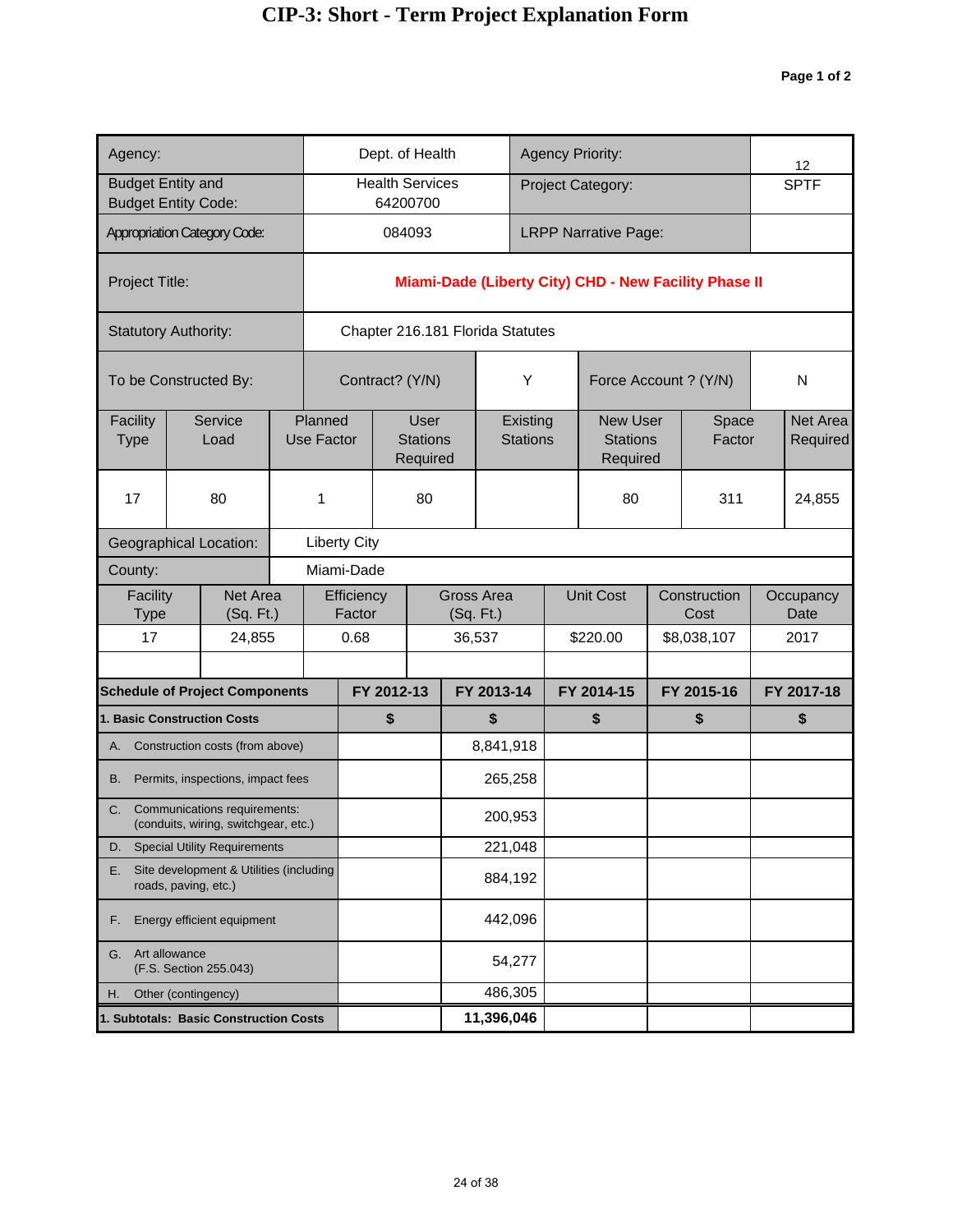#### **Project Title: 2. Other Project Costs** A. Land & existing facility acquisition B. Professional services: (1) Planning and programming (2) A/E fees (3) On-site representation (4) Testing/Surveys (5) Other professional services C. Miscellaneous costs D. Moveable equipment/furniture **3. Total All Costs (1 + 2)** 4. DMS FEE: Total: All Costs By Fund Fund Code: 1000 - General Revenue Fund Code: 2000 - Trust Fund **COSTS ROUNDED TO NEAREST \$100 Appropriations to-Date: Projected Costs Beyond CIP:** Projected Costs Beyond CIP: GR GR 2,500,000 TF TF **Changes in Agency Service Costs** \$ Fund Code **Subtotal: Other Project Costs TOTAL (3 + 4) 12,941,484 Category**  $\texttt{TOTAL} \hspace{1.5cm} \texttt{\$} \hspace{1.5cm} \texttt{\$} \hspace{1.5cm} \texttt{\$} \hspace{1.5cm} \texttt{\$} \hspace{1.5cm} \texttt{\$} \hspace{1.5cm} \texttt{\$} \hspace{1.5cm} \texttt{\$} \hspace{1.5cm} \texttt{\$} \hspace{1.5cm} \texttt{\$} \hspace{1.5cm} \texttt{\$} \hspace{1.5cm} \texttt{\$} \hspace{1.5cm} \texttt{\$} \hspace{1.5cm} \texttt{\$} \hspace{1.5cm} \texttt{\$} \hspace{$ **Subtotal**  Fund Totals **Subtotal**  Other (specify) At the facilities' central office level the department does not track net service cost data by facility. Much of these service costs are already included in the department's operational expenditures since most cases involve existing staff who will occupy the new facilities. Net increase or decrease in service costs for each project is done locally and submitted in the operational budget. With data not readily available, the potential for over estimating net service costs is great and could result in the double counting of the department's estimated expenditures. **Subtotal**  OPS **Subtotal** Expenses Salaries & Benefits \$ \$ **FY 2012-13 FY 2013-14 FY 2014-15** \$\\\ **FY 2015-16 FY 2017-18** TOTAL 70TAL 2.500.000 **12,941,500** 12,941,484 **12,941,484 1,545,438** 442,096 181,101 83,840 838,401 ----- ----- ----- ----- **FY 2012-13 FY 2013-14 FY 2014-15 FY 2015-16 FY 2017-18 Miami-Dade (Liberty City) CHD - New Facility Phase II**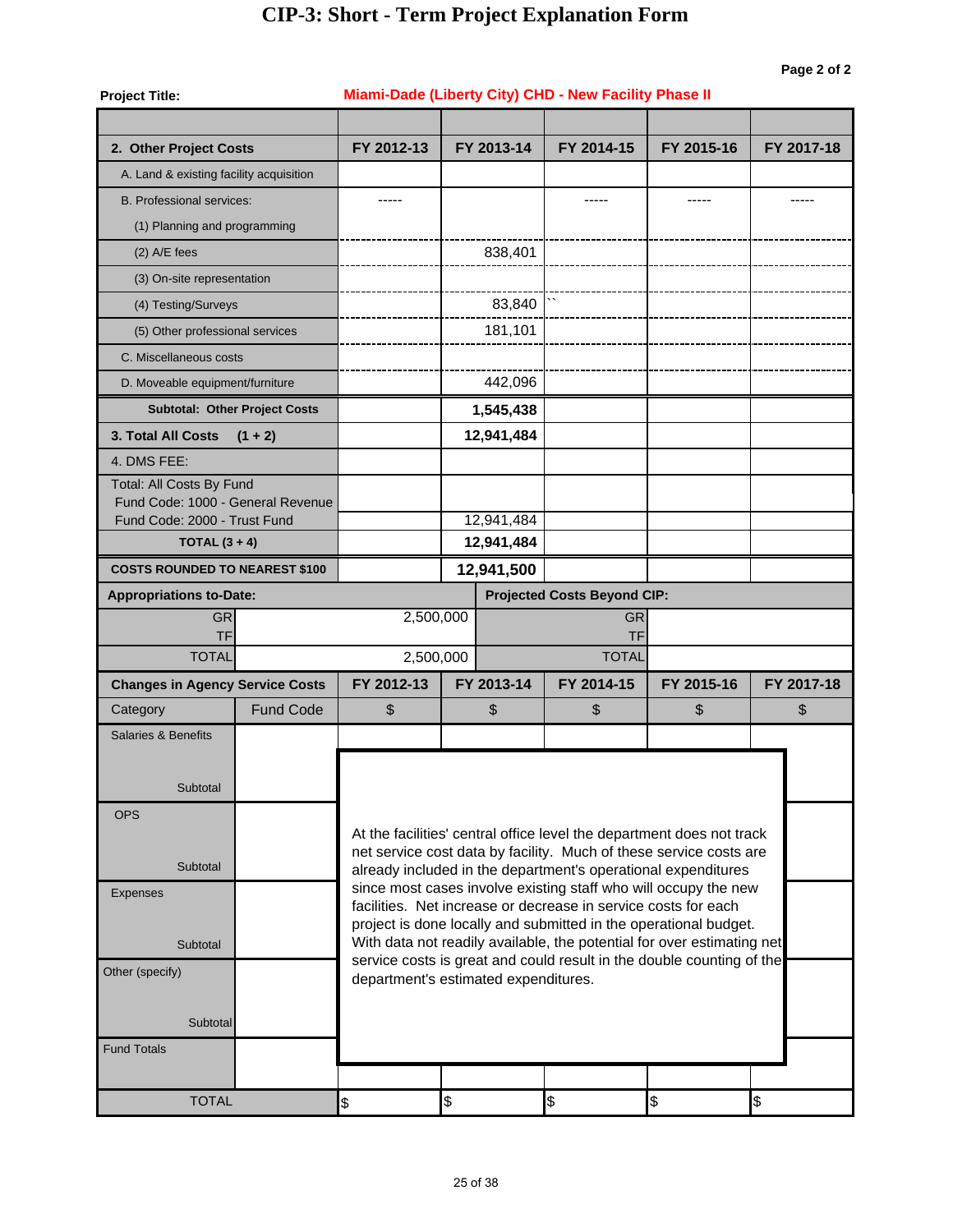| Agency:                                                 |                                                                            |  |                              | Dept. of Health                  |                                            |                                |                             | <b>Agency Priority:</b>                          |            |                      | 5                    |
|---------------------------------------------------------|----------------------------------------------------------------------------|--|------------------------------|----------------------------------|--------------------------------------------|--------------------------------|-----------------------------|--------------------------------------------------|------------|----------------------|----------------------|
| <b>Budget Entity and</b>                                | <b>Budget Entity Code:</b>                                                 |  |                              | <b>Health Services</b>           | 64200700                                   |                                |                             | Project Category:                                |            |                      | <b>SPTF</b>          |
|                                                         | <b>Appropriation Category Code:</b>                                        |  |                              |                                  | 084093                                     |                                |                             | <b>LRPP Narrative Page:</b>                      |            |                      |                      |
| Project Title:                                          |                                                                            |  |                              |                                  |                                            |                                |                             | <b>Nassau (Yulee) CHD - Replacement Facility</b> |            |                      |                      |
|                                                         | <b>Statutory Authority:</b>                                                |  |                              | Chapter 216.181 Florida Statutes |                                            |                                |                             |                                                  |            |                      |                      |
|                                                         | To be Constructed By:                                                      |  |                              | Contract? (Y/N)                  |                                            |                                | Υ                           | Force Account ? (Y/N)                            |            |                      | N                    |
| Facility<br><b>Type</b>                                 | Service<br>Load                                                            |  | Planned<br><b>Use Factor</b> |                                  | <b>User</b><br><b>Stations</b><br>Required |                                | Existing<br><b>Stations</b> | <b>New User</b><br><b>Stations</b><br>Required   |            | Space<br>Factor      | Net Area<br>Required |
| 17                                                      | 47                                                                         |  | 1                            |                                  | 47                                         |                                |                             | 47                                               |            | 391                  | 18,396               |
|                                                         | <b>Geographical Location:</b>                                              |  |                              | Yulee, Florida                   |                                            |                                |                             |                                                  |            |                      |                      |
| County:                                                 |                                                                            |  | Nassau                       |                                  |                                            |                                |                             |                                                  |            |                      |                      |
| Facility<br>Type                                        | Net Area<br>(Sq. Ft.)                                                      |  |                              | Efficiency<br>Factor             |                                            | <b>Gross Area</b><br>(Sq. Ft.) |                             | <b>Unit Cost</b>                                 |            | Construction<br>Cost | Occupancy<br>Date    |
| 17                                                      | 18,396                                                                     |  |                              | 0.68                             |                                            | 27,042                         |                             | \$220.00                                         |            | \$5,949,266          | 2017                 |
|                                                         | <b>Schedule of Project Components</b>                                      |  |                              | FY 2013-14                       |                                            |                                | FY 2014-15                  | FY 2015-16                                       | FY 2017-18 |                      | FY 2018-19           |
|                                                         | 1. Basic Construction Costs                                                |  |                              | \$                               |                                            |                                | \$                          | \$                                               |            | \$                   | \$                   |
|                                                         | A. Construction costs (from above)                                         |  |                              | 5,949,266                        |                                            |                                |                             |                                                  |            |                      |                      |
| В.                                                      | Permits, inspections, impact fees                                          |  |                              |                                  | 178,478                                    |                                |                             |                                                  |            |                      |                      |
|                                                         | C. Communications requirements:<br>(conduits, wiring, switchgear, etc.)    |  |                              |                                  | 135,211                                    |                                |                             |                                                  |            |                      |                      |
| D.                                                      | <b>Special Utility Requirements</b>                                        |  |                              |                                  | 148,732                                    |                                |                             |                                                  |            |                      |                      |
| Е.                                                      | Site development & Utilities (including<br>594,927<br>roads, paving, etc.) |  |                              |                                  |                                            |                                |                             |                                                  |            |                      |                      |
| 297,463<br>Energy efficient equipment<br>F.             |                                                                            |  |                              |                                  |                                            |                                |                             |                                                  |            |                      |                      |
| Art allowance<br>G.<br>36,520<br>(F.S. Section 255.043) |                                                                            |  |                              |                                  |                                            |                                |                             |                                                  |            |                      |                      |
| 297,463<br>Other (contingency)<br>Η.                    |                                                                            |  |                              |                                  |                                            |                                |                             |                                                  |            |                      |                      |
|                                                         | 1. Subtotals: Basic Construction Costs                                     |  |                              | 7,638,060                        |                                            |                                |                             |                                                  |            |                      |                      |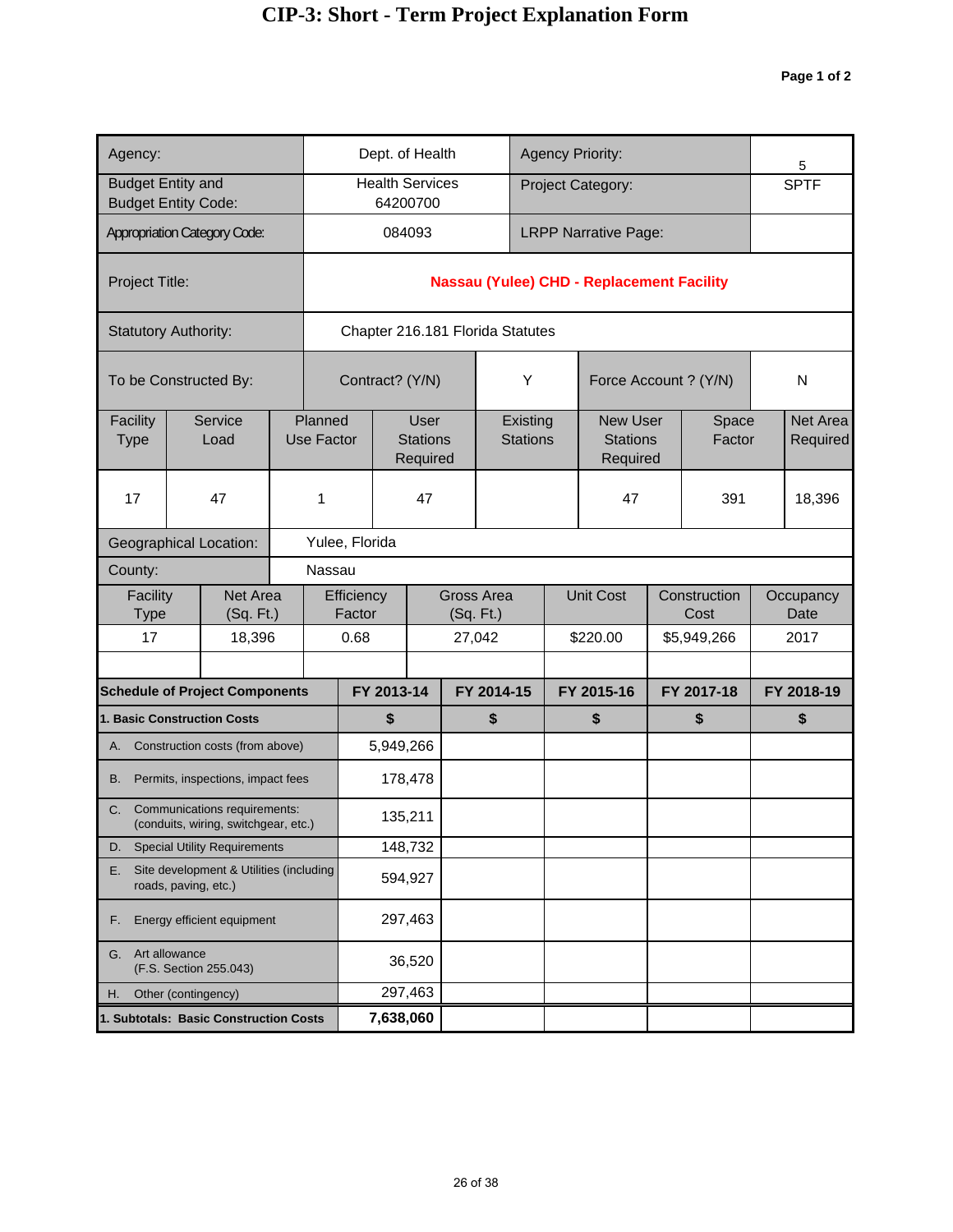**Nassau (Yulee) CHD - Replacement Facility**

**Project Title:**

| 2. Other Project Costs                                            |                  | FY 2013-14 | FY 2014-15                           | FY 2015-16                                                                                                                          | FY 2017-18 | FY 2018-19 |
|-------------------------------------------------------------------|------------------|------------|--------------------------------------|-------------------------------------------------------------------------------------------------------------------------------------|------------|------------|
| A. Land & existing facility acquisition                           |                  |            |                                      |                                                                                                                                     |            |            |
| <b>B. Professional services:</b>                                  |                  |            |                                      |                                                                                                                                     |            |            |
| (1) Planning and programming                                      |                  |            |                                      |                                                                                                                                     |            |            |
| $(2)$ A/E fees                                                    |                  | 580,179    |                                      |                                                                                                                                     |            |            |
| (3) On-site representation                                        |                  |            |                                      |                                                                                                                                     |            |            |
| (4) Testing/Surveys                                               |                  | 58,018     |                                      |                                                                                                                                     |            |            |
| (5) Other professional services                                   |                  | 123,460    |                                      |                                                                                                                                     |            |            |
| C. Miscellaneous costs                                            |                  |            |                                      |                                                                                                                                     |            |            |
| D. Moveable equipment/furniture                                   |                  | 297,463    |                                      |                                                                                                                                     |            |            |
| <b>Subtotal: Other Project Costs</b>                              |                  | 1,059,120  |                                      |                                                                                                                                     |            |            |
| <b>3. Total All Costs</b>                                         | $(1 + 2)$        | 8,697,180  |                                      |                                                                                                                                     |            |            |
| 4. DMS FEE:                                                       |                  |            |                                      |                                                                                                                                     |            |            |
| Total: All Costs By Fund                                          |                  |            |                                      |                                                                                                                                     |            |            |
| Fund Code: 1000 - General Revenue<br>Fund Code: 2000 - Trust Fund |                  | 8,697,180  |                                      |                                                                                                                                     |            |            |
| TOTAL $(3 + 4)$                                                   |                  | 8,697,180  |                                      |                                                                                                                                     |            |            |
| <b>COSTS ROUNDED TO NEAREST \$100</b>                             |                  | 8,697,200  |                                      |                                                                                                                                     |            |            |
| <b>Appropriations to-Date:</b>                                    |                  |            |                                      | <b>Projected Costs Beyond CIP:</b>                                                                                                  |            |            |
| <b>GR</b>                                                         |                  |            |                                      | <b>GR</b>                                                                                                                           |            |            |
| <b>TF</b><br><b>TOTAL</b>                                         |                  |            |                                      | <b>TF</b><br><b>TOTAL</b>                                                                                                           |            |            |
| <b>Changes in Agency Service Costs</b>                            |                  | FY 2013-14 | FY 2014-15                           | FY 2015-16                                                                                                                          | FY 2017-18 | FY 2018-19 |
| Category                                                          | <b>Fund Code</b> | \$         | \$                                   | \$                                                                                                                                  | \$         | \$         |
| Salaries & Benefits                                               |                  |            |                                      |                                                                                                                                     |            |            |
|                                                                   |                  |            |                                      |                                                                                                                                     |            |            |
| Subtotal                                                          |                  |            |                                      |                                                                                                                                     |            |            |
| <b>OPS</b>                                                        |                  |            |                                      |                                                                                                                                     |            |            |
|                                                                   |                  |            |                                      | At the facilities' central office level the department does not track                                                               |            |            |
| Subtotal                                                          |                  |            |                                      | net service cost data by facility. Much of these service costs are<br>already included in the department's operational expenditures |            |            |
| <b>Expenses</b>                                                   |                  |            |                                      | since most cases involve existing staff who will occupy the new                                                                     |            |            |
|                                                                   |                  |            |                                      | facilities. Net increase or decrease in service costs for each<br>project is done locally and submitted in the operational budget.  |            |            |
| Subtotal                                                          |                  |            |                                      | With data not readily available, the potential for over estimating net                                                              |            |            |
| Other (specify)                                                   |                  |            | department's estimated expenditures. | service costs is great and could result in the double counting of the                                                               |            |            |
|                                                                   |                  |            |                                      |                                                                                                                                     |            |            |
| Subtotal                                                          |                  |            |                                      |                                                                                                                                     |            |            |
| <b>Fund Totals</b>                                                |                  |            |                                      |                                                                                                                                     |            |            |
|                                                                   |                  |            |                                      |                                                                                                                                     |            |            |
| <b>TOTAL</b>                                                      |                  | \$         | $\frac{1}{2}$                        | \$                                                                                                                                  | \$         | \$         |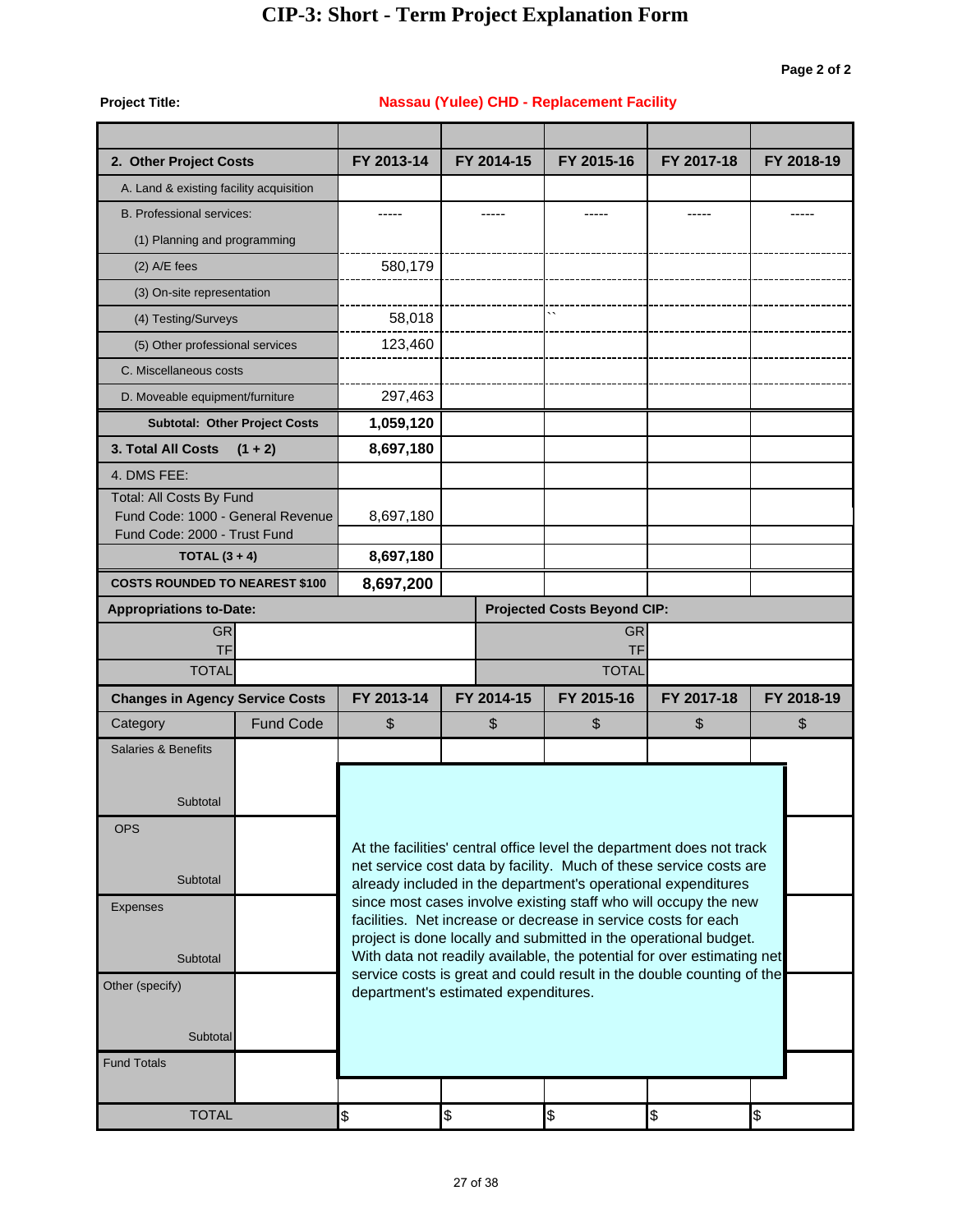| Agency:                                       |                                                                         |       |                              | Dept. of Health                  |                                            |  |                             | <b>Agency Priority:</b> |                                                |  |                                                    |  | 21                   |
|-----------------------------------------------|-------------------------------------------------------------------------|-------|------------------------------|----------------------------------|--------------------------------------------|--|-----------------------------|-------------------------|------------------------------------------------|--|----------------------------------------------------|--|----------------------|
| <b>Budget Entity and</b>                      | <b>Budget Entity Code:</b>                                              |       |                              | <b>Health Services</b>           | 64200700                                   |  |                             |                         | Project Category:                              |  |                                                    |  | <b>SPTF</b>          |
|                                               | <b>Appropriation Category Code:</b>                                     |       |                              |                                  | 084093                                     |  |                             |                         | <b>LRPP Narrative Page:</b>                    |  |                                                    |  |                      |
| Project Title:                                |                                                                         |       |                              |                                  |                                            |  |                             |                         |                                                |  | Pasco (New Port Richie) CHD - Replacement Facility |  |                      |
|                                               | <b>Statutory Authority:</b>                                             |       |                              | Chapter 216.181 Florida Statutes |                                            |  |                             |                         |                                                |  |                                                    |  |                      |
|                                               | To be Constructed By:                                                   |       |                              | Contract? (Y/N)                  |                                            |  | Υ                           |                         | Force Account ? (Y/N)                          |  |                                                    |  | N                    |
| Facility<br><b>Type</b>                       | Service<br>Load                                                         |       | Planned<br><b>Use Factor</b> |                                  | <b>User</b><br><b>Stations</b><br>Required |  | Existing<br><b>Stations</b> |                         | <b>New User</b><br><b>Stations</b><br>Required |  | Space<br>Factor                                    |  | Net Area<br>Required |
| 17                                            | 124                                                                     |       | 1                            |                                  | 124                                        |  |                             |                         | 124                                            |  | 245                                                |  | 30,354               |
|                                               | <b>Geographical Location:</b>                                           |       | New Port Richey              |                                  |                                            |  |                             |                         |                                                |  |                                                    |  |                      |
| County:                                       |                                                                         | Pasco |                              |                                  |                                            |  |                             |                         |                                                |  |                                                    |  |                      |
| Facility<br>Type                              | Net Area<br>(Sq. Ft.)                                                   |       |                              | Efficiency<br>Factor             |                                            |  | Gross Area<br>(Sq. Ft.)     |                         | <b>Unit Cost</b>                               |  | Construction<br>Cost                               |  | Occupancy<br>Date    |
| 17                                            | 30,354                                                                  |       |                              | 0.68                             |                                            |  | 44,620                      |                         | \$220.00                                       |  | \$9,816,484                                        |  | 2020                 |
|                                               | <b>Schedule of Project Components</b>                                   |       |                              | FY 2013-14                       |                                            |  | FY 2015-16                  |                         | FY 2016-17                                     |  | FY 2017-18                                         |  | FY 2017-18           |
|                                               | <b>1. Basic Construction Costs</b>                                      |       |                              | \$                               |                                            |  | \$                          |                         | \$                                             |  | \$                                                 |  | \$                   |
|                                               | A. Construction costs (from above)                                      |       |                              |                                  |                                            |  |                             |                         |                                                |  |                                                    |  | 11,048,539           |
| В.                                            | Permits, inspections, impact fees                                       |       |                              |                                  |                                            |  |                             |                         |                                                |  |                                                    |  | 331,456              |
|                                               | C. Communications requirements:<br>(conduits, wiring, switchgear, etc.) |       |                              |                                  |                                            |  |                             |                         |                                                |  |                                                    |  | 251,103              |
| D.                                            | <b>Special Utility Requirements</b>                                     |       |                              |                                  |                                            |  |                             |                         |                                                |  |                                                    |  | 276,213              |
| Е.                                            | Site development & Utilities (including<br>roads, paving, etc.)         |       |                              |                                  |                                            |  |                             |                         |                                                |  |                                                    |  | 1,104,854            |
| Energy efficient equipment<br>F.              |                                                                         |       |                              |                                  |                                            |  |                             |                         |                                                |  |                                                    |  | 552,427              |
| Art allowance<br>G.<br>(F.S. Section 255.043) |                                                                         |       |                              |                                  |                                            |  |                             |                         |                                                |  |                                                    |  | 67,823               |
| Other (contingency)<br>Η.                     |                                                                         |       |                              |                                  |                                            |  |                             |                         |                                                |  |                                                    |  | 607,670              |
|                                               | 1. Subtotals: Basic Construction Costs                                  |       |                              |                                  |                                            |  |                             |                         |                                                |  |                                                    |  | 14,240,085           |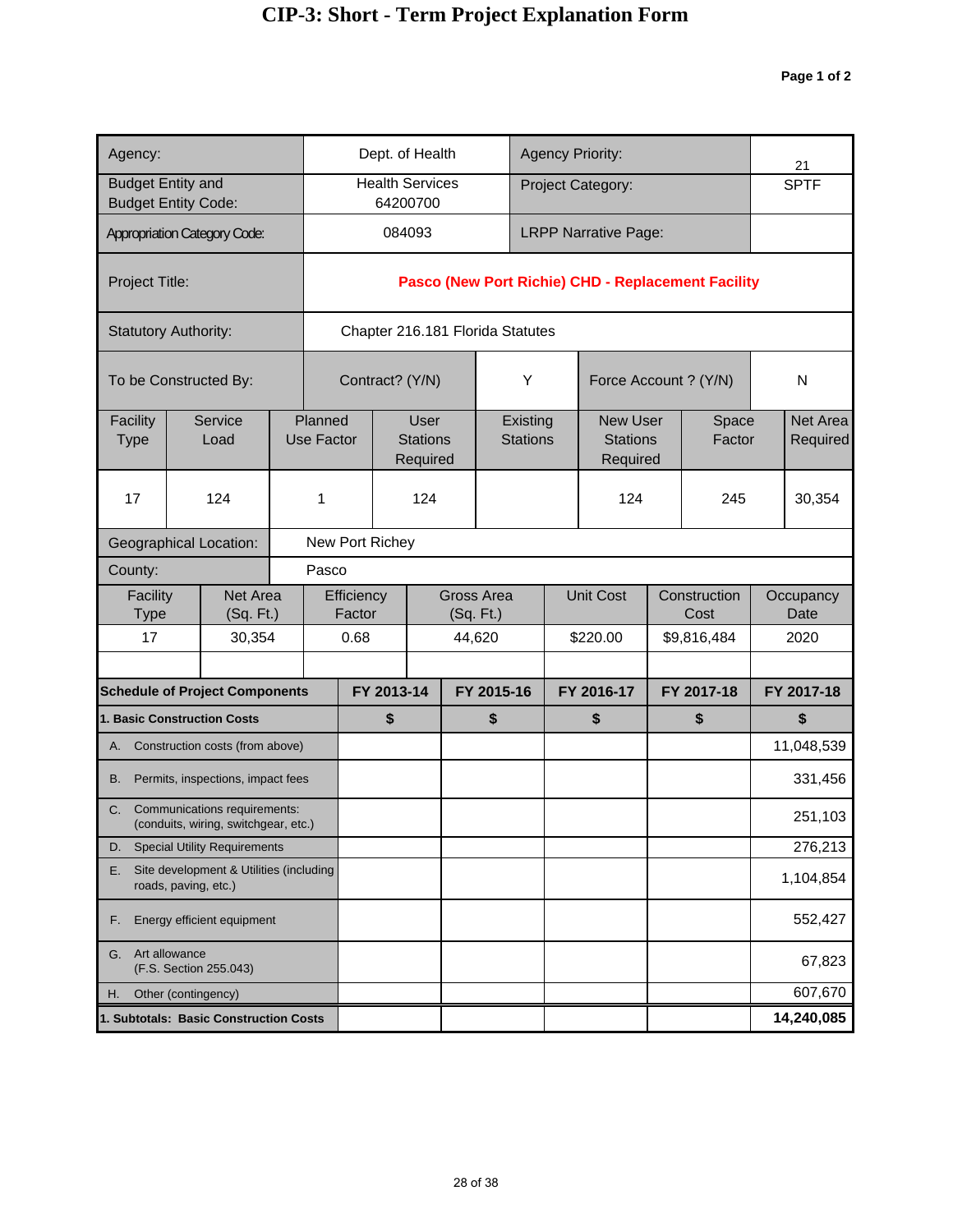| <b>Project Title:</b>                                             |                                      | Pasco (New Port Richie) CHD - Replacement Facility |  |             |                                    |           |                                                                                                                                                 |  |              |  |  |  |
|-------------------------------------------------------------------|--------------------------------------|----------------------------------------------------|--|-------------|------------------------------------|-----------|-------------------------------------------------------------------------------------------------------------------------------------------------|--|--------------|--|--|--|
|                                                                   |                                      |                                                    |  |             |                                    |           |                                                                                                                                                 |  |              |  |  |  |
| 2. Other Project Costs                                            |                                      | FY 2013-14                                         |  | FY 2015-16  | FY 2016-17                         |           | FY 2017-18                                                                                                                                      |  | FY 2017-18   |  |  |  |
| A. Land & existing facility acquisition                           |                                      |                                                    |  |             |                                    |           |                                                                                                                                                 |  |              |  |  |  |
| <b>B.</b> Professional services:                                  |                                      |                                                    |  |             |                                    |           |                                                                                                                                                 |  |              |  |  |  |
| (1) Planning and programming                                      |                                      |                                                    |  |             |                                    |           |                                                                                                                                                 |  |              |  |  |  |
| $(2)$ A/E fees                                                    |                                      |                                                    |  |             |                                    |           |                                                                                                                                                 |  | 1,027,823    |  |  |  |
| (3) On-site representation                                        |                                      |                                                    |  |             |                                    |           |                                                                                                                                                 |  |              |  |  |  |
| (4) Testing/Surveys                                               |                                      |                                                    |  |             | $\ddot{\phantom{0}}$               |           |                                                                                                                                                 |  | 102,782      |  |  |  |
| (5) Other professional services                                   |                                      |                                                    |  |             |                                    |           |                                                                                                                                                 |  | 224,316      |  |  |  |
| C. Miscellaneous costs                                            |                                      |                                                    |  |             |                                    |           |                                                                                                                                                 |  |              |  |  |  |
| D. Moveable equipment/furniture                                   |                                      |                                                    |  |             |                                    |           |                                                                                                                                                 |  | 552,427      |  |  |  |
|                                                                   | <b>Subtotal: Other Project Costs</b> |                                                    |  |             |                                    |           |                                                                                                                                                 |  | 1,907,348    |  |  |  |
| 3. Total All Costs                                                | $(1 + 2)$                            |                                                    |  |             |                                    |           |                                                                                                                                                 |  | 16, 147, 433 |  |  |  |
| 4. DMS FEE:                                                       |                                      |                                                    |  |             |                                    |           |                                                                                                                                                 |  |              |  |  |  |
| Total: All Costs By Fund                                          |                                      |                                                    |  |             |                                    |           |                                                                                                                                                 |  |              |  |  |  |
| Fund Code: 1000 - General Revenue<br>Fund Code: 2000 - Trust Fund |                                      |                                                    |  |             |                                    |           |                                                                                                                                                 |  | 16, 147, 433 |  |  |  |
| TOTAL $(3 + 4)$                                                   |                                      |                                                    |  |             |                                    |           |                                                                                                                                                 |  | 16,147,433   |  |  |  |
| <b>COSTS ROUNDED TO NEAREST \$100</b>                             |                                      |                                                    |  |             |                                    |           |                                                                                                                                                 |  | 16,147,400   |  |  |  |
| <b>Appropriations to-Date:</b>                                    |                                      |                                                    |  |             | <b>Projected Costs Beyond CIP:</b> |           |                                                                                                                                                 |  |              |  |  |  |
| <b>GR</b>                                                         |                                      |                                                    |  |             |                                    | <b>GR</b> |                                                                                                                                                 |  |              |  |  |  |
| TF<br><b>TOTAL</b>                                                |                                      | <b>TF</b><br><b>TOTAL</b>                          |  |             |                                    |           |                                                                                                                                                 |  |              |  |  |  |
|                                                                   |                                      | FY 2013-14                                         |  | FY 2015-16  | FY 2016-17                         |           | FY 2017-18                                                                                                                                      |  | FY 2017-18   |  |  |  |
| <b>Changes in Agency Service Costs</b><br>Category                | <b>Fund Code</b>                     | \$                                                 |  | \$          | \$                                 |           | \$                                                                                                                                              |  | \$           |  |  |  |
| <b>Salaries &amp; Benefits</b>                                    |                                      |                                                    |  |             |                                    |           |                                                                                                                                                 |  |              |  |  |  |
|                                                                   |                                      |                                                    |  |             |                                    |           |                                                                                                                                                 |  |              |  |  |  |
| Subtotal                                                          |                                      |                                                    |  |             |                                    |           |                                                                                                                                                 |  |              |  |  |  |
|                                                                   |                                      |                                                    |  |             |                                    |           |                                                                                                                                                 |  |              |  |  |  |
| <b>OPS</b>                                                        |                                      |                                                    |  |             |                                    |           | At the facilities' central office level the department does not track                                                                           |  |              |  |  |  |
|                                                                   |                                      |                                                    |  |             |                                    |           | net service cost data by facility. Much of these service costs are                                                                              |  |              |  |  |  |
| Subtotal                                                          |                                      |                                                    |  |             |                                    |           | already included in the department's operational expenditures                                                                                   |  |              |  |  |  |
| <b>Expenses</b>                                                   |                                      |                                                    |  |             |                                    |           | since most cases involve existing staff who will occupy the new<br>facilities. Net increase or decrease in service costs for each               |  |              |  |  |  |
|                                                                   |                                      |                                                    |  |             |                                    |           | project is done locally and submitted in the operational budget.                                                                                |  |              |  |  |  |
| Subtotal                                                          |                                      |                                                    |  |             |                                    |           | With data not readily available, the potential for over estimating net<br>service costs is great and could result in the double counting of the |  |              |  |  |  |
| Other (specify)                                                   |                                      | department's estimated expenditures.               |  |             |                                    |           |                                                                                                                                                 |  |              |  |  |  |
|                                                                   |                                      |                                                    |  |             |                                    |           |                                                                                                                                                 |  |              |  |  |  |
| Subtotal                                                          |                                      |                                                    |  |             |                                    |           |                                                                                                                                                 |  |              |  |  |  |
| <b>Fund Totals</b>                                                |                                      |                                                    |  |             |                                    |           |                                                                                                                                                 |  |              |  |  |  |
|                                                                   |                                      |                                                    |  |             |                                    |           |                                                                                                                                                 |  |              |  |  |  |
| <b>TOTAL</b>                                                      | $\frac{1}{2}$                        | $\frac{1}{2}$                                      |  | $\clubsuit$ |                                    | \$        | $\frac{1}{2}$                                                                                                                                   |  |              |  |  |  |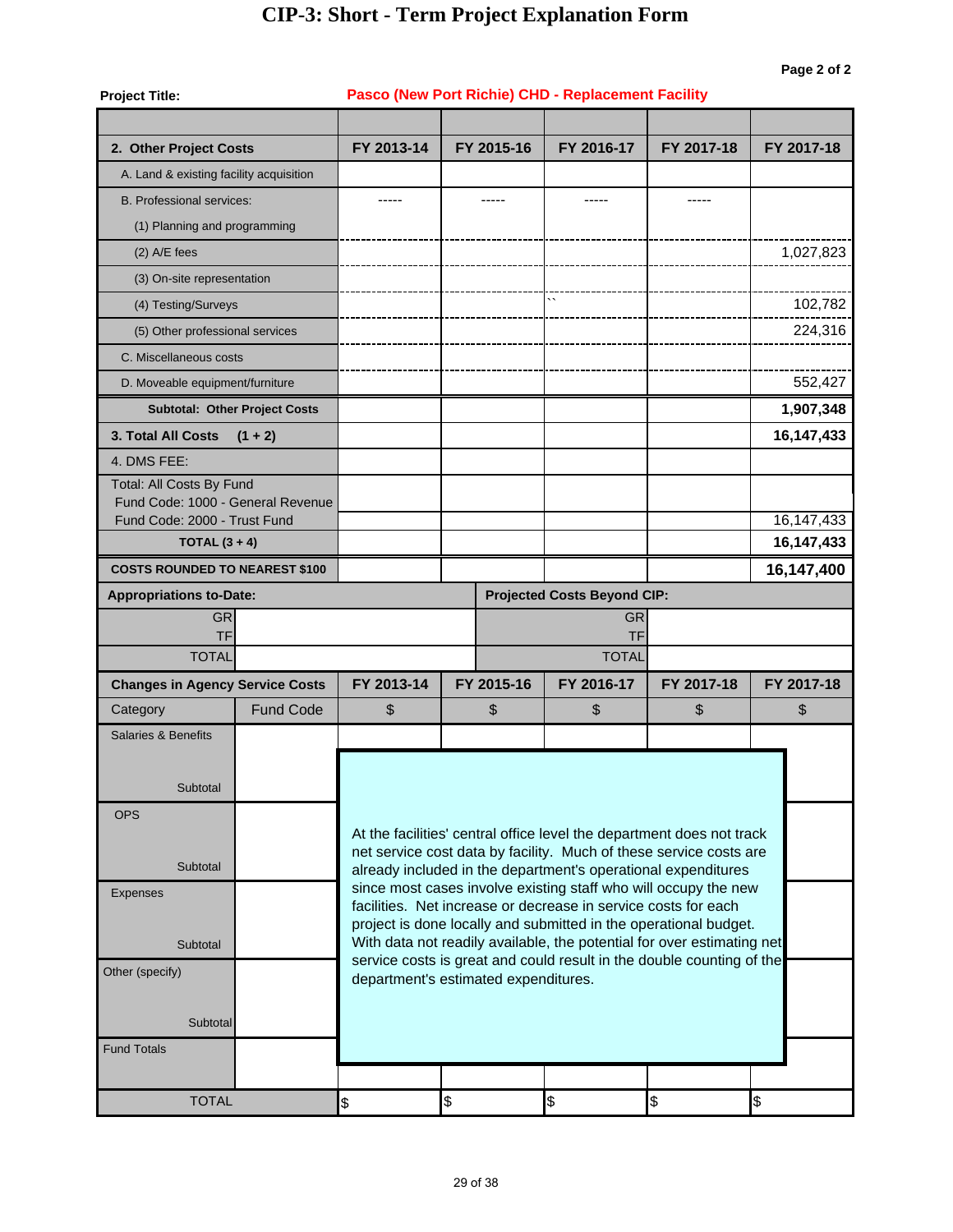| Agency:                                       | Dept. of Health                                                         |  |                              |                                            |            | <b>Agency Priority:</b>            |  |                                  |                             |  | 19                                             |    |                      |                      |
|-----------------------------------------------|-------------------------------------------------------------------------|--|------------------------------|--------------------------------------------|------------|------------------------------------|--|----------------------------------|-----------------------------|--|------------------------------------------------|----|----------------------|----------------------|
| <b>Budget Entity and</b>                      | <b>Budget Entity Code:</b>                                              |  |                              |                                            |            | <b>Health Services</b><br>64200700 |  |                                  |                             |  | Project Category:                              |    |                      | <b>SPTF</b>          |
|                                               | <b>Appropriation Category Code:</b>                                     |  |                              |                                            |            | 084093                             |  |                                  |                             |  | <b>LRPP Narrative Page:</b>                    |    |                      |                      |
| Project Title:                                |                                                                         |  |                              |                                            |            |                                    |  |                                  |                             |  | Pasco (Zephyrhills) CHD - New Facility         |    |                      |                      |
|                                               | <b>Statutory Authority:</b>                                             |  |                              |                                            |            |                                    |  | Chapter 216.181 Florida Statutes |                             |  |                                                |    |                      |                      |
|                                               | To be Constructed By:                                                   |  |                              |                                            |            | Contract? (Y/N)                    |  |                                  | Υ                           |  | Force Account ? (Y/N)                          |    |                      | N                    |
| Facility<br><b>Type</b>                       | Service<br>Load                                                         |  | Planned<br><b>Use Factor</b> | <b>User</b><br><b>Stations</b><br>Required |            |                                    |  |                                  | Existing<br><b>Stations</b> |  | <b>New User</b><br><b>Stations</b><br>Required |    | Space<br>Factor      | Net Area<br>Required |
| 17                                            | 33                                                                      |  | 1                            |                                            | 33         |                                    |  |                                  |                             |  | 22                                             |    | 403                  | 13,299               |
|                                               | <b>Geographical Location:</b>                                           |  | Zephyrhills                  |                                            |            |                                    |  |                                  |                             |  |                                                |    |                      |                      |
| County:                                       | Pasco                                                                   |  |                              |                                            |            |                                    |  |                                  |                             |  |                                                |    |                      |                      |
| Facility<br>Type                              | Net Area<br>(Sq. Ft.)                                                   |  | Efficiency<br>Factor         |                                            |            | <b>Gross Area</b><br>(Sq. Ft.)     |  |                                  |                             |  | <b>Unit Cost</b>                               |    | Construction<br>Cost | Occupancy<br>Date    |
| 17                                            | 13,299                                                                  |  |                              | 0.68                                       |            |                                    |  | 19,550                           |                             |  | \$220.00                                       |    | \$4,300,897          | 2020                 |
|                                               | <b>Schedule of Project Components</b>                                   |  |                              |                                            | FY 2013-14 |                                    |  | FY 2014-15                       |                             |  | FY 2015-16                                     |    | FY 2016-17           | FY 2017-18           |
|                                               | 1. Basic Construction Costs                                             |  |                              |                                            | \$         |                                    |  | \$                               | \$                          |  |                                                | \$ | \$                   |                      |
|                                               | A. Construction costs (from above)                                      |  |                              |                                            |            |                                    |  |                                  |                             |  |                                                |    | 4,699,706            |                      |
| В.                                            | Permits, inspections, impact fees                                       |  |                              |                                            |            |                                    |  |                                  |                             |  |                                                |    | 140,991              |                      |
|                                               | C. Communications requirements:<br>(conduits, wiring, switchgear, etc.) |  |                              |                                            |            |                                    |  |                                  |                             |  |                                                |    | 106,811              |                      |
| D.                                            | <b>Special Utility Requirements</b>                                     |  |                              |                                            |            |                                    |  |                                  |                             |  |                                                |    | 117,493              |                      |
| Е.                                            | Site development & Utilities (including<br>roads, paving, etc.)         |  |                              |                                            |            |                                    |  |                                  |                             |  |                                                |    | 469,971              |                      |
| Energy efficient equipment<br>F.              |                                                                         |  |                              |                                            |            |                                    |  |                                  |                             |  |                                                |    | 234,985              |                      |
| Art allowance<br>G.<br>(F.S. Section 255.043) |                                                                         |  |                              |                                            |            |                                    |  |                                  |                             |  |                                                |    | 28,850               |                      |
| Other (contingency)<br>Η.                     |                                                                         |  |                              |                                            |            |                                    |  |                                  |                             |  |                                                |    | 258,484              |                      |
|                                               | 1. Subtotals: Basic Construction Costs                                  |  |                              |                                            |            |                                    |  |                                  |                             |  |                                                |    | 6,057,291            |                      |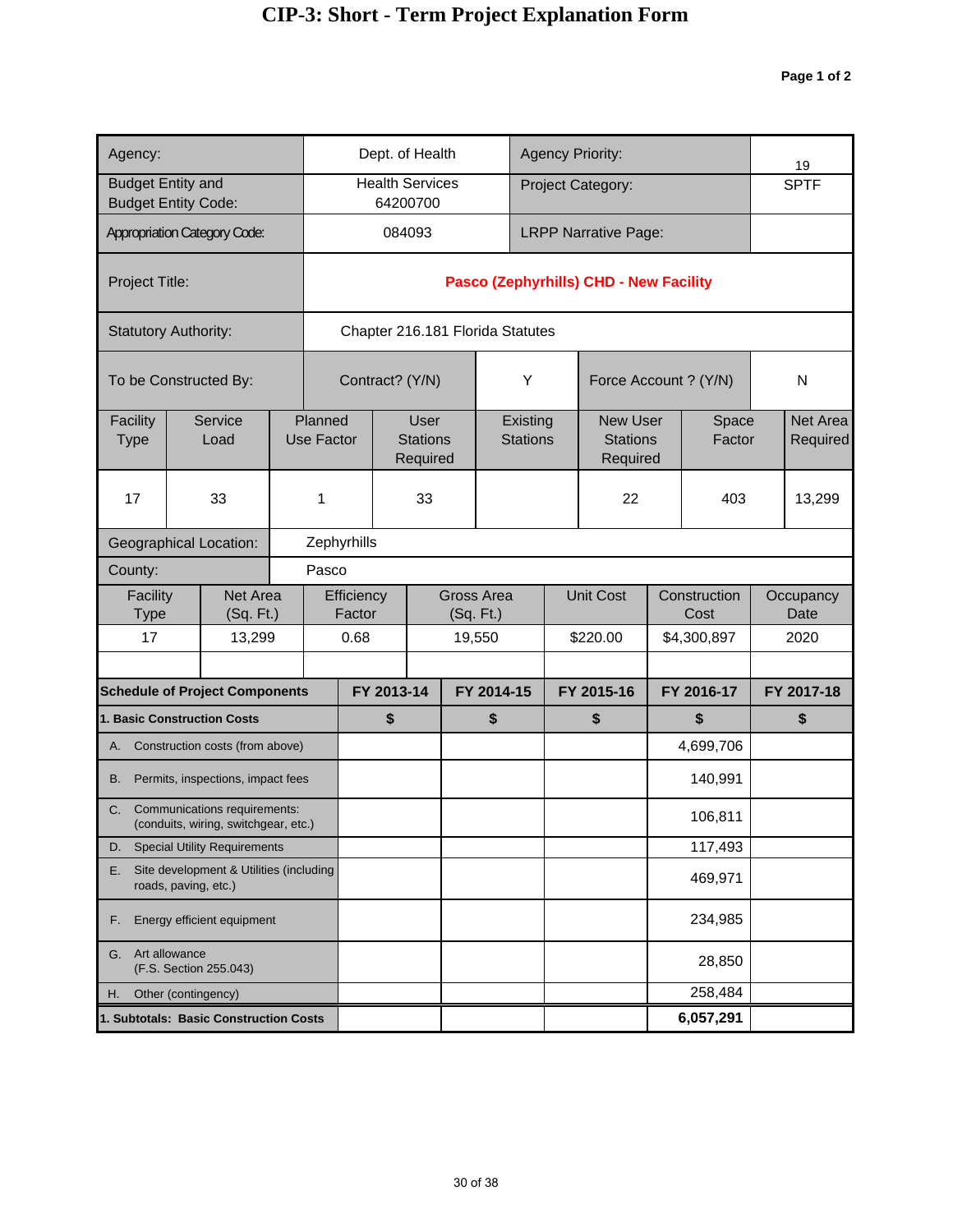| <b>Project Title:</b>                                             |                                      |                    |                                      | Pasco (Zephyrhills) CHD - New Facility                         |                                                                                                                                                 |            |  |  |  |  |
|-------------------------------------------------------------------|--------------------------------------|--------------------|--------------------------------------|----------------------------------------------------------------|-------------------------------------------------------------------------------------------------------------------------------------------------|------------|--|--|--|--|
|                                                                   |                                      |                    |                                      |                                                                |                                                                                                                                                 |            |  |  |  |  |
| 2. Other Project Costs                                            |                                      | FY 2013-14         | FY 2014-15                           | FY 2015-16                                                     | FY 2016-17                                                                                                                                      | FY 2017-18 |  |  |  |  |
| A. Land & existing facility acquisition                           |                                      |                    |                                      |                                                                |                                                                                                                                                 |            |  |  |  |  |
| <b>B. Professional services:</b>                                  |                                      | -----              | -----                                | -----                                                          |                                                                                                                                                 | -----      |  |  |  |  |
| (1) Planning and programming                                      |                                      |                    |                                      |                                                                |                                                                                                                                                 |            |  |  |  |  |
| $(2)$ A/E fees                                                    |                                      |                    |                                      |                                                                | 472,001                                                                                                                                         |            |  |  |  |  |
| (3) On-site representation                                        |                                      |                    |                                      |                                                                |                                                                                                                                                 |            |  |  |  |  |
| (4) Testing/Surveys                                               |                                      |                    |                                      |                                                                | 47,200                                                                                                                                          |            |  |  |  |  |
| (5) Other professional services                                   |                                      |                    |                                      |                                                                | 98,897                                                                                                                                          |            |  |  |  |  |
| C. Miscellaneous costs                                            |                                      |                    |                                      |                                                                | 93,994                                                                                                                                          |            |  |  |  |  |
| D. Moveable equipment/furniture                                   |                                      |                    |                                      |                                                                | 234,985                                                                                                                                         |            |  |  |  |  |
|                                                                   | <b>Subtotal: Other Project Costs</b> |                    |                                      |                                                                | 947,078                                                                                                                                         |            |  |  |  |  |
| 3. Total All Costs                                                | $(1 + 2)$                            |                    |                                      |                                                                | 7,004,368                                                                                                                                       |            |  |  |  |  |
| 4. DMS FEE:                                                       |                                      |                    |                                      |                                                                |                                                                                                                                                 |            |  |  |  |  |
| Total: All Costs By Fund                                          |                                      |                    |                                      |                                                                |                                                                                                                                                 |            |  |  |  |  |
| Fund Code: 1000 - General Revenue<br>Fund Code: 2000 - Trust Fund |                                      |                    |                                      |                                                                | 7,004,368                                                                                                                                       |            |  |  |  |  |
| TOTAL $(3 + 4)$                                                   |                                      |                    |                                      |                                                                | 7,004,368                                                                                                                                       |            |  |  |  |  |
| <b>COSTS ROUNDED TO NEAREST \$100</b>                             |                                      |                    |                                      |                                                                | 7,004,400                                                                                                                                       |            |  |  |  |  |
| <b>Appropriations to-Date:</b>                                    |                                      |                    |                                      | <b>Projected Costs Beyond CIP:</b>                             |                                                                                                                                                 |            |  |  |  |  |
| <b>GR</b>                                                         |                                      |                    |                                      | <b>GR</b>                                                      |                                                                                                                                                 |            |  |  |  |  |
| TF                                                                |                                      | TF<br><b>TOTAL</b> |                                      |                                                                |                                                                                                                                                 |            |  |  |  |  |
| <b>TOTAL</b>                                                      |                                      |                    |                                      |                                                                |                                                                                                                                                 |            |  |  |  |  |
| <b>Changes in Agency Service Costs</b>                            |                                      | FY 2013-14         | FY 2014-15                           | FY 2015-16                                                     | FY 2016-17                                                                                                                                      | FY 2017-18 |  |  |  |  |
| Category                                                          | <b>Fund Code</b>                     | \$                 | \$                                   | \$                                                             | \$                                                                                                                                              | \$         |  |  |  |  |
| <b>Salaries &amp; Benefits</b>                                    |                                      |                    |                                      |                                                                |                                                                                                                                                 |            |  |  |  |  |
|                                                                   |                                      |                    |                                      |                                                                |                                                                                                                                                 |            |  |  |  |  |
| Subtotal                                                          |                                      |                    |                                      |                                                                |                                                                                                                                                 |            |  |  |  |  |
| <b>OPS</b>                                                        |                                      |                    |                                      |                                                                | At the facilities' central office level the department does not track                                                                           |            |  |  |  |  |
|                                                                   |                                      |                    |                                      |                                                                | net service cost data by facility. Much of these service costs are                                                                              |            |  |  |  |  |
| Subtotal                                                          |                                      |                    |                                      |                                                                | already included in the department's operational expenditures                                                                                   |            |  |  |  |  |
| <b>Expenses</b>                                                   |                                      |                    |                                      | facilities. Net increase or decrease in service costs for each | since most cases involve existing staff who will occupy the new                                                                                 |            |  |  |  |  |
|                                                                   |                                      |                    |                                      |                                                                | project is done locally and submitted in the operational budget.                                                                                |            |  |  |  |  |
| Subtotal                                                          |                                      |                    |                                      |                                                                | With data not readily available, the potential for over estimating net<br>service costs is great and could result in the double counting of the |            |  |  |  |  |
| Other (specify)                                                   |                                      |                    | department's estimated expenditures. |                                                                |                                                                                                                                                 |            |  |  |  |  |
|                                                                   |                                      |                    |                                      |                                                                |                                                                                                                                                 |            |  |  |  |  |
| Subtotal                                                          |                                      |                    |                                      |                                                                |                                                                                                                                                 |            |  |  |  |  |
| <b>Fund Totals</b>                                                |                                      |                    |                                      |                                                                |                                                                                                                                                 |            |  |  |  |  |
|                                                                   |                                      |                    |                                      |                                                                |                                                                                                                                                 |            |  |  |  |  |
| <b>TOTAL</b>                                                      |                                      | \$                 | \$                                   | \$                                                             | \$                                                                                                                                              | \$         |  |  |  |  |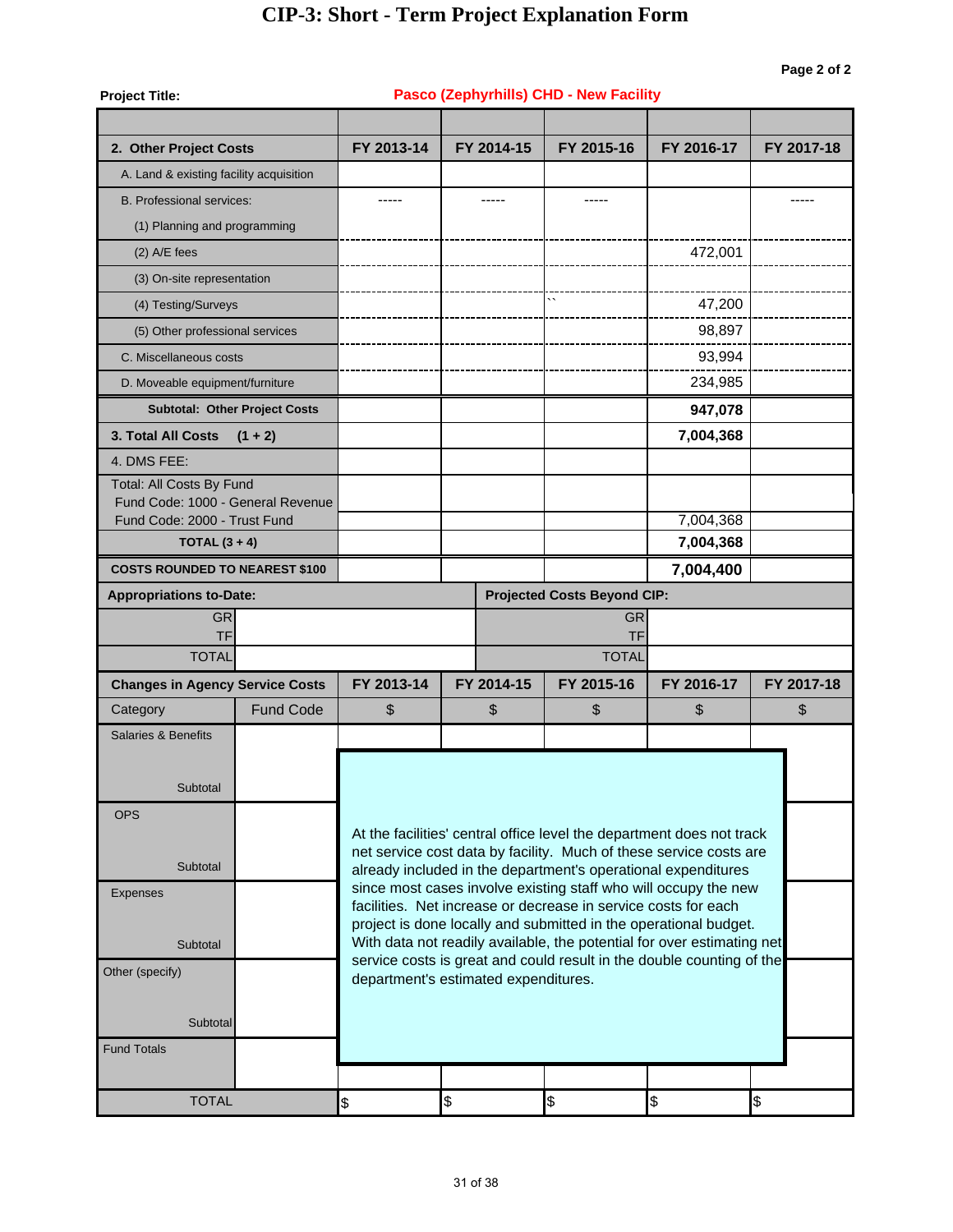| Agency:                                                               |                                                                      |  |                              |                      |                  | Dept. of Health                            |  |                                  |                             |            | <b>Agency Priority:</b>                        |            |                                                                      | 3                    |
|-----------------------------------------------------------------------|----------------------------------------------------------------------|--|------------------------------|----------------------|------------------|--------------------------------------------|--|----------------------------------|-----------------------------|------------|------------------------------------------------|------------|----------------------------------------------------------------------|----------------------|
| <b>Budget Entity and</b>                                              | <b>Budget Entity Code:</b>                                           |  |                              |                      |                  | <b>Health Services</b><br>64200700         |  |                                  |                             |            | Project Category:                              |            |                                                                      | <b>SPTF</b>          |
|                                                                       | <b>Appropriation Category Code:</b>                                  |  |                              |                      | 084093           |                                            |  |                                  |                             |            | <b>LRPP Narrative Page:</b>                    |            |                                                                      |                      |
| Project Title:                                                        |                                                                      |  |                              |                      |                  |                                            |  |                                  |                             |            | <b>Authority Only)</b>                         |            | Miami-Dade CHD - Parking Structure - Office Tower Completion (Budget |                      |
|                                                                       | <b>Statutory Authority:</b>                                          |  |                              |                      |                  |                                            |  | Chapter 216.181 Florida Statutes |                             |            |                                                |            |                                                                      |                      |
|                                                                       | To be Constructed By:                                                |  |                              | Contract? (Y/N)      |                  |                                            |  |                                  | Υ                           |            | Force Account ? (Y/N)                          |            |                                                                      | N                    |
| Facility<br><b>Type</b>                                               | Service<br>Load                                                      |  | Planned<br><b>Use Factor</b> |                      |                  | <b>User</b><br><b>Stations</b><br>Required |  |                                  | Existing<br><b>Stations</b> |            | <b>New User</b><br><b>Stations</b><br>Required |            | Space<br>Factor                                                      | Net Area<br>Required |
| 17                                                                    | 225                                                                  |  | 1                            |                      | 225              |                                            |  |                                  |                             | 225        |                                                | 160        | 36,000                                                               |                      |
|                                                                       | <b>Geographical Location:</b>                                        |  | Miami                        |                      |                  |                                            |  |                                  |                             |            |                                                |            |                                                                      |                      |
| County:                                                               | Miami-Dade                                                           |  |                              |                      |                  |                                            |  |                                  |                             |            |                                                |            |                                                                      |                      |
| Facility<br><b>Type</b>                                               | Net Area<br>(Sq. Ft.)                                                |  |                              | Efficiency<br>Factor |                  |                                            |  | <b>Gross Area</b><br>(Sq. Ft.)   |                             |            | <b>Unit Cost</b>                               |            | Construction<br>Cost                                                 | Occupancy<br>Date    |
| 17                                                                    | 36,000                                                               |  |                              | 0.68                 |                  |                                            |  | 52,920                           |                             |            | \$51.64                                        |            | \$2,732,789                                                          | 2015                 |
|                                                                       |                                                                      |  |                              |                      |                  |                                            |  |                                  |                             |            |                                                | FY 2016-17 |                                                                      |                      |
|                                                                       | <b>Schedule of Project Components</b><br>1. Basic Construction Costs |  |                              |                      | FY 2013-14<br>\$ |                                            |  | FY 2014-15<br>\$                 |                             | FY 2015-16 |                                                |            | \$                                                                   | FY 2017-18<br>\$     |
| А.                                                                    | Construction costs (from above)                                      |  |                              |                      | 2,733,000        |                                            |  |                                  |                             |            | \$                                             |            |                                                                      |                      |
| В.                                                                    | Permits, inspections, impact fees                                    |  |                              |                      |                  |                                            |  |                                  |                             |            |                                                |            |                                                                      |                      |
| C.                                                                    | Communications requirements:<br>(conduits, wiring, switchgear, etc.) |  |                              |                      |                  |                                            |  |                                  |                             |            |                                                |            |                                                                      |                      |
| D.                                                                    | <b>Special Utility Requirements</b>                                  |  |                              |                      |                  |                                            |  |                                  |                             |            |                                                |            |                                                                      |                      |
| Site development & Utilities (including<br>Е.<br>roads, paving, etc.) |                                                                      |  |                              |                      |                  | 294,245                                    |  |                                  |                             |            |                                                |            |                                                                      |                      |
| Energy efficient equipment<br>F.                                      |                                                                      |  |                              |                      |                  |                                            |  |                                  |                             |            |                                                |            |                                                                      |                      |
| Art allowance<br>G.<br>(F.S. Section 255.043)                         |                                                                      |  |                              |                      |                  |                                            |  |                                  |                             |            |                                                |            |                                                                      |                      |
| Other (contingency)<br>Н.                                             |                                                                      |  | 247,355                      |                      |                  |                                            |  |                                  |                             |            |                                                |            |                                                                      |                      |
| 1. Subtotals: Basic Construction Costs                                |                                                                      |  |                              |                      | 3,274,600        |                                            |  |                                  |                             |            |                                                |            |                                                                      |                      |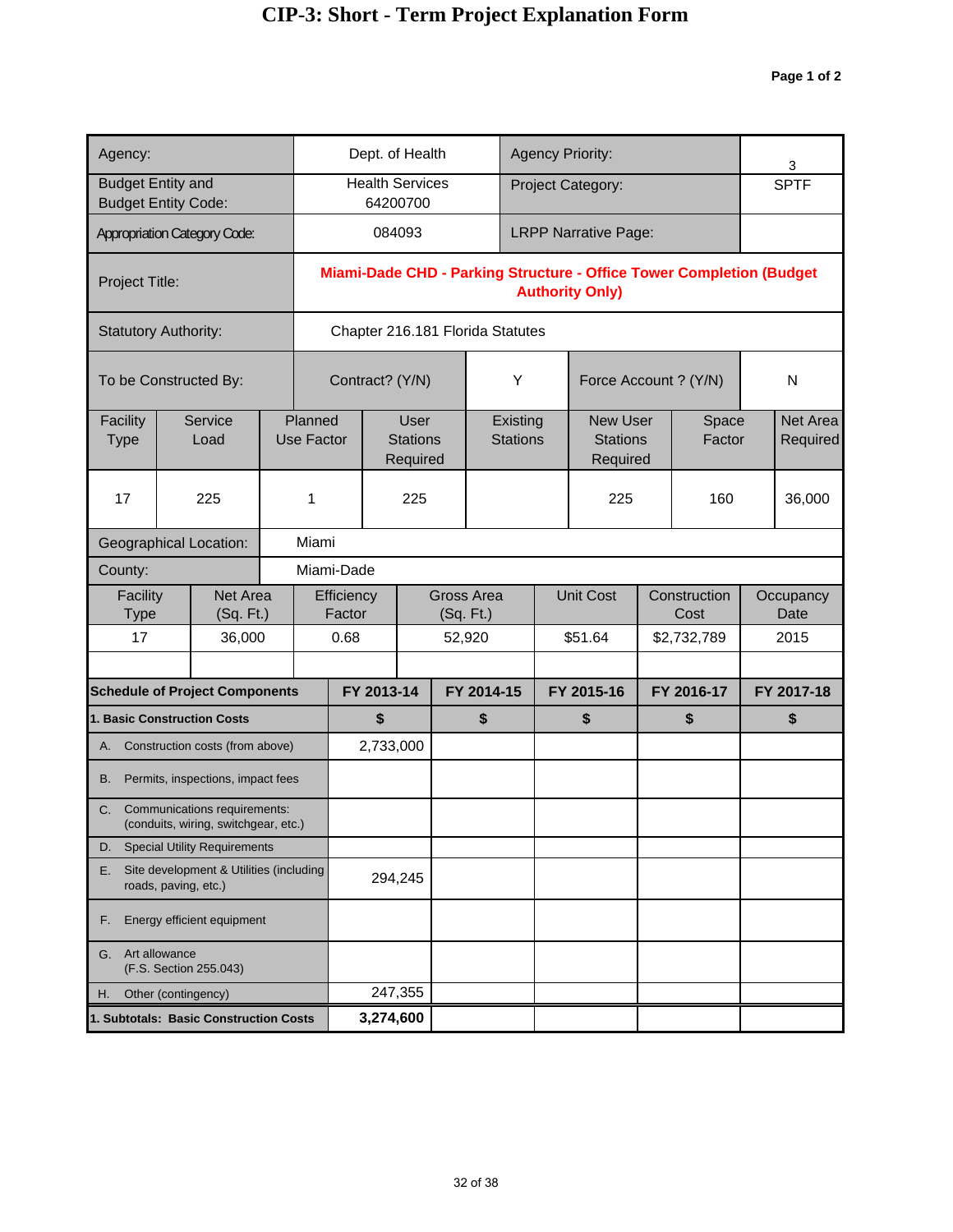#### **Page 2 of 2**

| <b>Project Title:</b>                                             |                  |                                                                                                                                                 |                                      | Miami-Dade CHD - Parking Structure - Office Tower Completion (Budget Authority Only)                                                        |            |            |  |  |  |  |  |
|-------------------------------------------------------------------|------------------|-------------------------------------------------------------------------------------------------------------------------------------------------|--------------------------------------|---------------------------------------------------------------------------------------------------------------------------------------------|------------|------------|--|--|--|--|--|
|                                                                   |                  |                                                                                                                                                 |                                      |                                                                                                                                             |            |            |  |  |  |  |  |
| 2. Other Project Costs                                            |                  | FY 2013-14                                                                                                                                      | FY 2014-15                           | FY 2015-16                                                                                                                                  | FY 2016-17 | FY 2017-18 |  |  |  |  |  |
| A. Land & existing facility acquisition                           |                  |                                                                                                                                                 |                                      |                                                                                                                                             |            |            |  |  |  |  |  |
| <b>B. Professional services:</b>                                  |                  |                                                                                                                                                 |                                      |                                                                                                                                             |            |            |  |  |  |  |  |
| (1) Planning and programming                                      |                  |                                                                                                                                                 |                                      |                                                                                                                                             |            |            |  |  |  |  |  |
| $(2)$ A/E fees                                                    |                  | 250,000                                                                                                                                         |                                      |                                                                                                                                             |            |            |  |  |  |  |  |
| (3) On-site representation                                        |                  |                                                                                                                                                 |                                      |                                                                                                                                             |            |            |  |  |  |  |  |
| (4) Testing/Surveys                                               |                  | 25,400                                                                                                                                          |                                      | $\ddot{\phantom{0}}$                                                                                                                        |            |            |  |  |  |  |  |
| (5) Other professional services                                   |                  | 50,000                                                                                                                                          |                                      |                                                                                                                                             |            |            |  |  |  |  |  |
| C. Miscellaneous costs                                            |                  |                                                                                                                                                 |                                      |                                                                                                                                             |            |            |  |  |  |  |  |
| D. Moveable equipment/furniture                                   |                  | 400,000                                                                                                                                         |                                      |                                                                                                                                             |            |            |  |  |  |  |  |
| <b>Subtotal: Other Project Costs</b>                              |                  | 725,400                                                                                                                                         |                                      |                                                                                                                                             |            |            |  |  |  |  |  |
| 3. Total All Costs                                                | $(1 + 2)$        |                                                                                                                                                 |                                      |                                                                                                                                             |            |            |  |  |  |  |  |
| 4. DMS FEE:                                                       |                  |                                                                                                                                                 |                                      |                                                                                                                                             |            |            |  |  |  |  |  |
| Total: All Costs By Fund                                          |                  |                                                                                                                                                 |                                      |                                                                                                                                             |            |            |  |  |  |  |  |
| Fund Code: 1000 - General Revenue<br>Fund Code: 2000 - Trust Fund |                  | 4,000,000                                                                                                                                       |                                      |                                                                                                                                             |            |            |  |  |  |  |  |
| TOTAL $(3 + 4)$                                                   |                  | 4,000,000                                                                                                                                       |                                      |                                                                                                                                             |            |            |  |  |  |  |  |
| <b>COSTS ROUNDED TO NEAREST \$100</b>                             |                  | 4,000,000                                                                                                                                       |                                      |                                                                                                                                             |            |            |  |  |  |  |  |
| <b>Appropriations to-Date:</b>                                    |                  |                                                                                                                                                 |                                      | <b>Projected Costs Beyond CIP:</b>                                                                                                          |            |            |  |  |  |  |  |
| <b>GR</b>                                                         |                  |                                                                                                                                                 |                                      | <b>GR</b>                                                                                                                                   |            |            |  |  |  |  |  |
| <b>TF</b>                                                         |                  | 15,000,000                                                                                                                                      |                                      | <b>TF</b>                                                                                                                                   |            |            |  |  |  |  |  |
| <b>TOTAL</b><br><b>Budget</b>                                     |                  | 15,000,000                                                                                                                                      |                                      | <b>TOTAL</b>                                                                                                                                |            |            |  |  |  |  |  |
| <b>Changes in Agency Service Costs</b>                            |                  | FY 2013-14                                                                                                                                      | FY 2014-15                           | FY 2015-16                                                                                                                                  | FY 2016-17 | FY 2017-18 |  |  |  |  |  |
| Category                                                          | <b>Fund Code</b> | \$                                                                                                                                              | \$                                   | \$                                                                                                                                          | \$         | \$         |  |  |  |  |  |
| <b>Salaries &amp; Benefits</b>                                    |                  |                                                                                                                                                 |                                      |                                                                                                                                             |            |            |  |  |  |  |  |
|                                                                   |                  |                                                                                                                                                 |                                      |                                                                                                                                             |            |            |  |  |  |  |  |
| Subtotal                                                          |                  |                                                                                                                                                 |                                      |                                                                                                                                             |            |            |  |  |  |  |  |
| <b>OPS</b>                                                        |                  |                                                                                                                                                 |                                      |                                                                                                                                             |            |            |  |  |  |  |  |
|                                                                   |                  |                                                                                                                                                 |                                      | At the facilities' central office level the department does not track<br>net service cost data by facility. Much of these service costs are |            |            |  |  |  |  |  |
| Subtotal                                                          |                  |                                                                                                                                                 |                                      | already included in the department's operational expenditures                                                                               |            |            |  |  |  |  |  |
| <b>Expenses</b>                                                   |                  |                                                                                                                                                 |                                      | since most cases involve existing staff who will occupy the new                                                                             |            |            |  |  |  |  |  |
|                                                                   |                  | facilities. Net increase or decrease in service costs for each<br>project is done locally and submitted in the operational budget.              |                                      |                                                                                                                                             |            |            |  |  |  |  |  |
| Subtotal                                                          |                  | With data not readily available, the potential for over estimating net<br>service costs is great and could result in the double counting of the |                                      |                                                                                                                                             |            |            |  |  |  |  |  |
| Other (specify)                                                   |                  |                                                                                                                                                 | department's estimated expenditures. |                                                                                                                                             |            |            |  |  |  |  |  |
|                                                                   |                  |                                                                                                                                                 |                                      |                                                                                                                                             |            |            |  |  |  |  |  |
| Subtotal                                                          |                  |                                                                                                                                                 |                                      |                                                                                                                                             |            |            |  |  |  |  |  |
| <b>Fund Totals</b>                                                |                  |                                                                                                                                                 |                                      |                                                                                                                                             |            |            |  |  |  |  |  |
|                                                                   |                  |                                                                                                                                                 |                                      |                                                                                                                                             |            |            |  |  |  |  |  |
| <b>TOTAL</b>                                                      |                  | \$                                                                                                                                              | \$                                   | \$                                                                                                                                          | \$         | \$         |  |  |  |  |  |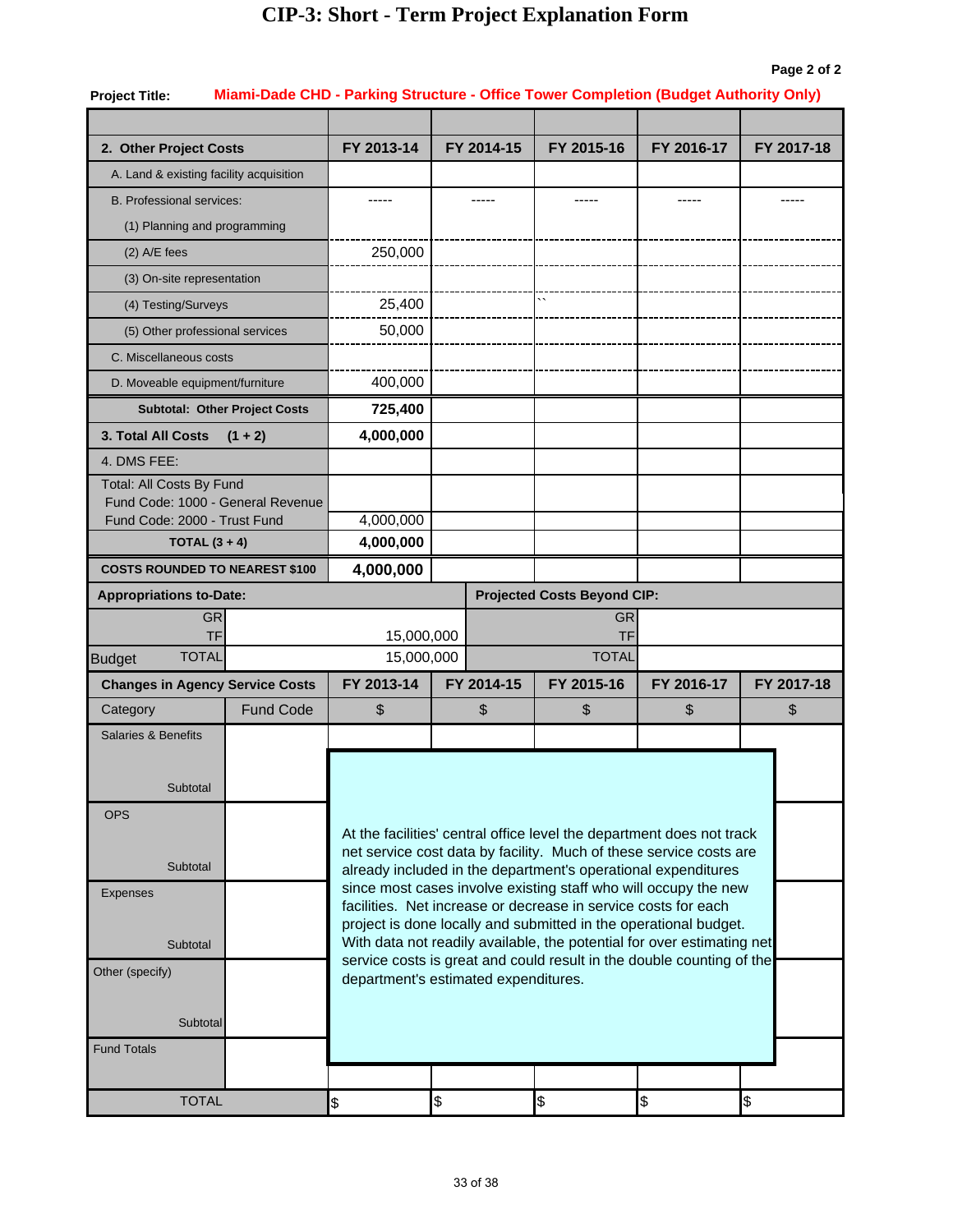

# **COST OF NEW CONSTRUCTION FOR CHILDREN'S MEDICAL SERVICES**

Long Range Program Plan Capital Improvement Narrative

The Department of Health provides services from several facility types.

Children's Medical Services (CMS) provides a family-centered, coordinated managed system of care for children with special healthcare needs and provides essential preventive, evaluative, medical, dental, and early intervention services for at-risk children. CMS facilities provide the infrastructure necessary to provide the activities listed in the Long Range Program Plan (LRPP) Children's Special Healthcare area.

The Department of Health is committed to providing quality facilities for care for the public health need, but is also committed to wise management of the taxpayer's capital investment funding. The department's priority setting, as determined through the LRPP process, is designed to build the most critical needs by addressing building code compliance issues and safety concerns first. Further consideration is then given to those facilities that extend the service area to an area where service is not provided, replacement of those facilities that are beyond the useful life and are contributing to inefficient service delivery. In all cases, protection of the investment of prior legislatures is considered important so that projects started may be completed properly.

Reference the accompanying CIP-3 forms for full cost breakdown of each project.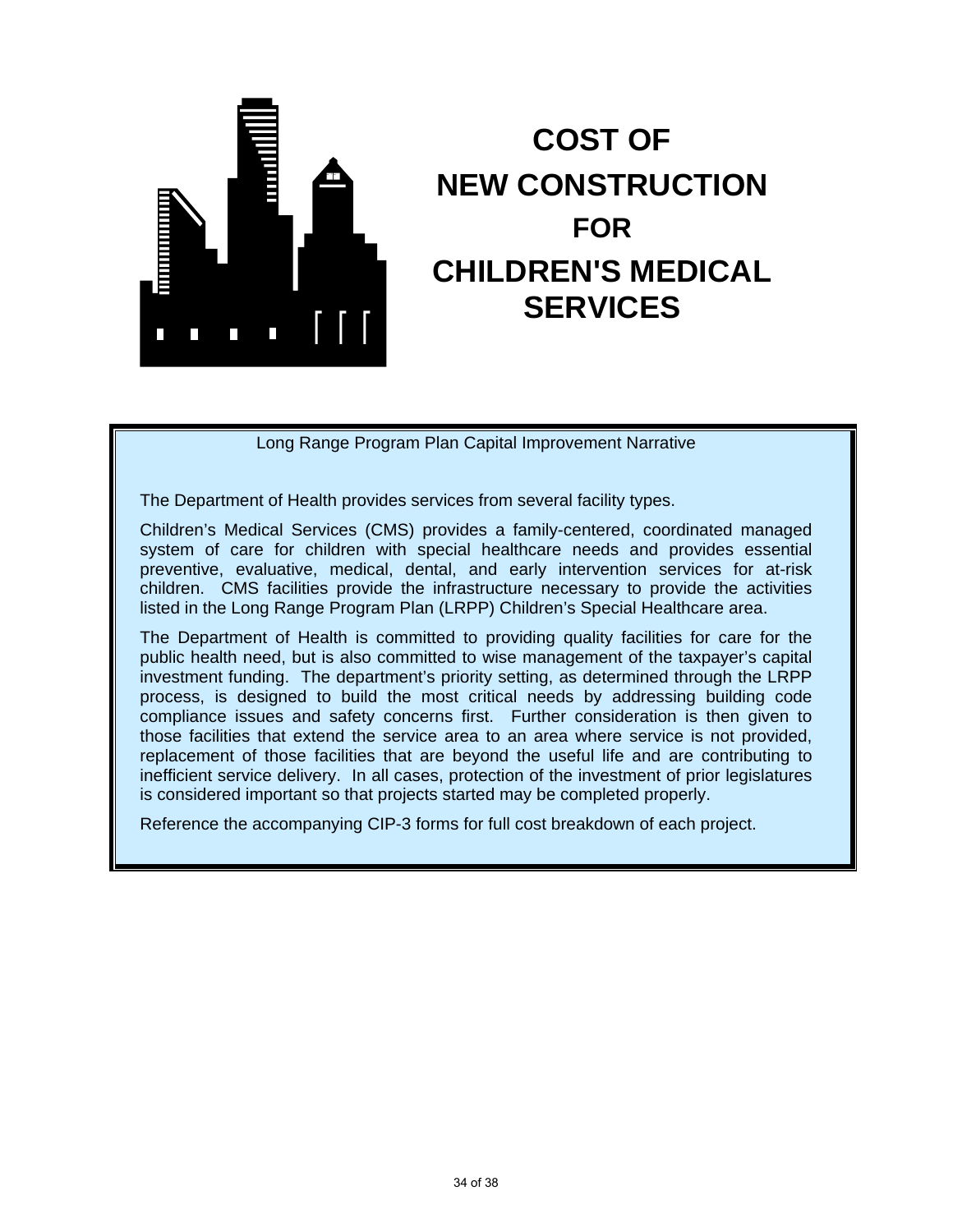| Agency:                                                               |                                                                         |                              |                              | Dept. of Health |                                     |                                |                                    |                                  | <b>Agency Priority:</b>     |                  |                                                |                      | 17              |                   |                      |
|-----------------------------------------------------------------------|-------------------------------------------------------------------------|------------------------------|------------------------------|-----------------|-------------------------------------|--------------------------------|------------------------------------|----------------------------------|-----------------------------|------------------|------------------------------------------------|----------------------|-----------------|-------------------|----------------------|
|                                                                       | <b>Budget Entity and</b><br><b>Budget Entity Code:</b>                  |                              |                              |                 |                                     | 64300100                       | <b>Children's Medical Services</b> |                                  |                             |                  | Project Category:                              |                      |                 |                   | <b>SPTF</b>          |
|                                                                       | <b>Appropriation Category Code:</b>                                     |                              |                              |                 | 084101                              |                                |                                    |                                  |                             |                  | <b>LRPP Narrative Page:</b>                    |                      |                 |                   |                      |
|                                                                       |                                                                         |                              |                              |                 |                                     |                                |                                    |                                  |                             |                  |                                                |                      |                 |                   |                      |
| Project Title:                                                        |                                                                         |                              |                              |                 |                                     |                                |                                    |                                  |                             |                  | <b>CMS Jacksonville (Duval) - Addition</b>     |                      |                 |                   |                      |
|                                                                       | <b>Statutory Authority:</b>                                             |                              |                              |                 |                                     |                                |                                    | Chapter 216.181 Florida Statutes |                             |                  |                                                |                      |                 |                   |                      |
|                                                                       | To be Constructed By:                                                   |                              |                              | Contract? (Y/N) |                                     |                                |                                    | Y                                |                             |                  | Force Account ? (Y/N)                          |                      |                 | N                 |                      |
| Facility<br><b>Type</b>                                               | Service<br>Load                                                         |                              | Planned<br><b>Use Factor</b> |                 | User<br><b>Stations</b><br>Required |                                |                                    |                                  | Existing<br><b>Stations</b> |                  | <b>New User</b><br><b>Stations</b><br>Required |                      | Space<br>Factor |                   | Net Area<br>Required |
| 17                                                                    | 44                                                                      |                              | 1                            |                 |                                     | 44                             |                                    |                                  | 44                          |                  |                                                |                      | 231             |                   | 10,147               |
|                                                                       | Geographical Location:                                                  | Jacksonville                 |                              |                 |                                     |                                |                                    |                                  |                             |                  |                                                |                      |                 |                   |                      |
| County:                                                               | Duval                                                                   |                              |                              |                 |                                     |                                |                                    |                                  |                             |                  |                                                |                      |                 |                   |                      |
| Facility<br>Type                                                      |                                                                         | <b>Net Area</b><br>(Sq. Ft.) | Efficiency<br>Factor         |                 |                                     | <b>Gross Area</b><br>(Sq. Ft.) |                                    |                                  |                             | <b>Unit Cost</b> |                                                | Construction<br>Cost |                 | Occupancy<br>Date |                      |
| 17                                                                    |                                                                         | 10,147                       |                              | 0.68            |                                     |                                | 14,916                             |                                  |                             |                  | \$220.00                                       |                      | \$3,281,540     |                   | 2019                 |
|                                                                       |                                                                         |                              |                              |                 |                                     | FY 2012-13                     |                                    |                                  |                             |                  |                                                |                      |                 |                   |                      |
|                                                                       | <b>Schedule of Project Components</b><br>1. Basic Construction Costs    |                              |                              |                 | \$                                  |                                | FY 2013-14<br>\$                   |                                  | FY 2015-16                  |                  | \$                                             | FY 2015-16<br>\$     |                 |                   | FY 2016-17<br>\$     |
| А.                                                                    | Construction costs (from above)                                         |                              |                              |                 |                                     |                                |                                    |                                  |                             |                  | 3,481,386                                      |                      |                 |                   |                      |
| В.                                                                    | Permits, inspections, impact fees                                       |                              |                              |                 |                                     |                                |                                    |                                  |                             |                  | 104,442                                        |                      |                 |                   |                      |
|                                                                       | C. Communications requirements:<br>(conduits, wiring, switchgear, etc.) |                              |                              |                 |                                     |                                |                                    |                                  |                             |                  | 79,122                                         |                      |                 |                   |                      |
| D.                                                                    | <b>Special Utility Requirements</b>                                     |                              |                              |                 |                                     |                                |                                    |                                  |                             |                  | 87,035                                         |                      |                 |                   |                      |
| Site development & Utilities (including<br>Е.<br>roads, paving, etc.) |                                                                         |                              |                              |                 |                                     |                                |                                    |                                  |                             |                  | 348,139                                        |                      |                 |                   |                      |
| Energy efficient equipment<br>F.                                      |                                                                         |                              |                              |                 |                                     |                                |                                    |                                  |                             |                  | 174,069                                        |                      |                 |                   |                      |
| Art allowance<br>G.<br>(F.S. Section 255.043)                         |                                                                         |                              |                              |                 |                                     |                                |                                    |                                  |                             |                  | 21,371                                         |                      |                 |                   |                      |
| Other (contingency)<br>Η.                                             |                                                                         |                              |                              |                 |                                     |                                |                                    |                                  |                             |                  | 191,476                                        |                      |                 |                   |                      |
| 1. Subtotals: Basic Construction Costs                                |                                                                         |                              |                              |                 |                                     |                                |                                    |                                  | 4,487,039                   |                  |                                                |                      |                 |                   |                      |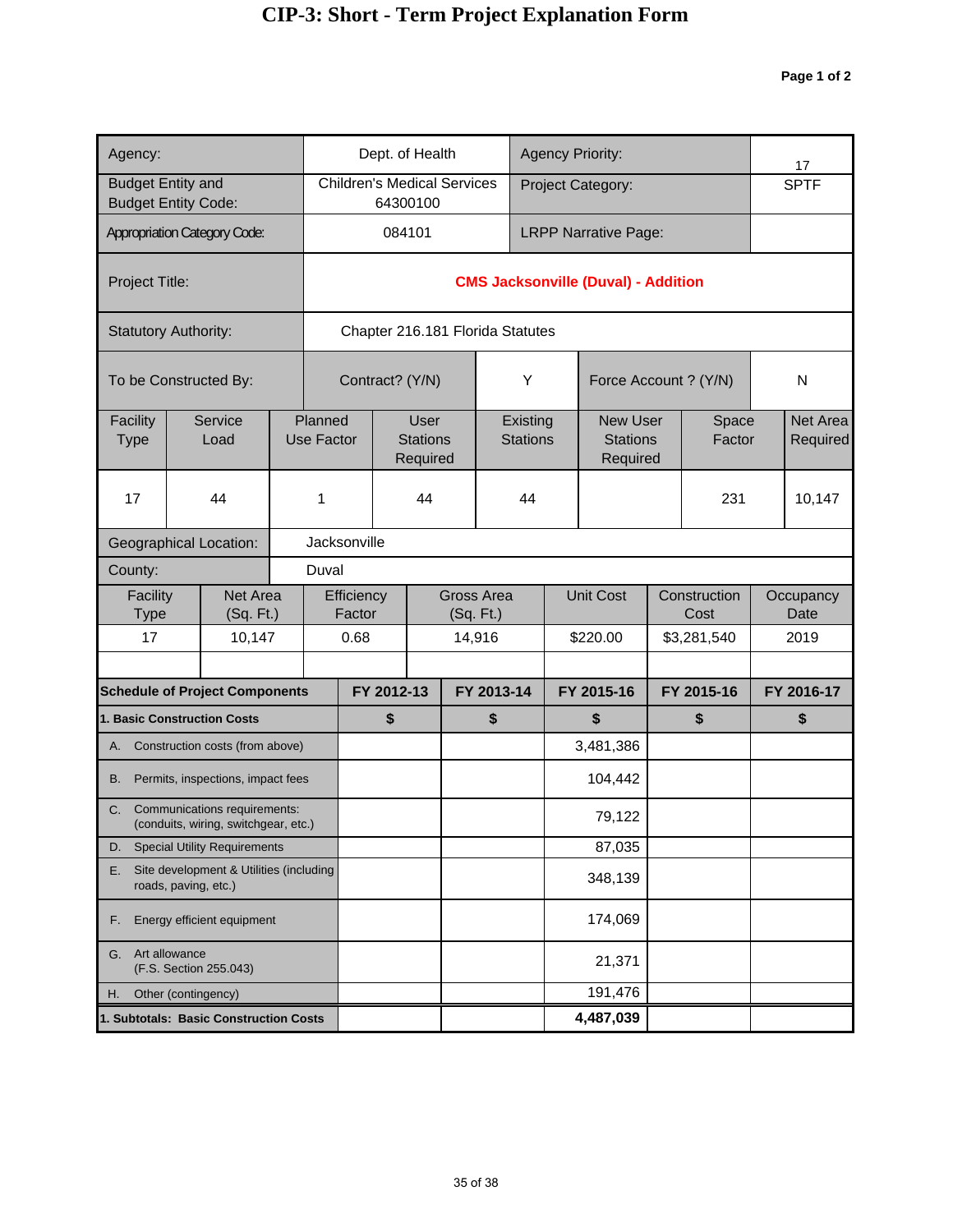| <b>Project Title:</b>                                             |                                      |                                                                                                                                                 |            |            | <b>CMS Jacksonville (Duval) - Addition</b>                            |            |               |  |  |  |  |
|-------------------------------------------------------------------|--------------------------------------|-------------------------------------------------------------------------------------------------------------------------------------------------|------------|------------|-----------------------------------------------------------------------|------------|---------------|--|--|--|--|
|                                                                   |                                      |                                                                                                                                                 |            |            |                                                                       |            |               |  |  |  |  |
| 2. Other Project Costs                                            |                                      | FY 2012-13                                                                                                                                      |            | FY 2013-14 | FY 2015-16                                                            | FY 2015-16 | FY 2016-17    |  |  |  |  |
| A. Land & existing facility acquisition                           |                                      |                                                                                                                                                 |            |            |                                                                       |            |               |  |  |  |  |
| <b>B. Professional services:</b>                                  |                                      |                                                                                                                                                 |            |            |                                                                       |            |               |  |  |  |  |
| (1) Planning and programming                                      |                                      |                                                                                                                                                 |            |            |                                                                       |            |               |  |  |  |  |
| $(2)$ A/E fees                                                    |                                      |                                                                                                                                                 |            |            | 358,092                                                               |            |               |  |  |  |  |
| (3) On-site representation                                        |                                      |                                                                                                                                                 |            |            |                                                                       |            |               |  |  |  |  |
| (4) Testing/Surveys                                               |                                      |                                                                                                                                                 |            |            | 35,809                                                                |            |               |  |  |  |  |
| (5) Other professional services                                   |                                      |                                                                                                                                                 |            |            | 74,104                                                                |            |               |  |  |  |  |
| C. Miscellaneous costs                                            |                                      |                                                                                                                                                 |            |            |                                                                       |            |               |  |  |  |  |
| D. Moveable equipment/furniture                                   |                                      |                                                                                                                                                 |            |            | 174,069                                                               |            |               |  |  |  |  |
|                                                                   | <b>Subtotal: Other Project Costs</b> |                                                                                                                                                 |            |            | 642,075                                                               |            |               |  |  |  |  |
| <b>3. Total All Costs</b>                                         | $(1 + 2)$                            |                                                                                                                                                 |            |            | 5,129,114                                                             |            |               |  |  |  |  |
| 4. DMS FEE:                                                       |                                      |                                                                                                                                                 |            |            |                                                                       |            |               |  |  |  |  |
| Total: All Costs By Fund                                          |                                      |                                                                                                                                                 |            |            |                                                                       |            |               |  |  |  |  |
| Fund Code: 1000 - General Revenue<br>Fund Code: 2000 - Trust Fund |                                      |                                                                                                                                                 |            |            | 5,129,114                                                             |            |               |  |  |  |  |
| TOTAL $(3 + 4)$                                                   |                                      |                                                                                                                                                 |            | 5,129,114  |                                                                       |            |               |  |  |  |  |
| <b>COSTS ROUNDED TO NEAREST \$100</b>                             |                                      |                                                                                                                                                 |            |            | 5,129,100                                                             |            |               |  |  |  |  |
| <b>Appropriations to-Date:</b>                                    |                                      |                                                                                                                                                 |            |            | <b>Projected Costs Beyond CIP:</b>                                    |            |               |  |  |  |  |
| <b>GR</b>                                                         |                                      |                                                                                                                                                 |            |            | <b>GR</b>                                                             |            |               |  |  |  |  |
| <b>TF</b><br><b>TOTAL</b>                                         |                                      | <b>TF</b><br><b>TOTAL</b>                                                                                                                       |            |            |                                                                       |            |               |  |  |  |  |
|                                                                   |                                      |                                                                                                                                                 |            |            |                                                                       |            |               |  |  |  |  |
| <b>Changes in Agency Service Costs</b>                            |                                      | FY 2012-13                                                                                                                                      |            | FY 2013-14 | FY 2015-16                                                            | FY 2015-16 | FY 2016-17    |  |  |  |  |
| Category                                                          | <b>Fund Code</b>                     | \$                                                                                                                                              |            | \$         | \$                                                                    | \$         | \$            |  |  |  |  |
| <b>Salaries &amp; Benefits</b>                                    |                                      |                                                                                                                                                 |            |            |                                                                       |            |               |  |  |  |  |
|                                                                   |                                      |                                                                                                                                                 |            |            |                                                                       |            |               |  |  |  |  |
| Subtotal                                                          |                                      |                                                                                                                                                 |            |            |                                                                       |            |               |  |  |  |  |
| <b>OPS</b>                                                        |                                      |                                                                                                                                                 |            |            | At the facilities' central office level the department does not track |            |               |  |  |  |  |
|                                                                   |                                      |                                                                                                                                                 |            |            | net service cost data by facility. Much of these service costs are    |            |               |  |  |  |  |
| Subtotal                                                          |                                      |                                                                                                                                                 |            |            | already included in the department's operational expenditures         |            |               |  |  |  |  |
| <b>Expenses</b>                                                   |                                      |                                                                                                                                                 |            |            | since most cases involve existing staff who will occupy the new       |            |               |  |  |  |  |
|                                                                   |                                      | facilities. Net increase or decrease in service costs for each<br>project is done locally and submitted in the operational budget.              |            |            |                                                                       |            |               |  |  |  |  |
| Subtotal                                                          |                                      | With data not readily available, the potential for over estimating net<br>service costs is great and could result in the double counting of the |            |            |                                                                       |            |               |  |  |  |  |
| Other (specify)                                                   |                                      | department's estimated expenditures.                                                                                                            |            |            |                                                                       |            |               |  |  |  |  |
|                                                                   |                                      |                                                                                                                                                 |            |            |                                                                       |            |               |  |  |  |  |
| Subtotal                                                          |                                      |                                                                                                                                                 |            |            |                                                                       |            |               |  |  |  |  |
| <b>Fund Totals</b>                                                |                                      |                                                                                                                                                 |            |            |                                                                       |            |               |  |  |  |  |
|                                                                   |                                      |                                                                                                                                                 |            |            |                                                                       |            |               |  |  |  |  |
| <b>TOTAL</b>                                                      |                                      | \$                                                                                                                                              | $\pmb{\$}$ |            | $\pmb{\mathfrak{P}}$                                                  | \$         | $\frac{1}{2}$ |  |  |  |  |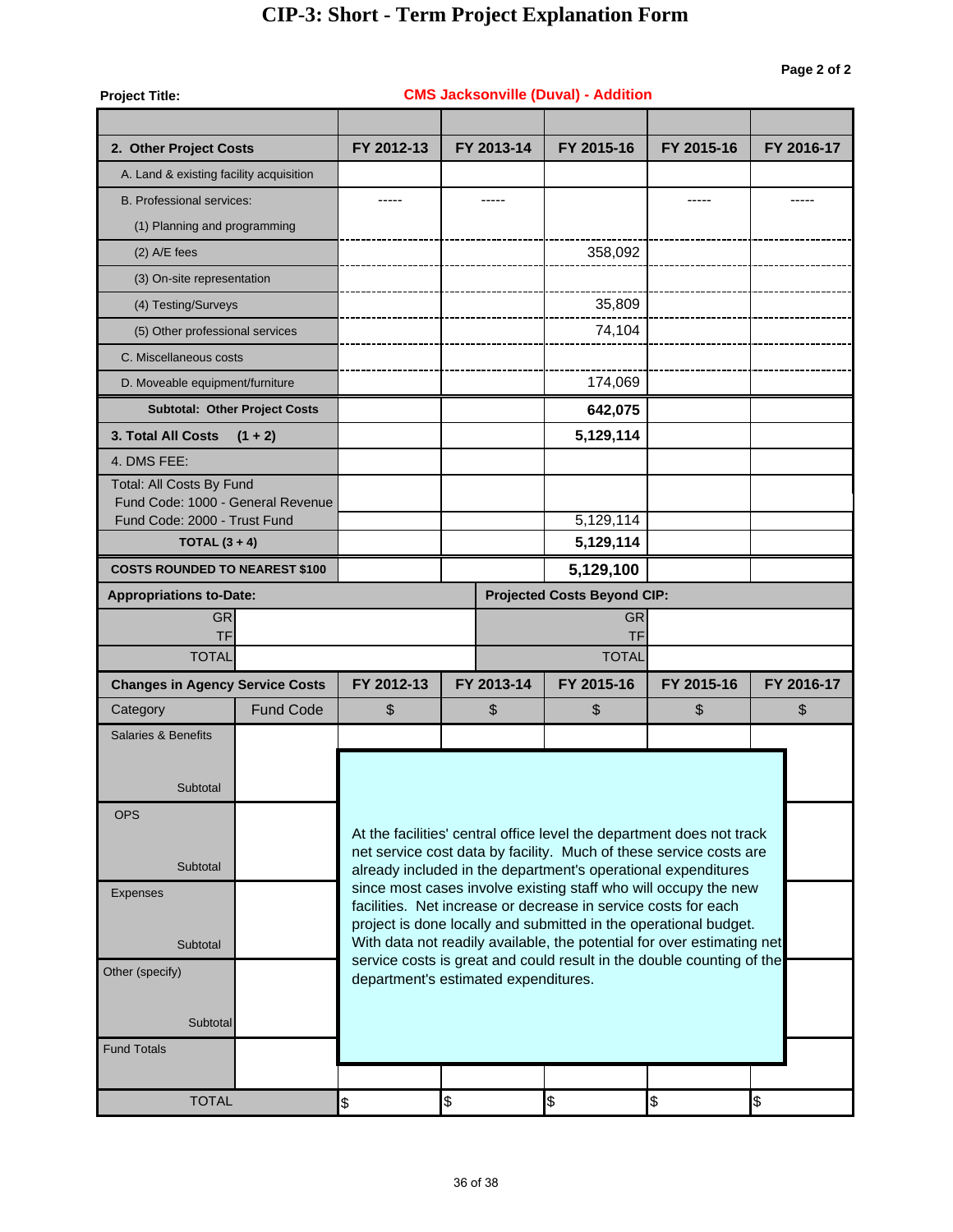| Agency:                                                               |                                                                      |  |                       |                      |            | Dept. of Health                            |                                    |                                  |                             |  | <b>Agency Priority:</b>                        |                 |                      | 8                    |
|-----------------------------------------------------------------------|----------------------------------------------------------------------|--|-----------------------|----------------------|------------|--------------------------------------------|------------------------------------|----------------------------------|-----------------------------|--|------------------------------------------------|-----------------|----------------------|----------------------|
| <b>Budget Entity and</b>                                              | <b>Budget Entity Code:</b>                                           |  |                       |                      |            | 64300100                                   | <b>Children's Medical Services</b> |                                  |                             |  | Project Category:                              |                 |                      | <b>SPTF</b>          |
|                                                                       | <b>Appropriation Category Code:</b>                                  |  |                       |                      | 084101     |                                            |                                    |                                  |                             |  | <b>LRPP Narrative Page:</b>                    |                 |                      |                      |
| Project Title:                                                        |                                                                      |  |                       |                      |            |                                            |                                    |                                  |                             |  | <b>CMS Ocala (Marion) - New Facility</b>       |                 |                      |                      |
|                                                                       | <b>Statutory Authority:</b>                                          |  |                       |                      |            |                                            |                                    | Chapter 216.181 Florida Statutes |                             |  |                                                |                 |                      |                      |
|                                                                       | To be Constructed By:                                                |  |                       | Contract? (Y/N)      |            |                                            |                                    |                                  | Υ                           |  | Force Account ? (Y/N)                          |                 |                      | N                    |
| Facility<br><b>Type</b>                                               | Service<br>Load                                                      |  | Planned<br>Use Factor |                      |            | <b>User</b><br><b>Stations</b><br>Required |                                    |                                  | Existing<br><b>Stations</b> |  | <b>New User</b><br><b>Stations</b><br>Required | Space<br>Factor |                      | Net Area<br>Required |
| 17                                                                    | 75                                                                   |  | 1                     |                      | 75         |                                            |                                    |                                  | 75                          |  |                                                | 217             | 16,297               |                      |
| <b>Geographical Location:</b>                                         | Ocala                                                                |  |                       |                      |            |                                            |                                    |                                  |                             |  |                                                |                 |                      |                      |
| County:                                                               | Marion                                                               |  |                       |                      |            |                                            |                                    |                                  |                             |  |                                                |                 |                      |                      |
| Facility<br>Type                                                      | Net Area<br>(Sq. Ft.)                                                |  |                       | Efficiency<br>Factor |            |                                            | (Sq. Ft.)                          | <b>Gross Area</b>                |                             |  | <b>Unit Cost</b>                               |                 | Construction<br>Cost | Occupancy<br>Date    |
| 17                                                                    | 16,297                                                               |  |                       | 0.68                 |            |                                            |                                    | 23,957                           |                             |  | \$220.00                                       |                 | \$5,270,450          | 2017                 |
|                                                                       | <b>Schedule of Project Components</b>                                |  |                       |                      | FY 2012-13 |                                            |                                    | FY 2013-14                       |                             |  | FY 2014-15                                     |                 | FY 2015-16           | FY 2016-17           |
|                                                                       | 1. Basic Construction Costs                                          |  |                       |                      | \$         |                                            |                                    | \$                               |                             |  | \$                                             |                 | \$                   | \$                   |
| А.                                                                    | Construction costs (from above)                                      |  |                       |                      | 5,270,450  |                                            |                                    |                                  |                             |  |                                                |                 |                      |                      |
| В.                                                                    | Permits, inspections, impact fees                                    |  |                       |                      |            | 158,113                                    |                                    |                                  |                             |  |                                                |                 |                      |                      |
| C.                                                                    | Communications requirements:<br>(conduits, wiring, switchgear, etc.) |  |                       |                      |            | 119,783                                    |                                    |                                  |                             |  |                                                |                 |                      |                      |
| D.                                                                    | <b>Special Utility Requirements</b>                                  |  |                       |                      | 131,761    |                                            |                                    |                                  |                             |  |                                                |                 |                      |                      |
| Site development & Utilities (including<br>Е.<br>roads, paving, etc.) |                                                                      |  |                       |                      |            | 527,045                                    |                                    |                                  |                             |  |                                                |                 |                      |                      |
| Energy efficient equipment<br>F.                                      |                                                                      |  |                       |                      |            | 263,522                                    |                                    |                                  |                             |  |                                                |                 |                      |                      |
| Art allowance<br>G.<br>(F.S. Section 255.043)                         |                                                                      |  |                       | 32,353               |            |                                            |                                    |                                  |                             |  |                                                |                 |                      |                      |
| Other (contingency)<br>Η.                                             |                                                                      |  |                       |                      |            | 289,875                                    |                                    |                                  |                             |  |                                                |                 |                      |                      |
| 1. Subtotals: Basic Construction Costs                                |                                                                      |  |                       |                      | 6,792,903  |                                            |                                    |                                  |                             |  |                                                |                 |                      |                      |